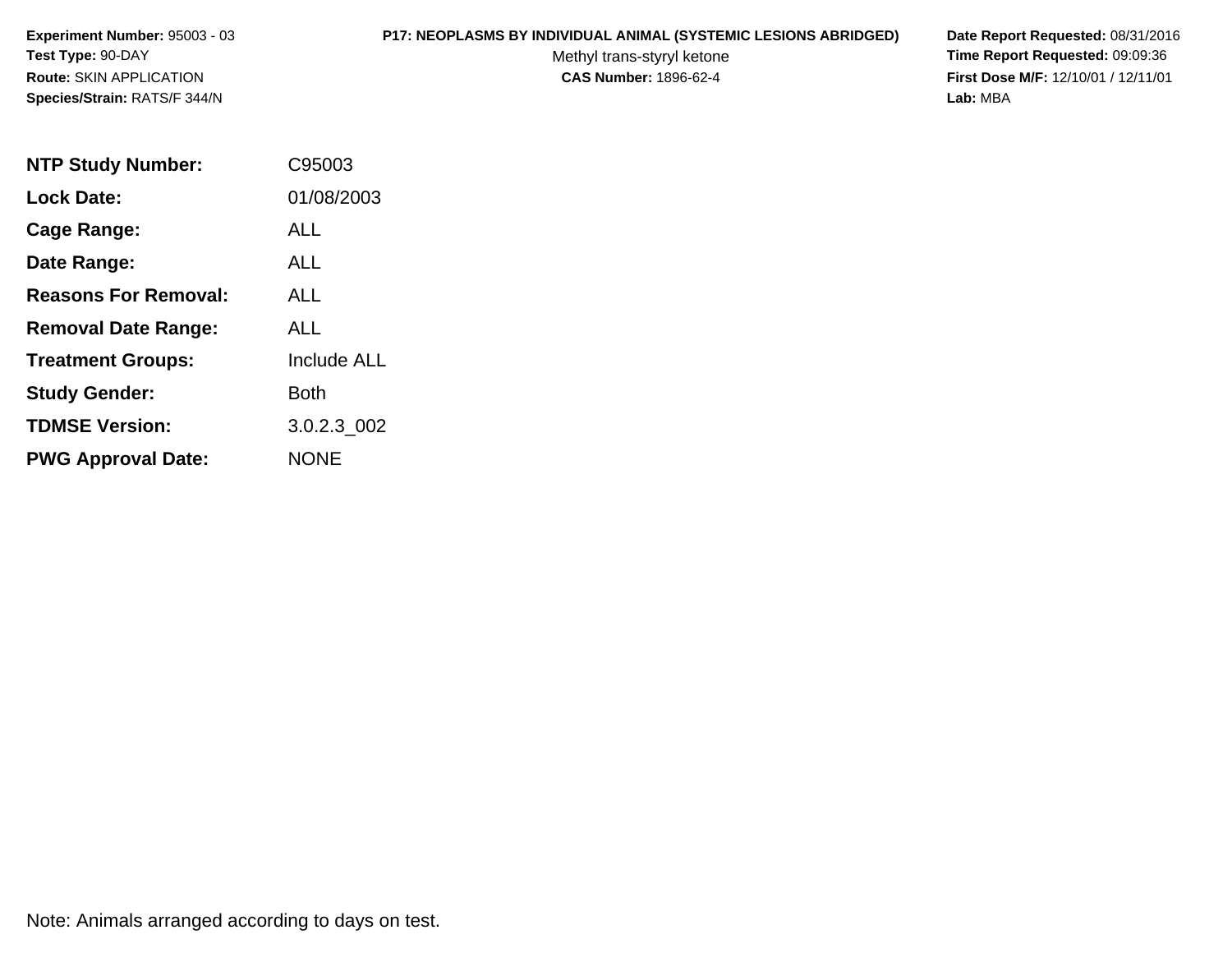# **P17: NEOPLASMS BY INDIVIDUAL ANIMAL (SYSTEMIC LESIONS ABRIDGED) Date Report Requested:** 08/31/2016

Methyl trans-styryl ketone<br>CAS Number: 1896-62-4

| DAY ON TEST                                                                                                                                                         | $\mathsf 0$<br>$\mathsf{O}\xspace$                                      | $\pmb{0}$<br>$\overline{0}$                                                   | $\boldsymbol{0}$<br>$\mathbf 0$<br>$9\,$                              | $\mathsf 0$<br>$\mathbf 0$<br>9                                       | $\pmb{0}$<br>$\overline{0}$                          | $\pmb{0}$<br>$\mathsf{O}\xspace$<br>9                         | $\pmb{0}$<br>$\pmb{0}$<br>9                                | $\pmb{0}$<br>$\mathbf 0$                                                   | $\pmb{0}$<br>$\mathbf 0$<br>$9\,$                            | $\pmb{0}$<br>$\mathbf 0$<br>$9\,$                                        |                                                                                               |          |
|---------------------------------------------------------------------------------------------------------------------------------------------------------------------|-------------------------------------------------------------------------|-------------------------------------------------------------------------------|-----------------------------------------------------------------------|-----------------------------------------------------------------------|------------------------------------------------------|---------------------------------------------------------------|------------------------------------------------------------|----------------------------------------------------------------------------|--------------------------------------------------------------|--------------------------------------------------------------------------|-----------------------------------------------------------------------------------------------|----------|
| <b>FISCHER 344 RATS MALE</b>                                                                                                                                        | $\frac{9}{3}$                                                           | $\frac{9}{3}$                                                                 | $\mathsf 3$                                                           | $\mathbf 3$                                                           | $\frac{9}{3}$                                        | $\overline{3}$                                                | $\overline{3}$                                             | $\frac{9}{3}$                                                              | $\mathbf{3}$                                                 | $\mathbf{3}$                                                             |                                                                                               |          |
| <b>VEHICLE CONTROL</b><br><b>ANIMAL ID</b>                                                                                                                          | $\mathbf 0$<br>$\mathbf 0$<br>$\mathbf 0$<br>$\mathbf 0$<br>$\mathbf 1$ | $\boldsymbol{0}$<br>$\mathbf 0$<br>$\pmb{0}$<br>$\mathbf 0$<br>$\overline{2}$ | $\mathbf 0$<br>$\mathbf 0$<br>$\mathbf 0$<br>$\pmb{0}$<br>$\mathsf 3$ | $\mathbf 0$<br>$\Omega$<br>$\mathbf 0$<br>$\pmb{0}$<br>$\overline{4}$ | 0<br>0<br>0<br>$\begin{array}{c} 0 \\ 5 \end{array}$ | $\mathbf 0$<br>$\mathbf 0$<br>$\mathbf 0$<br>$\mathbf 0$<br>6 | $\mathbf 0$<br>$\mathbf 0$<br>$\mathbf 0$<br>$\frac{0}{7}$ | $\mathbf 0$<br>$\mathbf 0$<br>$\mathbf 0$<br>$\mathbf 0$<br>$\overline{8}$ | $\mathbf 0$<br>$\mathbf{0}$<br>$\mathbf 0$<br>$\pmb{0}$<br>9 | $\mathbf 0$<br>$\mathbf 0$<br>$\mathbf 0$<br>$\mathbf{1}$<br>$\mathbf 0$ |                                                                                               | * TOTALS |
| <b>ALIMENTARY SYSTEM</b>                                                                                                                                            |                                                                         |                                                                               |                                                                       |                                                                       |                                                      |                                                               |                                                            |                                                                            |                                                              |                                                                          |                                                                                               |          |
| Esophagus                                                                                                                                                           |                                                                         |                                                                               |                                                                       |                                                                       |                                                      |                                                               |                                                            |                                                                            |                                                              | $+$                                                                      |                                                                                               | 10       |
| Intestine Large, Cecum                                                                                                                                              |                                                                         |                                                                               |                                                                       |                                                                       |                                                      |                                                               |                                                            |                                                                            |                                                              | $\ddot{}$                                                                |                                                                                               | 10       |
| Intestine Large, Colon                                                                                                                                              |                                                                         |                                                                               |                                                                       |                                                                       |                                                      |                                                               |                                                            |                                                                            |                                                              | $\ddot{}$                                                                |                                                                                               | 10       |
| Intestine Large, Rectum                                                                                                                                             |                                                                         |                                                                               |                                                                       |                                                                       |                                                      |                                                               |                                                            |                                                                            |                                                              | $\overline{+}$                                                           |                                                                                               | 10       |
| Intestine Small, Duodenum                                                                                                                                           | $\pm$                                                                   |                                                                               |                                                                       |                                                                       |                                                      |                                                               |                                                            |                                                                            | ÷                                                            | $+$                                                                      |                                                                                               | 10       |
| Intestine Small, Ileum                                                                                                                                              | +                                                                       |                                                                               |                                                                       |                                                                       |                                                      |                                                               |                                                            |                                                                            |                                                              | $+$                                                                      |                                                                                               | 10       |
| Intestine Small, Jejunum                                                                                                                                            |                                                                         |                                                                               |                                                                       |                                                                       |                                                      |                                                               |                                                            |                                                                            |                                                              | $+$                                                                      |                                                                                               | 10       |
| Liver                                                                                                                                                               |                                                                         |                                                                               |                                                                       |                                                                       |                                                      |                                                               |                                                            |                                                                            |                                                              | $\ddot{}$                                                                |                                                                                               | 10       |
| Pancreas                                                                                                                                                            |                                                                         |                                                                               |                                                                       |                                                                       |                                                      |                                                               |                                                            |                                                                            |                                                              | $\overline{+}$                                                           |                                                                                               | 10       |
| Salivary Glands                                                                                                                                                     |                                                                         |                                                                               |                                                                       |                                                                       |                                                      |                                                               |                                                            |                                                                            |                                                              | $\overline{+}$                                                           |                                                                                               | 10       |
| Stomach, Forestomach                                                                                                                                                |                                                                         |                                                                               |                                                                       |                                                                       |                                                      |                                                               |                                                            |                                                                            |                                                              | $+$                                                                      |                                                                                               | 10       |
| Stomach, Glandular                                                                                                                                                  | +                                                                       |                                                                               |                                                                       |                                                                       |                                                      |                                                               |                                                            |                                                                            | $\pm$                                                        | $+$                                                                      |                                                                                               | 10       |
| Tongue                                                                                                                                                              |                                                                         |                                                                               |                                                                       |                                                                       |                                                      |                                                               |                                                            |                                                                            | $\pm$                                                        | $+$                                                                      |                                                                                               | 10       |
| <b>CARDIOVASCULAR SYSTEM</b>                                                                                                                                        |                                                                         |                                                                               |                                                                       |                                                                       |                                                      |                                                               |                                                            |                                                                            |                                                              |                                                                          |                                                                                               |          |
| <b>Blood Vessel</b>                                                                                                                                                 |                                                                         |                                                                               |                                                                       |                                                                       |                                                      |                                                               |                                                            |                                                                            |                                                              | $\ddot{}$                                                                |                                                                                               | 10       |
| Heart                                                                                                                                                               | $+$                                                                     |                                                                               |                                                                       |                                                                       |                                                      |                                                               |                                                            |                                                                            | $\ddot{}$                                                    | $+$                                                                      |                                                                                               | 10       |
| *  Total animals with tissue examined microscopically; Total animals with tumor<br>+  Tissue examined microscopically<br>X  Lesion present<br>I Insufficient tissue |                                                                         |                                                                               |                                                                       |                                                                       |                                                      |                                                               |                                                            |                                                                            |                                                              | $D_{200}$                                                                | M  Missing tissue<br>A  Autolysis precludes evaluation<br>BLANK  Not examined microscopically |          |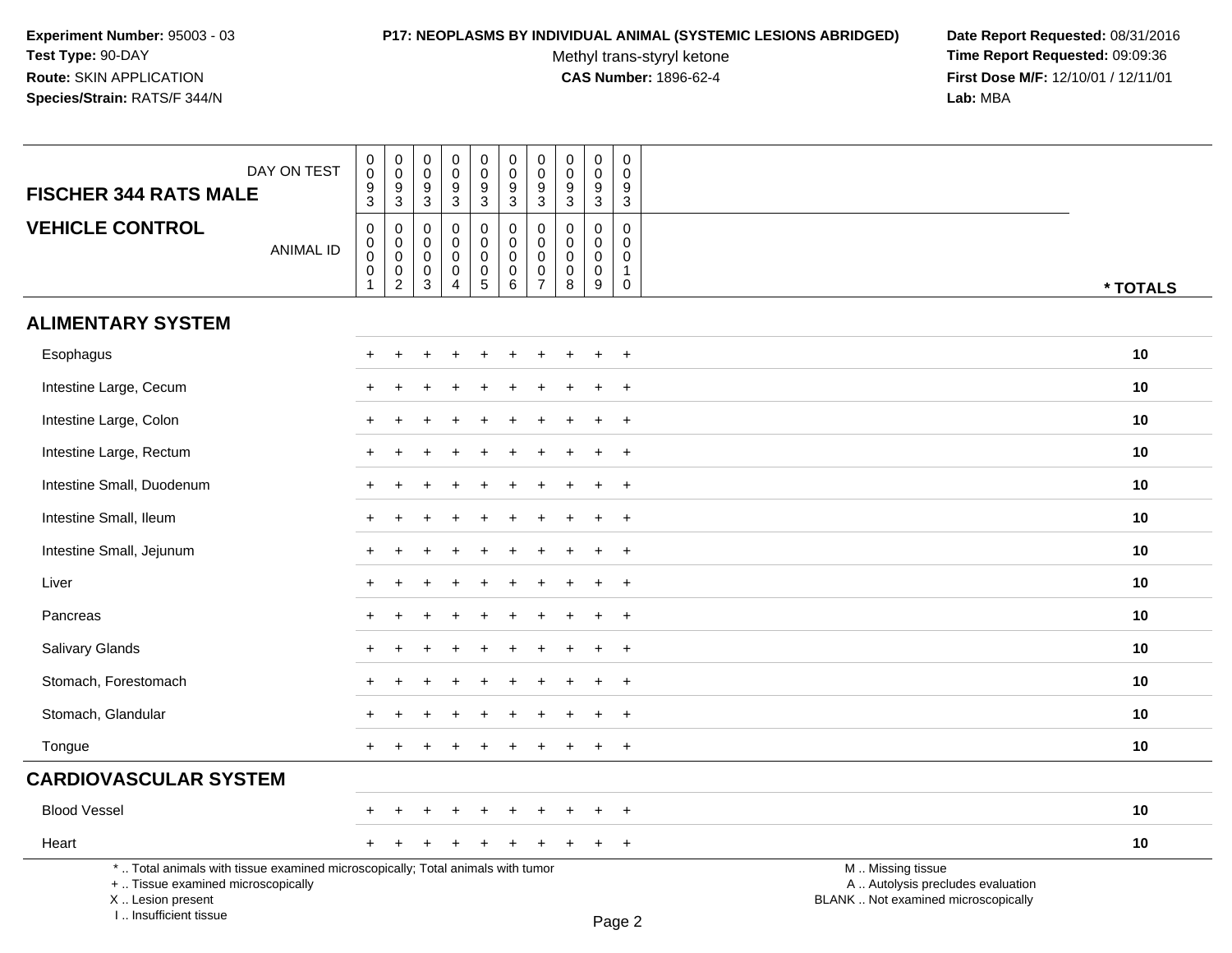### **P17: NEOPLASMS BY INDIVIDUAL ANIMAL (SYSTEMIC LESIONS ABRIDGED) Date Report Requested:** 08/31/2016

Methyl trans-styryl ketone<br>CAS Number: 1896-62-4

 **Time Report Requested:** 09:09:36 **First Dose M/F:** 12/10/01 / 12/11/01<br>Lab: MBA **Lab:** MBA

| DAY ON TEST<br><b>FISCHER 344 RATS MALE</b>                                                                                                | $\pmb{0}$<br>$\ddot{\mathbf{0}}$<br>$\boldsymbol{9}$<br>$\overline{3}$       | $\begin{smallmatrix}0\0\0\end{smallmatrix}$<br>$\boldsymbol{9}$<br>$\overline{3}$ | $\pmb{0}$<br>$\overline{0}$<br>$\boldsymbol{9}$<br>$\overline{3}$   | $\mathbf 0$<br>$\mathbf 0$<br>9<br>$\overline{3}$                | $\pmb{0}$<br>$\overline{0}$<br>$\boldsymbol{9}$<br>$\overline{3}$        | $\mathbf 0$<br>$\ddot{\mathbf{0}}$<br>$\boldsymbol{9}$<br>$\overline{3}$ | $\pmb{0}$<br>$\pmb{0}$<br>$9$<br>$\mathbf{3}$                              | 0<br>$\mathbf 0$<br>9<br>$\mathbf{3}$     | $\mathbf 0$<br>$\mathsf{O}\xspace$<br>$\boldsymbol{9}$<br>$\mathbf{3}$ | $\pmb{0}$<br>$\mathbf 0$<br>9<br>$\mathfrak{S}$                          |                                                                                               |          |
|--------------------------------------------------------------------------------------------------------------------------------------------|------------------------------------------------------------------------------|-----------------------------------------------------------------------------------|---------------------------------------------------------------------|------------------------------------------------------------------|--------------------------------------------------------------------------|--------------------------------------------------------------------------|----------------------------------------------------------------------------|-------------------------------------------|------------------------------------------------------------------------|--------------------------------------------------------------------------|-----------------------------------------------------------------------------------------------|----------|
| <b>VEHICLE CONTROL</b><br><b>ANIMAL ID</b>                                                                                                 | $\mathbf 0$<br>$\pmb{0}$<br>$\ddot{\mathbf{0}}$<br>$\pmb{0}$<br>$\mathbf{1}$ | 0<br>$\mathbf 0$<br>$\ddot{\mathbf{0}}$<br>$\mathbf 0$<br>$\overline{2}$          | $\mathbf 0$<br>$\mathsf{O}\xspace$<br>$\mathbf 0$<br>$_{3}^{\rm 0}$ | 0<br>$\mathbf 0$<br>$\mathbf 0$<br>$\mathbf 0$<br>$\overline{4}$ | $\mathbf 0$<br>$\mathbf 0$<br>$\mathbf 0$<br>$\pmb{0}$<br>$\overline{5}$ | 0<br>$\mathsf{O}$<br>$\mathbf 0$<br>$\mathbf 0$<br>6                     | $\mathbf 0$<br>$\mathbf 0$<br>$\mathbf 0$<br>$\mathbf 0$<br>$\overline{7}$ | 0<br>$\mathbf 0$<br>$\mathbf 0$<br>0<br>8 | $\mathbf 0$<br>0<br>0<br>$\mathsf{O}\xspace$<br>$9\,$                  | $\mathbf 0$<br>$\mathbf 0$<br>$\mathbf 0$<br>$\mathbf{1}$<br>$\mathbf 0$ |                                                                                               | * TOTALS |
| <b>ENDOCRINE SYSTEM</b>                                                                                                                    |                                                                              |                                                                                   |                                                                     |                                                                  |                                                                          |                                                                          |                                                                            |                                           |                                                                        |                                                                          |                                                                                               |          |
| <b>Adrenal Cortex</b>                                                                                                                      |                                                                              |                                                                                   |                                                                     |                                                                  |                                                                          |                                                                          |                                                                            |                                           |                                                                        | $\ddot{}$                                                                |                                                                                               | 10       |
| Adrenal Medulla                                                                                                                            |                                                                              |                                                                                   |                                                                     |                                                                  |                                                                          |                                                                          |                                                                            |                                           |                                                                        | $\overline{1}$                                                           |                                                                                               | 10       |
| Islets, Pancreatic                                                                                                                         | $\ddot{}$                                                                    |                                                                                   |                                                                     |                                                                  |                                                                          |                                                                          |                                                                            |                                           |                                                                        | $\ddot{}$                                                                |                                                                                               | 10       |
| Parathyroid Gland                                                                                                                          | М                                                                            | $\ddot{}$                                                                         | ÷                                                                   | $\ddot{}$                                                        | M                                                                        | M                                                                        | M                                                                          | M                                         | $+$                                                                    | - M                                                                      |                                                                                               | 4        |
| <b>Pituitary Gland</b>                                                                                                                     |                                                                              |                                                                                   |                                                                     |                                                                  |                                                                          | $\ddot{}$                                                                |                                                                            |                                           |                                                                        | $+$                                                                      |                                                                                               | 9        |
| <b>Thyroid Gland</b>                                                                                                                       | $\ddot{}$                                                                    |                                                                                   |                                                                     |                                                                  |                                                                          | $\ddot{}$                                                                |                                                                            |                                           | $+$                                                                    | $+$                                                                      |                                                                                               | 10       |
| <b>GENERAL BODY SYSTEM</b>                                                                                                                 |                                                                              |                                                                                   |                                                                     |                                                                  |                                                                          |                                                                          |                                                                            |                                           |                                                                        |                                                                          |                                                                                               |          |
| <b>NONE</b>                                                                                                                                |                                                                              |                                                                                   |                                                                     |                                                                  |                                                                          |                                                                          |                                                                            |                                           |                                                                        |                                                                          |                                                                                               |          |
| <b>GENITAL SYSTEM</b>                                                                                                                      |                                                                              |                                                                                   |                                                                     |                                                                  |                                                                          |                                                                          |                                                                            |                                           |                                                                        |                                                                          |                                                                                               |          |
| Epididymis                                                                                                                                 |                                                                              |                                                                                   |                                                                     |                                                                  |                                                                          |                                                                          |                                                                            |                                           |                                                                        | $\overline{1}$                                                           |                                                                                               | 10       |
| <b>Preputial Gland</b>                                                                                                                     |                                                                              |                                                                                   |                                                                     |                                                                  |                                                                          |                                                                          |                                                                            |                                           |                                                                        | $\ddot{}$                                                                |                                                                                               | 10       |
| Prostate                                                                                                                                   |                                                                              |                                                                                   |                                                                     |                                                                  |                                                                          |                                                                          |                                                                            |                                           |                                                                        | $\ddot{}$                                                                |                                                                                               | 10       |
| Seminal Vesicle                                                                                                                            |                                                                              |                                                                                   |                                                                     |                                                                  |                                                                          |                                                                          |                                                                            |                                           |                                                                        | $\ddot{}$                                                                |                                                                                               | 10       |
| <b>Testes</b>                                                                                                                              |                                                                              |                                                                                   |                                                                     |                                                                  |                                                                          |                                                                          |                                                                            |                                           |                                                                        | $\ddot{}$                                                                |                                                                                               | 10       |
| <b>HEMATOPOIETIC SYSTEM</b>                                                                                                                |                                                                              |                                                                                   |                                                                     |                                                                  |                                                                          |                                                                          |                                                                            |                                           |                                                                        |                                                                          |                                                                                               |          |
| <b>Bone Marrow</b>                                                                                                                         | $\ddot{}$                                                                    | $\pm$                                                                             |                                                                     |                                                                  |                                                                          | $\pm$                                                                    |                                                                            |                                           |                                                                        | $+$                                                                      |                                                                                               | 10       |
| *  Total animals with tissue examined microscopically; Total animals with tumor<br>+  Tissue examined microscopically<br>X  Lesion present |                                                                              |                                                                                   |                                                                     |                                                                  |                                                                          |                                                                          |                                                                            |                                           |                                                                        |                                                                          | M  Missing tissue<br>A  Autolysis precludes evaluation<br>BLANK  Not examined microscopically |          |

I .. Insufficient tissue

Page 3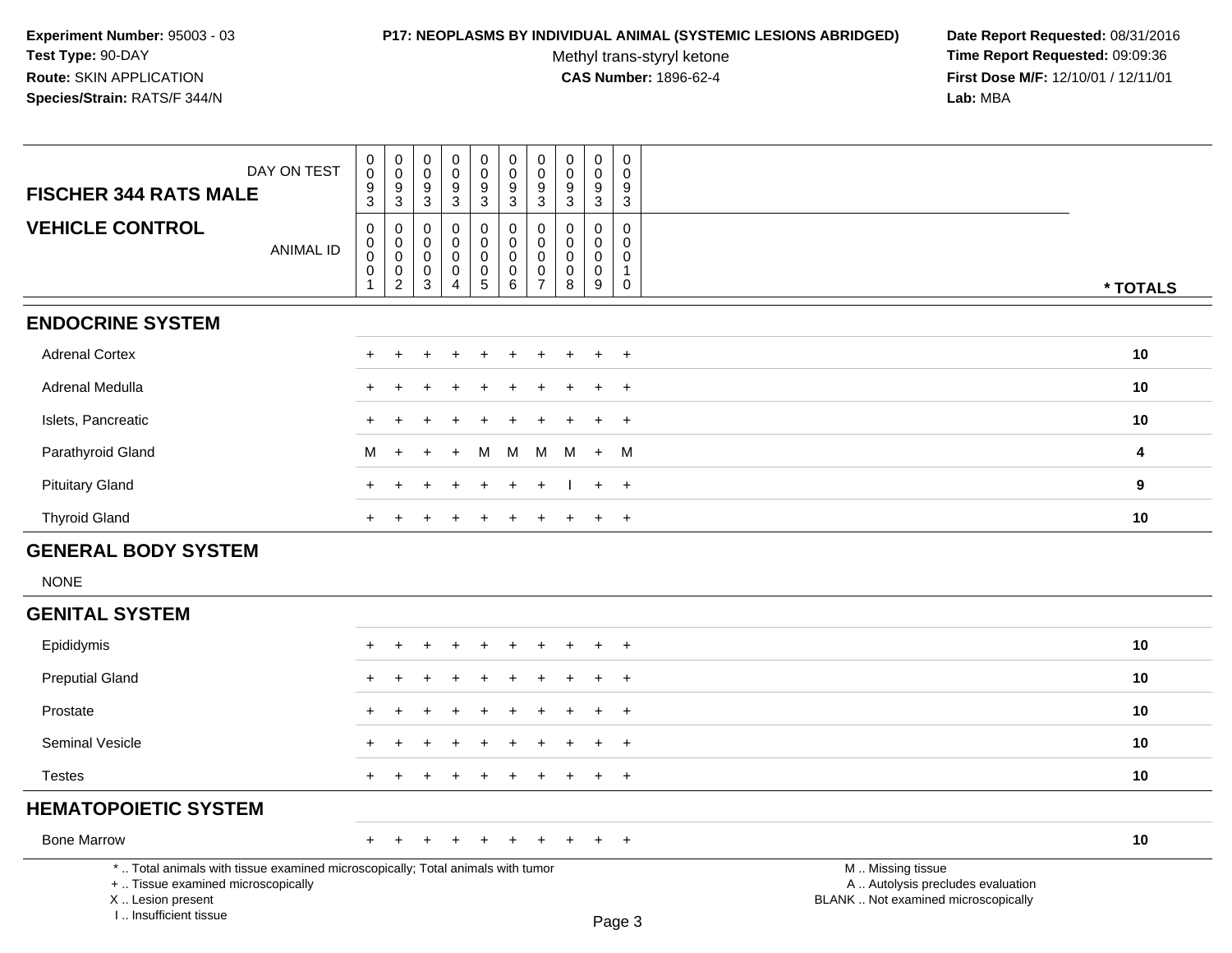### **P17: NEOPLASMS BY INDIVIDUAL ANIMAL (SYSTEMIC LESIONS ABRIDGED) Date Report Requested:** 08/31/2016

Methyl trans-styryl ketone<br>CAS Number: 1896-62-4

 **Time Report Requested:** 09:09:36 **First Dose M/F:** 12/10/01 / 12/11/01<br>**Lab:** MBA **Lab:** MBA

| DAY ON TEST<br><b>FISCHER 344 RATS MALE</b> | $_{\rm 0}^{\rm 0}$<br>$\frac{9}{3}$ | $\pmb{0}$<br>$\pmb{0}$<br>9 | $\mathbf 0$<br>$\mathsf{O}$<br>9 | $\pmb{0}$<br>$\pmb{0}$<br>$\frac{9}{3}$ | $\pmb{0}$<br>$\mathsf{O}\xspace$<br>$\frac{9}{3}$ | $\pmb{0}$<br>$\pmb{0}$<br>$\boldsymbol{9}$ | $\pmb{0}$<br>$\pmb{0}$<br>9 | $\pmb{0}$<br>$\mathbf 0$<br>9 | $\pmb{0}$<br>$\mathbf 0$<br>9 | $\,0\,$<br>$\mathbf 0$<br>$\boldsymbol{9}$ |                  |
|---------------------------------------------|-------------------------------------|-----------------------------|----------------------------------|-----------------------------------------|---------------------------------------------------|--------------------------------------------|-----------------------------|-------------------------------|-------------------------------|--------------------------------------------|------------------|
|                                             |                                     | 3                           | $\mathbf{3}$                     |                                         |                                                   | $\mathbf{3}$                               | 3                           | $\mathbf{3}$                  | 3                             | $\mathbf{3}$                               |                  |
| <b>VEHICLE CONTROL</b><br><b>ANIMAL ID</b>  | $\pmb{0}$<br>$\pmb{0}$              | 0<br>0                      | 0<br>$\mathbf 0$                 | 0<br>0                                  | $\pmb{0}$<br>$\mathbf 0$                          | 0<br>$\pmb{0}$                             | 0<br>$\mathbf 0$            | $\mathbf 0$<br>$\mathbf 0$    | 0<br>$\mathbf 0$              | $\mathbf 0$<br>$\Omega$                    |                  |
|                                             | $\boldsymbol{0}$<br>$\pmb{0}$       | 0<br>$\pmb{0}$              | $\mathbf 0$<br>$\boldsymbol{0}$  | 0<br>$\pmb{0}$                          | $\mathsf{O}\xspace$<br>$\frac{0}{5}$              | 0<br>$\pmb{0}$                             | $\mathbf 0$<br>$\pmb{0}$    | $\mathbf 0$<br>$\pmb{0}$      | $\mathbf 0$<br>$\pmb{0}$      | 0<br>$\mathbf{1}$                          |                  |
|                                             | $\overline{1}$                      | $\overline{c}$              | 3                                | 4                                       |                                                   | $\,6\,$                                    | $\overline{7}$              | 8                             | 9                             | $\mathbf 0$                                | * TOTALS         |
| Lymph Node                                  |                                     |                             |                                  | $\ddot{}$                               |                                                   |                                            |                             |                               |                               |                                            | $\mathbf 1$      |
| Lymph Node, Mandibular                      | M                                   | M                           | M                                | M                                       | M                                                 | M                                          | M                           | M                             |                               | $M$ M                                      | $\mathbf 0$      |
| Lymph Node, Mesenteric                      | $\pm$                               | $\div$                      |                                  |                                         |                                                   |                                            |                             |                               | $\ddot{}$                     | $+$                                        | 10               |
| Spleen                                      | $\pm$                               | ÷                           |                                  |                                         |                                                   |                                            |                             |                               | $\ddot{}$                     | $\overline{+}$                             | 10               |
| Thymus                                      | $\pm$                               |                             |                                  |                                         |                                                   |                                            |                             |                               | $\ddot{}$                     | $+$                                        | 10               |
| <b>INTEGUMENTARY SYSTEM</b>                 |                                     |                             |                                  |                                         |                                                   |                                            |                             |                               |                               |                                            |                  |
| Mammary Gland                               | M                                   | M                           | M                                | M                                       | M                                                 | M                                          | M                           | M M M                         |                               |                                            | $\boldsymbol{0}$ |
| Skin                                        | $+$                                 | $\ddot{}$                   |                                  |                                         | ÷                                                 | $\div$                                     | +                           | $\div$                        | $\pm$                         | $+$                                        | 10               |
| MUSCULOSKELETAL SYSTEM                      |                                     |                             |                                  |                                         |                                                   |                                            |                             |                               |                               |                                            |                  |
| <b>Bone</b>                                 | $+$                                 | $\ddot{}$                   | $\ddot{}$                        | $\ddot{}$                               | $+$                                               | $+$                                        | $+$                         | $+$                           | $+$                           | $+$                                        | 10               |
| <b>NERVOUS SYSTEM</b>                       |                                     |                             |                                  |                                         |                                                   |                                            |                             |                               |                               |                                            |                  |
| <b>Brain</b>                                | $+$                                 | $\ddot{}$                   |                                  | $\ddot{}$                               | $\ddot{}$                                         | $\ddot{}$                                  | $\ddot{}$                   | $+$                           | $+$                           | $+$                                        | $10$             |
| <b>RESPIRATORY SYSTEM</b>                   |                                     |                             |                                  |                                         |                                                   |                                            |                             |                               |                               |                                            |                  |
| Lung                                        | $\ddot{}$                           | $\ddot{}$                   | ÷.                               | $\div$                                  | $\ddot{}$                                         | ÷                                          |                             | $\div$                        | $\ddot{}$                     | $+$                                        | 10               |
| Nose                                        |                                     |                             |                                  |                                         |                                                   |                                            |                             |                               | ÷                             | $\overline{+}$                             | 10               |
| Trachea                                     | $\div$                              |                             |                                  |                                         |                                                   |                                            |                             |                               | $\ddot{}$                     | $+$                                        | 10               |
| COFOIAL CEMOFO OVOTEM                       |                                     |                             |                                  |                                         |                                                   |                                            |                             |                               |                               |                                            |                  |

# **SPECIAL SENSES SYSTEM**

\* .. Total animals with tissue examined microscopically; Total animals with tumor

+ .. Tissue examined microscopically

X .. Lesion present

I .. Insufficient tissue

 M .. Missing tissuey the contract of the contract of the contract of the contract of the contract of  $\mathsf A$  . Autolysis precludes evaluation Lesion present BLANK .. Not examined microscopically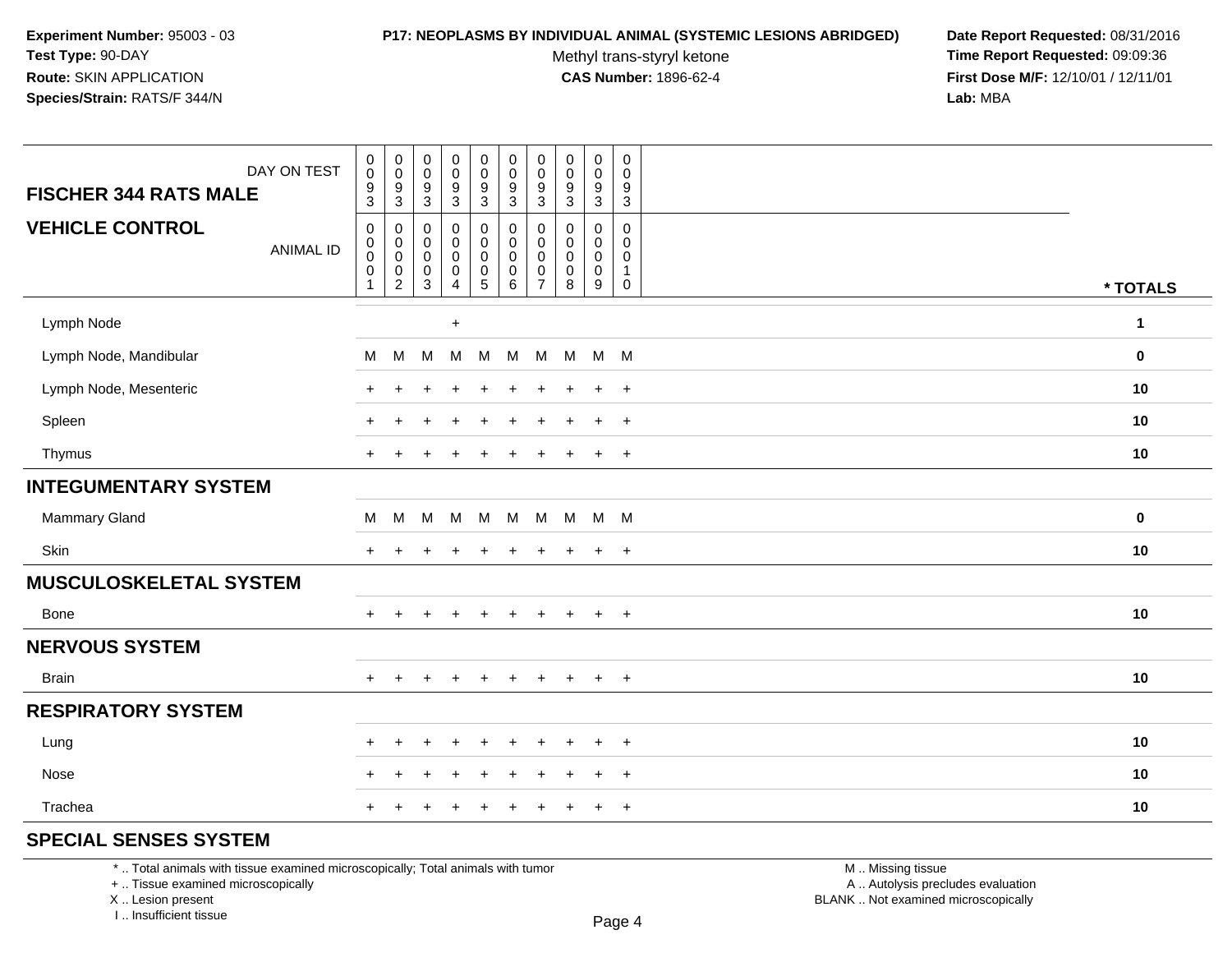### **P17: NEOPLASMS BY INDIVIDUAL ANIMAL (SYSTEMIC LESIONS ABRIDGED) Date Report Requested:** 08/31/2016

Methyl trans-styryl ketone<br>CAS Number: 1896-62-4

| DAY ON TEST<br><b>FISCHER 344 RATS MALE</b> | $\begin{smallmatrix} 0\\0 \end{smallmatrix}$<br>$9\,$<br>3 | $_{\rm 0}^{\rm 0}$<br>$\boldsymbol{9}$<br>3                        | $\begin{smallmatrix}0\\0\end{smallmatrix}$<br>9<br>3 | $\begin{smallmatrix}0\0\0\end{smallmatrix}$<br>9<br>3 | $_{\rm 0}^{\rm 0}$<br>$\boldsymbol{9}$<br>3       | $\begin{smallmatrix} 0\\0 \end{smallmatrix}$<br>$\boldsymbol{9}$<br>3 | $_{\rm 0}^{\rm 0}$<br>9<br>3 | $\begin{smallmatrix}0\\0\end{smallmatrix}$<br>9<br>3 | 0<br>0<br>9<br>3 | $\pmb{0}$<br>$\mathbf 0$<br>9<br>3   |          |
|---------------------------------------------|------------------------------------------------------------|--------------------------------------------------------------------|------------------------------------------------------|-------------------------------------------------------|---------------------------------------------------|-----------------------------------------------------------------------|------------------------------|------------------------------------------------------|------------------|--------------------------------------|----------|
| <b>VEHICLE CONTROL</b><br><b>ANIMAL ID</b>  | 0<br>$_{\rm 0}^{\rm 0}$<br>$\pmb{0}$                       | $\begin{matrix}0\0\0\end{matrix}$<br>$\mathbf 0$<br>$\overline{2}$ | 0<br>$\mathbf 0$<br>$\mathbf 0$<br>$\mathbf 0$<br>3  | 0<br>$\begin{matrix} 0 \\ 0 \end{matrix}$<br>0        | 0<br>$\mathsf 0$<br>$\mathsf 0$<br>$\pmb{0}$<br>5 | 0<br>$\overline{0}$<br>$\pmb{0}$<br>6                                 | 0<br>0<br>$\overline{ }$     | 0<br>$\mathbf 0$<br>8                                | 0<br>0<br>9      | 0<br>0<br>$\mathbf 0$<br>$\mathbf 0$ | * TOTALS |
| Eye                                         |                                                            |                                                                    |                                                      | $\ddot{}$                                             | $+$                                               | $\pm$                                                                 | $\pm$                        | $+$                                                  | $+$              | $+$                                  | 10       |
| Harderian Gland                             |                                                            |                                                                    |                                                      | $\mathbf +$                                           | $\pm$                                             | $\pm$                                                                 | $+$                          | $+$                                                  | $+$ $+$          |                                      | 10       |
| <b>URINARY SYSTEM</b>                       |                                                            |                                                                    |                                                      |                                                       |                                                   |                                                                       |                              |                                                      |                  |                                      |          |
| Kidney                                      |                                                            |                                                                    |                                                      |                                                       | $+$                                               |                                                                       | $\pm$                        | $+$                                                  | $\ddot{}$        | $+$                                  | 10       |
| <b>Urinary Bladder</b>                      | $+$                                                        |                                                                    |                                                      | $\ddot{}$                                             | $\pm$                                             | $+$                                                                   | $\pm$                        | $+$                                                  | $+$              | $+$                                  | 10       |
| <b>SYSTEMIC LESIONS</b>                     |                                                            |                                                                    |                                                      |                                                       |                                                   |                                                                       |                              |                                                      |                  |                                      |          |
| Multiple Organ                              |                                                            |                                                                    |                                                      |                                                       | $\pm$                                             | $\pm$                                                                 | $\pm$                        | $+$                                                  | $\pm$            | $+$                                  | 10       |

<sup>+ ..</sup> Tissue examined microscopically

X .. Lesion present

I .. Insufficient tissue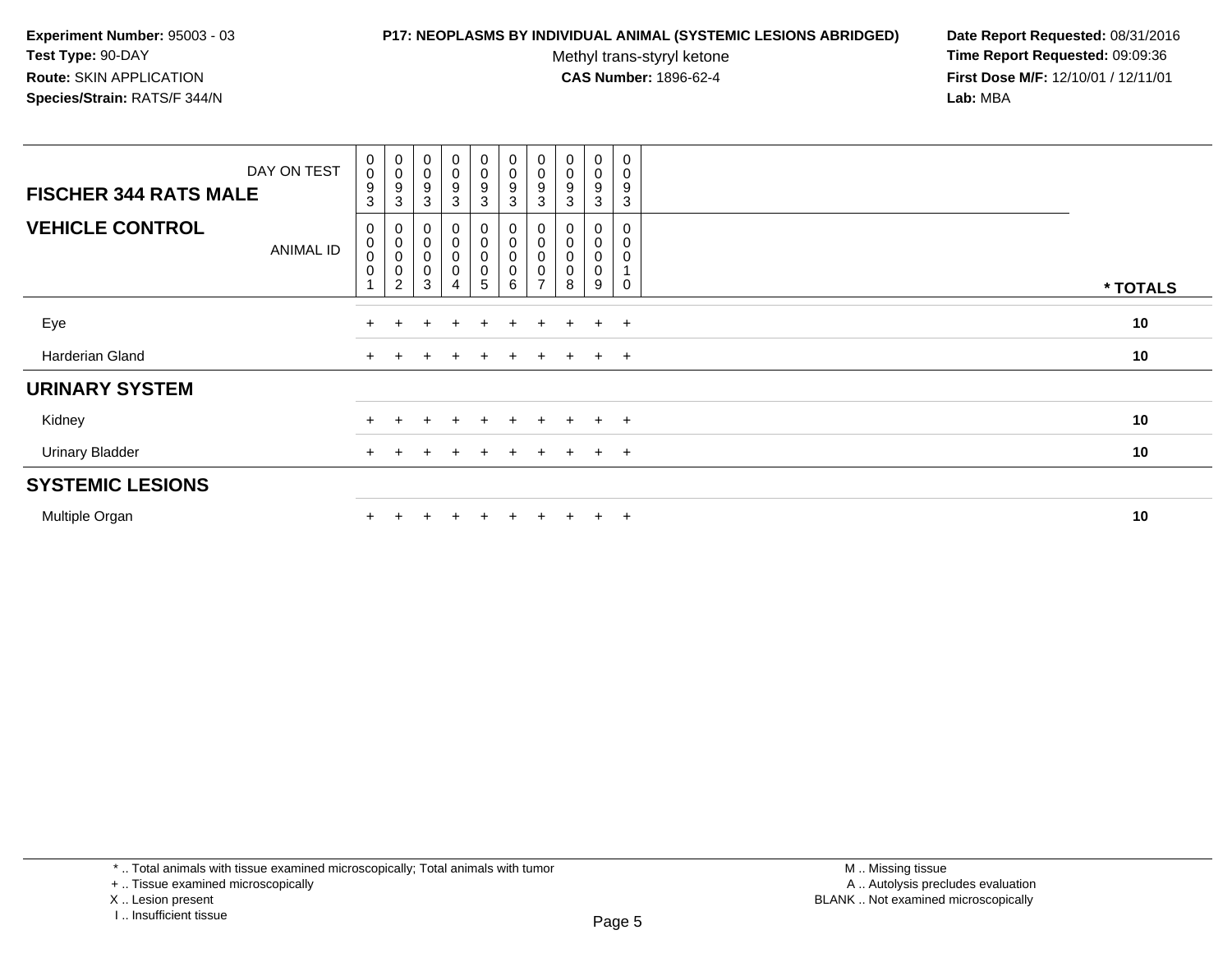# **P17: NEOPLASMS BY INDIVIDUAL ANIMAL (SYSTEMIC LESIONS ABRIDGED) Date Report Requested:** 08/31/2016

Methyl trans-styryl ketone<br>CAS Number: 1896-62-4

| DAY ON TEST                                                                                                                                                           | 0<br>$\mathsf{O}\xspace$                                              | $\mathbf 0$<br>$\mathbf 0$<br>9                                             | 0<br>$\mathbf 0$                                                       | $\pmb{0}$<br>$\mathbf 0$<br>$\boldsymbol{9}$                    | $\pmb{0}$<br>$\mathsf{O}\xspace$                              | $\mathbf 0$<br>$\mathbf 0$<br>9                                      | 0<br>$\Omega$<br>9                                            | $\pmb{0}$<br>$\mathbf 0$<br>9                    | $\pmb{0}$<br>$\mathbf 0$<br>9                     | 0<br>$\Omega$<br>9                                            |                                                                                               |          |
|-----------------------------------------------------------------------------------------------------------------------------------------------------------------------|-----------------------------------------------------------------------|-----------------------------------------------------------------------------|------------------------------------------------------------------------|-----------------------------------------------------------------|---------------------------------------------------------------|----------------------------------------------------------------------|---------------------------------------------------------------|--------------------------------------------------|---------------------------------------------------|---------------------------------------------------------------|-----------------------------------------------------------------------------------------------|----------|
| <b>FISCHER 344 RATS MALE</b>                                                                                                                                          | $\frac{9}{3}$                                                         | $\overline{3}$                                                              | $\frac{9}{3}$                                                          | $\overline{3}$                                                  | $\frac{9}{3}$                                                 | $\overline{3}$                                                       | $\ensuremath{\mathsf{3}}$                                     | $\mathbf{3}$                                     | 3                                                 | 3                                                             |                                                                                               |          |
| <b>22.0 MG/KG</b><br><b>ANIMAL ID</b>                                                                                                                                 | $\mathbf 0$<br>$\pmb{0}$<br>$\pmb{0}$<br>$\mathbf{1}$<br>$\mathbf{1}$ | $\mathbf 0$<br>$\mathbf 0$<br>$\mathbf 0$<br>$\mathbf{1}$<br>$\overline{2}$ | $\mathbf 0$<br>$\Omega$<br>$\mathbf 0$<br>$\mathbf{1}$<br>$\mathbf{3}$ | 0<br>$\pmb{0}$<br>$\mathbf 0$<br>$\mathbf{1}$<br>$\overline{4}$ | 0<br>$\mathbf 0$<br>$\mathbf 0$<br>$\mathbf{1}$<br>$\sqrt{5}$ | $\mathbf 0$<br>$\mathbf 0$<br>$\mathbf 0$<br>$\mathbf{1}$<br>$\,6\,$ | $\mathbf 0$<br>$\Omega$<br>$\mathbf 0$<br>1<br>$\overline{7}$ | $\mathbf 0$<br>$\Omega$<br>$\mathbf 0$<br>1<br>8 | 0<br>$\Omega$<br>$\mathbf 0$<br>$\mathbf{1}$<br>9 | 0<br>$\Omega$<br>$\mathbf 0$<br>$\overline{2}$<br>$\mathbf 0$ |                                                                                               | * TOTALS |
| <b>ALIMENTARY SYSTEM</b>                                                                                                                                              |                                                                       |                                                                             |                                                                        |                                                                 |                                                               |                                                                      |                                                               |                                                  |                                                   |                                                               |                                                                                               |          |
| Stomach, Glandular                                                                                                                                                    | $+$                                                                   | $+$                                                                         | $+$                                                                    | $+$                                                             | $+$                                                           | $+$                                                                  | $+$                                                           | $+$                                              | $+$                                               | $+$                                                           |                                                                                               | 10       |
| <b>CARDIOVASCULAR SYSTEM</b>                                                                                                                                          |                                                                       |                                                                             |                                                                        |                                                                 |                                                               |                                                                      |                                                               |                                                  |                                                   |                                                               |                                                                                               |          |
| <b>NONE</b>                                                                                                                                                           |                                                                       |                                                                             |                                                                        |                                                                 |                                                               |                                                                      |                                                               |                                                  |                                                   |                                                               |                                                                                               |          |
| <b>ENDOCRINE SYSTEM</b>                                                                                                                                               |                                                                       |                                                                             |                                                                        |                                                                 |                                                               |                                                                      |                                                               |                                                  |                                                   |                                                               |                                                                                               |          |
| <b>NONE</b>                                                                                                                                                           |                                                                       |                                                                             |                                                                        |                                                                 |                                                               |                                                                      |                                                               |                                                  |                                                   |                                                               |                                                                                               |          |
| <b>GENERAL BODY SYSTEM</b>                                                                                                                                            |                                                                       |                                                                             |                                                                        |                                                                 |                                                               |                                                                      |                                                               |                                                  |                                                   |                                                               |                                                                                               |          |
| <b>NONE</b>                                                                                                                                                           |                                                                       |                                                                             |                                                                        |                                                                 |                                                               |                                                                      |                                                               |                                                  |                                                   |                                                               |                                                                                               |          |
| <b>GENITAL SYSTEM</b>                                                                                                                                                 |                                                                       |                                                                             |                                                                        |                                                                 |                                                               |                                                                      |                                                               |                                                  |                                                   |                                                               |                                                                                               |          |
| <b>NONE</b>                                                                                                                                                           |                                                                       |                                                                             |                                                                        |                                                                 |                                                               |                                                                      |                                                               |                                                  |                                                   |                                                               |                                                                                               |          |
| <b>HEMATOPOIETIC SYSTEM</b>                                                                                                                                           |                                                                       |                                                                             |                                                                        |                                                                 |                                                               |                                                                      |                                                               |                                                  |                                                   |                                                               |                                                                                               |          |
| <b>NONE</b>                                                                                                                                                           |                                                                       |                                                                             |                                                                        |                                                                 |                                                               |                                                                      |                                                               |                                                  |                                                   |                                                               |                                                                                               |          |
| <b>INTEGUMENTARY SYSTEM</b>                                                                                                                                           |                                                                       |                                                                             |                                                                        |                                                                 |                                                               |                                                                      |                                                               |                                                  |                                                   |                                                               |                                                                                               |          |
| <b>Skin</b>                                                                                                                                                           | $+$                                                                   | $+$ $-$                                                                     | $+$                                                                    | $+$                                                             | $+$                                                           | $+$                                                                  | $+$                                                           | $+$ $+$                                          |                                                   | $+$                                                           |                                                                                               | 10       |
| <b>MUSCULOSKELETAL SYSTEM</b>                                                                                                                                         |                                                                       |                                                                             |                                                                        |                                                                 |                                                               |                                                                      |                                                               |                                                  |                                                   |                                                               |                                                                                               |          |
| <b>NONE</b>                                                                                                                                                           |                                                                       |                                                                             |                                                                        |                                                                 |                                                               |                                                                      |                                                               |                                                  |                                                   |                                                               |                                                                                               |          |
| <b>NERVOUS SYSTEM</b>                                                                                                                                                 |                                                                       |                                                                             |                                                                        |                                                                 |                                                               |                                                                      |                                                               |                                                  |                                                   |                                                               |                                                                                               |          |
| *  Total animals with tissue examined microscopically; Total animals with tumor<br>+  Tissue examined microscopically<br>X  Lesion present<br>I., Insufficient tissue |                                                                       |                                                                             |                                                                        |                                                                 |                                                               |                                                                      |                                                               |                                                  |                                                   | Page 6                                                        | M  Missing tissue<br>A  Autolysis precludes evaluation<br>BLANK  Not examined microscopically |          |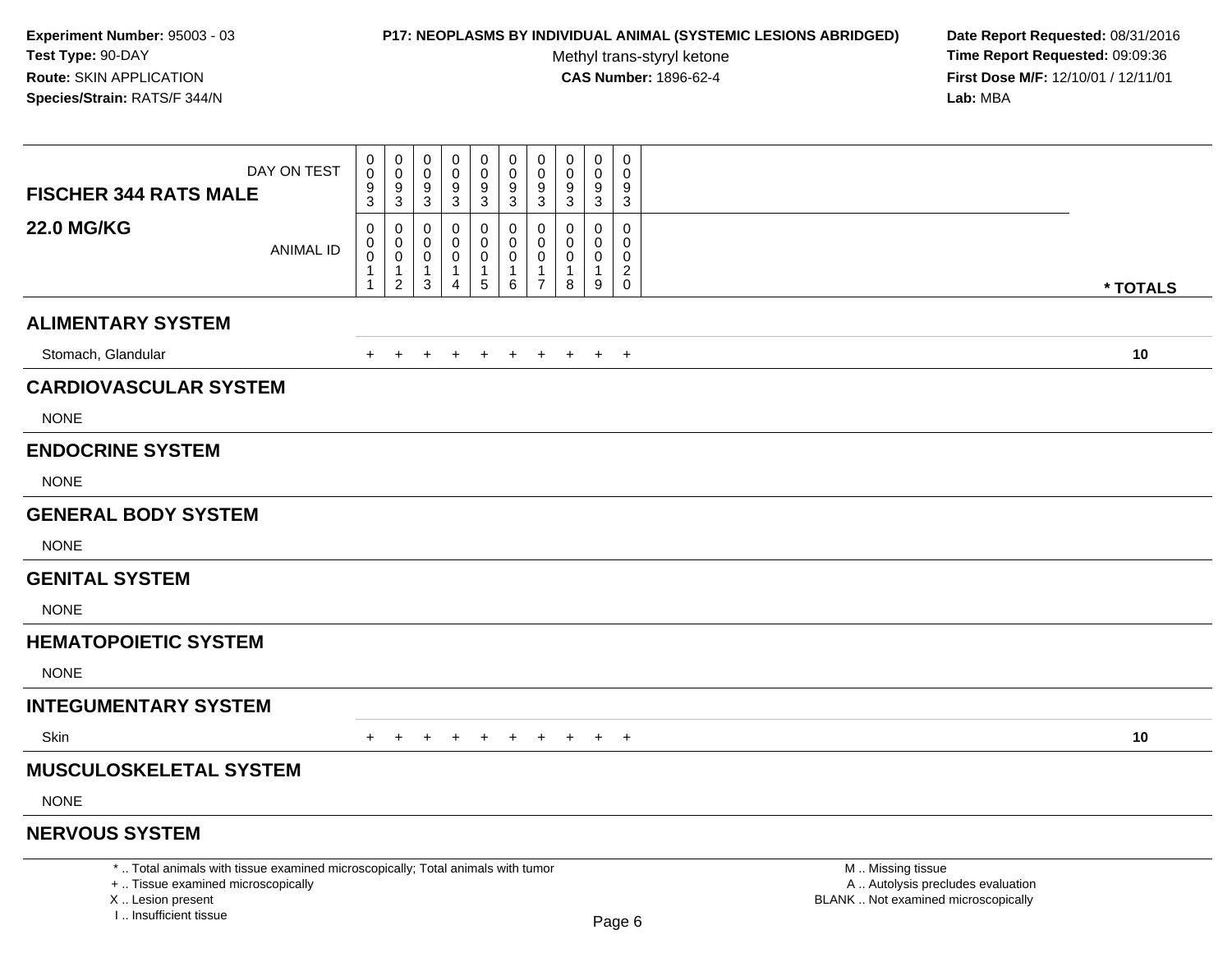# **P17: NEOPLASMS BY INDIVIDUAL ANIMAL (SYSTEMIC LESIONS ABRIDGED) Date Report Requested:** 08/31/2016

Methyl trans-styryl ketone<br>CAS Number: 1896-62-4

 **Time Report Requested:** 09:09:36 **First Dose M/F:** 12/10/01 / 12/11/01<br>**Lab:** MBA **Lab:** MBA

| <b>FISCHER 344 RATS MALE</b> | DAY ON TEST      | 0<br>$\mathbf 0$<br>$\boldsymbol{9}$<br>3 | $\begin{smallmatrix}0\\0\end{smallmatrix}$<br>$\boldsymbol{9}$<br>$\sqrt{3}$                | 0<br>$\pmb{0}$<br>9<br>3         | $_{\rm 0}^{\rm 0}$<br>$\boldsymbol{9}$<br>$\mathbf{3}$ | $\begin{smallmatrix} 0\\0 \end{smallmatrix}$<br>9<br>3 | $\mathbf 0$<br>$\pmb{0}$<br>$\boldsymbol{9}$<br>$\mathbf{3}$ | $\mathbf 0$<br>$\pmb{0}$<br>9<br>3 | $\pmb{0}$<br>$\mathsf 0$<br>9<br>3 | $\begin{smallmatrix}0\\0\end{smallmatrix}$<br>$\boldsymbol{9}$<br>$\mathbf{3}$ | $\boldsymbol{0}$<br>$\pmb{0}$<br>9<br>3     |          |
|------------------------------|------------------|-------------------------------------------|---------------------------------------------------------------------------------------------|----------------------------------|--------------------------------------------------------|--------------------------------------------------------|--------------------------------------------------------------|------------------------------------|------------------------------------|--------------------------------------------------------------------------------|---------------------------------------------|----------|
| <b>22.0 MG/KG</b>            | <b>ANIMAL ID</b> | 0<br>$\,0\,$<br>$\mathbf 0$<br>1          | $\pmb{0}$<br>$\begin{smallmatrix} 0\\0 \end{smallmatrix}$<br>$\mathbf{1}$<br>$\overline{c}$ | 0<br>$\pmb{0}$<br>$\pmb{0}$<br>3 | $\mathbf 0$<br>$\pmb{0}$<br>$\pmb{0}$<br>4             | 0<br>$\pmb{0}$<br>$\pmb{0}$<br>$\mathbf{1}$<br>5       | 0<br>$\pmb{0}$<br>$\pmb{0}$<br>$\mathbf{1}$<br>6             | 0<br>0<br>0<br>$\overline{ }$      | 0<br>0<br>8                        | 0<br>$\pmb{0}$<br>0<br>9                                                       | 0<br>$\pmb{0}$<br>$\pmb{0}$<br>$^2_{\rm 0}$ |          |
| <b>NONE</b>                  |                  |                                           |                                                                                             |                                  |                                                        |                                                        |                                                              |                                    |                                    |                                                                                |                                             | * TOTALS |
| <b>RESPIRATORY SYSTEM</b>    |                  |                                           |                                                                                             |                                  |                                                        |                                                        |                                                              |                                    |                                    |                                                                                |                                             |          |
| Nose                         |                  | $+$                                       | $+$                                                                                         | $+$                              | $+$                                                    | $+$                                                    | $+$                                                          | $+$                                | $+$                                |                                                                                | $+$ $+$                                     | 10       |
| <b>SPECIAL SENSES SYSTEM</b> |                  |                                           |                                                                                             |                                  |                                                        |                                                        |                                                              |                                    |                                    |                                                                                |                                             |          |
| <b>NONE</b>                  |                  |                                           |                                                                                             |                                  |                                                        |                                                        |                                                              |                                    |                                    |                                                                                |                                             |          |
| <b>URINARY SYSTEM</b>        |                  |                                           |                                                                                             |                                  |                                                        |                                                        |                                                              |                                    |                                    |                                                                                |                                             |          |
| Kidney                       |                  | $+$                                       | $+$                                                                                         | $\pm$                            | $\pm$                                                  | $+$                                                    | $+$                                                          | $+$                                |                                    | $+$ $+$ $+$                                                                    |                                             | 10       |
| <b>SYSTEMIC LESIONS</b>      |                  |                                           |                                                                                             |                                  |                                                        |                                                        |                                                              |                                    |                                    |                                                                                |                                             |          |
| Multiple Organ               |                  |                                           |                                                                                             |                                  |                                                        |                                                        |                                                              |                                    |                                    | $+$                                                                            | $+$                                         | 10       |

+ .. Tissue examined microscopically

X .. Lesion present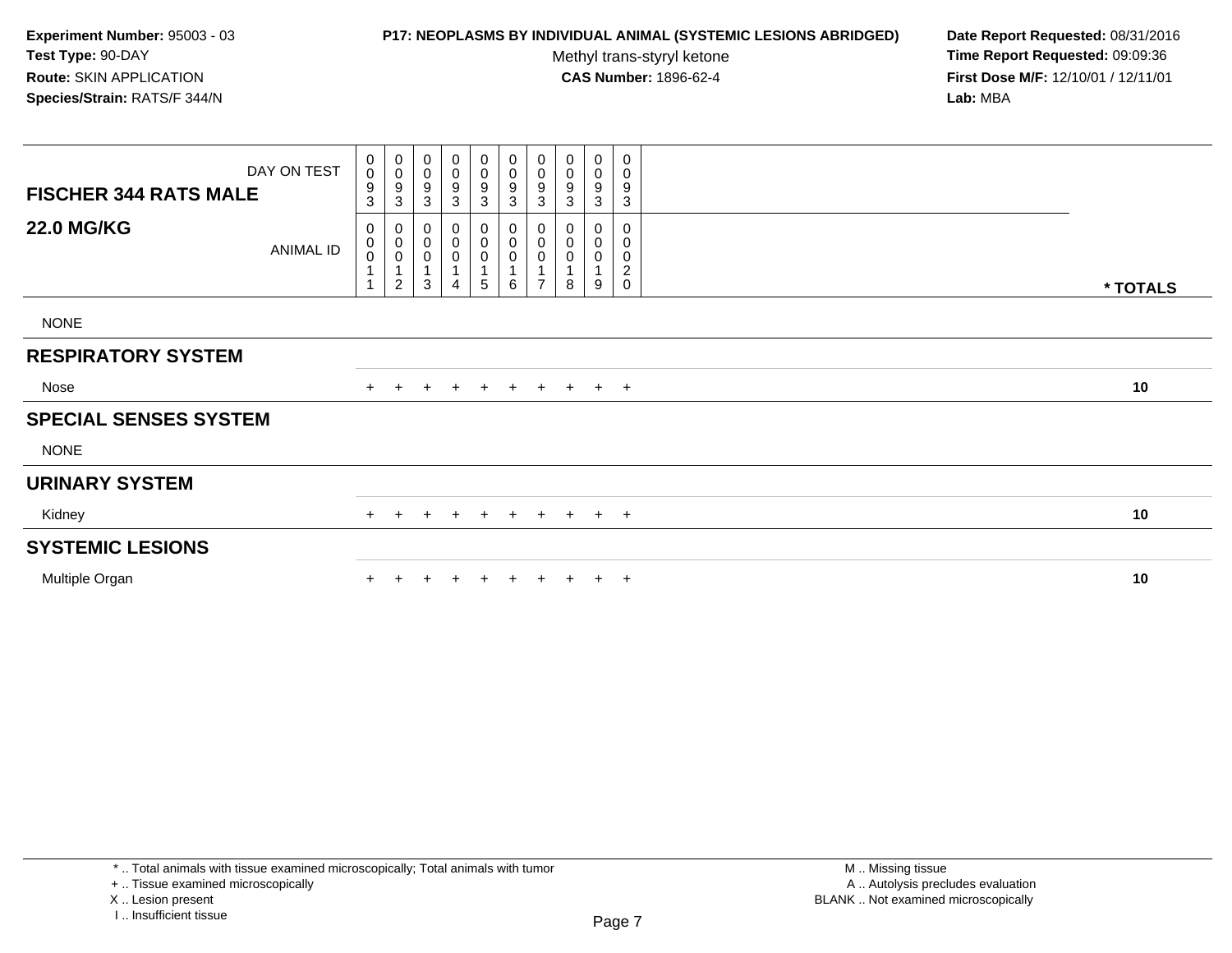## **P17: NEOPLASMS BY INDIVIDUAL ANIMAL (SYSTEMIC LESIONS ABRIDGED) Date Report Requested:** 08/31/2016

Methyl trans-styryl ketone<br>CAS Number: 1896-62-4

| DAY ON TEST<br><b>FISCHER 344 RATS MALE</b>                                                                                                                        | 0<br>$\mathbf 0$<br>9                                   | $\boldsymbol{0}$<br>$\ddot{\mathbf{0}}$<br>9              | $\mathbf 0$<br>$\mathbf 0$<br>9                     | $\mathbf 0$<br>$\mathsf{O}\xspace$<br>$\boldsymbol{9}$          | $\mathbf 0$<br>$\mathbf 0$<br>$\boldsymbol{9}$      | $\mathbf 0$<br>$\mathbf 0$<br>9                               | $\mathbf 0$<br>$\mathbf 0$<br>9                                  | $\mathbf 0$<br>$\mathbf 0$<br>9                     | $\pmb{0}$<br>$\mathbf 0$<br>9             | $\mathbf 0$<br>$\Omega$<br>9                                          |                                                                                               |              |
|--------------------------------------------------------------------------------------------------------------------------------------------------------------------|---------------------------------------------------------|-----------------------------------------------------------|-----------------------------------------------------|-----------------------------------------------------------------|-----------------------------------------------------|---------------------------------------------------------------|------------------------------------------------------------------|-----------------------------------------------------|-------------------------------------------|-----------------------------------------------------------------------|-----------------------------------------------------------------------------------------------|--------------|
|                                                                                                                                                                    | 3                                                       | $\sqrt{3}$                                                | 3                                                   | $\mathbf{3}$                                                    | $\sqrt{3}$                                          | $\mathbf{3}$                                                  | 3                                                                | $\mathbf{3}$                                        | 3                                         | 3                                                                     |                                                                                               |              |
| <b>44.0 MG/KG</b><br><b>ANIMAL ID</b>                                                                                                                              | 0<br>0<br>$\mathsf 0$<br>$\overline{a}$<br>$\mathbf{1}$ | 0<br>0<br>$\mathbf 0$<br>$\overline{c}$<br>$\overline{2}$ | $\mathbf 0$<br>$\Omega$<br>0<br>$\overline{2}$<br>3 | 0<br>$\mathbf 0$<br>$\mathbf 0$<br>$\sqrt{2}$<br>$\overline{4}$ | 0<br>$\overline{0}$<br>$\mathbf 0$<br>$\frac{2}{5}$ | $\mathbf 0$<br>$\Omega$<br>$\mathsf 0$<br>$\overline{2}$<br>6 | 0<br>$\Omega$<br>$\mathbf 0$<br>$\overline{c}$<br>$\overline{7}$ | $\mathbf 0$<br>$\Omega$<br>0<br>$\overline{c}$<br>8 | 0<br>$\Omega$<br>0<br>$\overline{a}$<br>9 | $\mathbf 0$<br>$\Omega$<br>$\mathbf 0$<br>$\mathbf{3}$<br>$\mathbf 0$ |                                                                                               |              |
|                                                                                                                                                                    |                                                         |                                                           |                                                     |                                                                 |                                                     |                                                               |                                                                  |                                                     |                                           |                                                                       |                                                                                               | * TOTALS     |
| <b>ALIMENTARY SYSTEM</b>                                                                                                                                           |                                                         |                                                           |                                                     |                                                                 |                                                     |                                                               |                                                                  |                                                     |                                           |                                                                       |                                                                                               |              |
| Liver                                                                                                                                                              |                                                         |                                                           |                                                     |                                                                 |                                                     |                                                               |                                                                  |                                                     | $\ddot{}$                                 |                                                                       |                                                                                               | $\mathbf{1}$ |
| Stomach, Glandular                                                                                                                                                 |                                                         |                                                           |                                                     |                                                                 |                                                     |                                                               |                                                                  |                                                     | $\ddot{}$                                 | $+$                                                                   |                                                                                               | 10           |
| <b>CARDIOVASCULAR SYSTEM</b>                                                                                                                                       |                                                         |                                                           |                                                     |                                                                 |                                                     |                                                               |                                                                  |                                                     |                                           |                                                                       |                                                                                               |              |
| <b>NONE</b>                                                                                                                                                        |                                                         |                                                           |                                                     |                                                                 |                                                     |                                                               |                                                                  |                                                     |                                           |                                                                       |                                                                                               |              |
| <b>ENDOCRINE SYSTEM</b>                                                                                                                                            |                                                         |                                                           |                                                     |                                                                 |                                                     |                                                               |                                                                  |                                                     |                                           |                                                                       |                                                                                               |              |
| <b>NONE</b>                                                                                                                                                        |                                                         |                                                           |                                                     |                                                                 |                                                     |                                                               |                                                                  |                                                     |                                           |                                                                       |                                                                                               |              |
| <b>GENERAL BODY SYSTEM</b>                                                                                                                                         |                                                         |                                                           |                                                     |                                                                 |                                                     |                                                               |                                                                  |                                                     |                                           |                                                                       |                                                                                               |              |
| <b>NONE</b>                                                                                                                                                        |                                                         |                                                           |                                                     |                                                                 |                                                     |                                                               |                                                                  |                                                     |                                           |                                                                       |                                                                                               |              |
| <b>GENITAL SYSTEM</b>                                                                                                                                              |                                                         |                                                           |                                                     |                                                                 |                                                     |                                                               |                                                                  |                                                     |                                           |                                                                       |                                                                                               |              |
| <b>NONE</b>                                                                                                                                                        |                                                         |                                                           |                                                     |                                                                 |                                                     |                                                               |                                                                  |                                                     |                                           |                                                                       |                                                                                               |              |
| <b>HEMATOPOIETIC SYSTEM</b>                                                                                                                                        |                                                         |                                                           |                                                     |                                                                 |                                                     |                                                               |                                                                  |                                                     |                                           |                                                                       |                                                                                               |              |
| <b>NONE</b>                                                                                                                                                        |                                                         |                                                           |                                                     |                                                                 |                                                     |                                                               |                                                                  |                                                     |                                           |                                                                       |                                                                                               |              |
| <b>INTEGUMENTARY SYSTEM</b>                                                                                                                                        |                                                         |                                                           |                                                     |                                                                 |                                                     |                                                               |                                                                  |                                                     |                                           |                                                                       |                                                                                               |              |
| Skin                                                                                                                                                               | $+$                                                     | $+$                                                       | $+$                                                 | $+$                                                             | $+$                                                 | $+$ $+$                                                       |                                                                  | $\Box$                                              |                                           | $+$ $+$                                                               |                                                                                               | 9            |
| <b>MUSCULOSKELETAL SYSTEM</b>                                                                                                                                      |                                                         |                                                           |                                                     |                                                                 |                                                     |                                                               |                                                                  |                                                     |                                           |                                                                       |                                                                                               |              |
| <b>NONE</b>                                                                                                                                                        |                                                         |                                                           |                                                     |                                                                 |                                                     |                                                               |                                                                  |                                                     |                                           |                                                                       |                                                                                               |              |
| *  Total animals with tissue examined microscopically; Total animals with tumor<br>+  Tissue examined microscopically<br>X Lesion present<br>I Insufficient tissue |                                                         |                                                           |                                                     |                                                                 |                                                     |                                                               |                                                                  |                                                     |                                           | $D_{200}$ $\Omega$                                                    | M  Missing tissue<br>A  Autolysis precludes evaluation<br>BLANK  Not examined microscopically |              |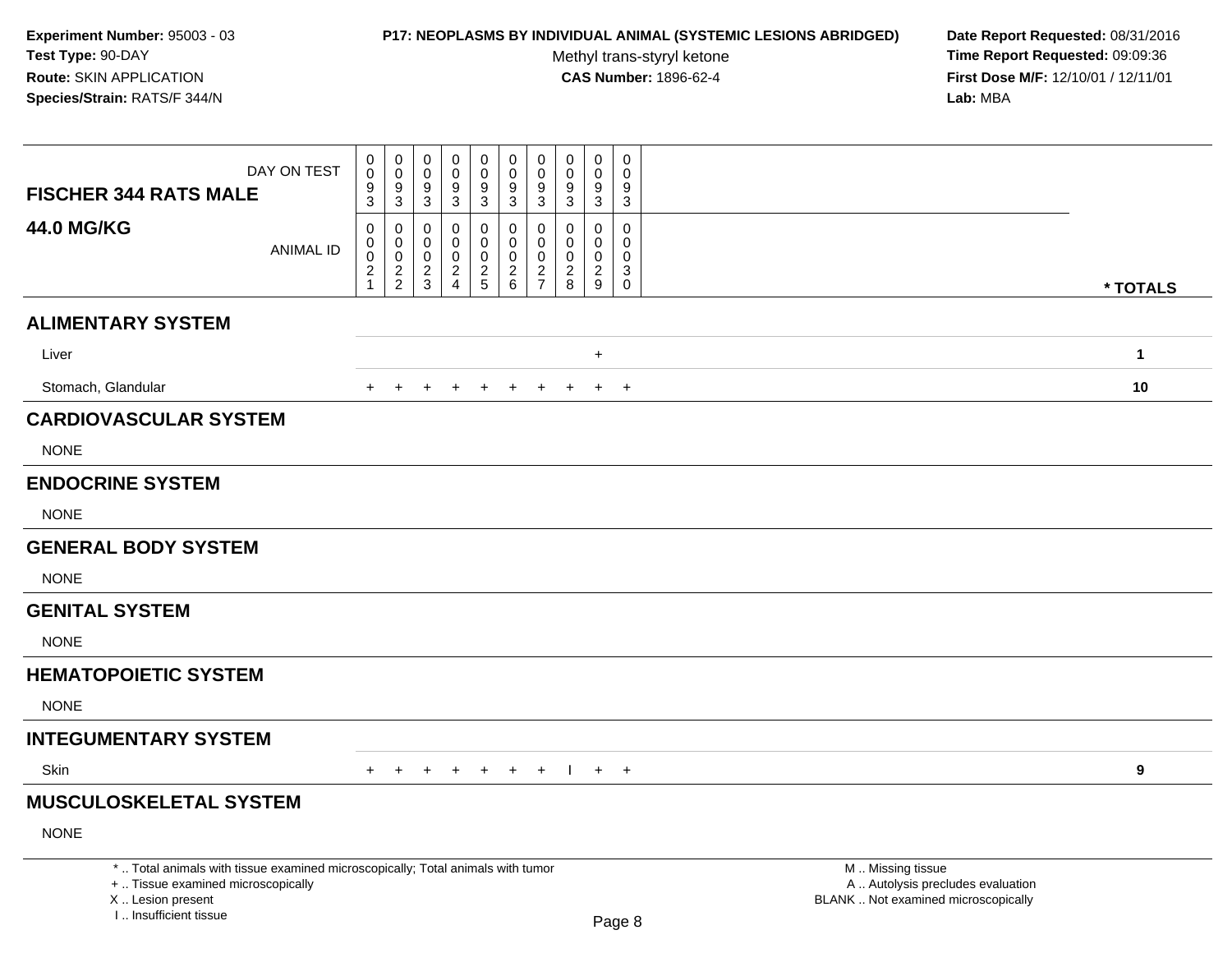## **P17: NEOPLASMS BY INDIVIDUAL ANIMAL (SYSTEMIC LESIONS ABRIDGED) Date Report Requested:** 08/31/2016

Methyl trans-styryl ketone<br>CAS Number: 1896-62-4

| <b>FISCHER 344 RATS MALE</b> | DAY ON TEST | 0<br>$\mathbf 0$<br>$\boldsymbol{9}$<br>3                              | $\pmb{0}$<br>$\boldsymbol{0}$<br>$\boldsymbol{9}$<br>3                     | 0<br>$\pmb{0}$<br>9<br>$\sqrt{3}$              | $\pmb{0}$<br>$\pmb{0}$<br>9<br>$\sqrt{3}$                       | $\pmb{0}$<br>$\mathbf 0$<br>$\frac{9}{3}$ | $\mathbf 0$<br>$\pmb{0}$<br>$\frac{9}{3}$ | $\pmb{0}$<br>$\pmb{0}$<br>9<br>$\mathbf{3}$                                   | $\pmb{0}$<br>$\pmb{0}$<br>9<br>3                     | $\mathbf 0$<br>$\mathbf 0$<br>9<br>3                     | 0<br>0<br>9<br>$\mathbf{3}$ |          |
|------------------------------|-------------|------------------------------------------------------------------------|----------------------------------------------------------------------------|------------------------------------------------|-----------------------------------------------------------------|-------------------------------------------|-------------------------------------------|-------------------------------------------------------------------------------|------------------------------------------------------|----------------------------------------------------------|-----------------------------|----------|
| <b>44.0 MG/KG</b>            | ANIMAL ID   | 0<br>$\begin{smallmatrix} 0\\0\\2 \end{smallmatrix}$<br>$\overline{1}$ | $\mathbf 0$<br>$\begin{matrix} 0 \\ 0 \\ 2 \end{matrix}$<br>$\overline{c}$ | 0<br>$\mathbf 0$<br>$\pmb{0}$<br>$\frac{2}{3}$ | 0<br>$\pmb{0}$<br>$\pmb{0}$<br>$\overline{2}$<br>$\overline{A}$ | 0<br>$\pmb{0}$<br>$\frac{0}{2}$           | 0<br>$\pmb{0}$<br>$\frac{0}{2}$           | $\mathbf 0$<br>$\mathsf 0$<br>$\pmb{0}$<br>$\boldsymbol{2}$<br>$\overline{7}$ | 0<br>$\pmb{0}$<br>$\pmb{0}$<br>$\boldsymbol{2}$<br>8 | 0<br>$\mathbf 0$<br>$\mathbf 0$<br>$\boldsymbol{2}$<br>9 | 0<br>0<br>0<br>3<br>0       | * TOTALS |
| <b>NERVOUS SYSTEM</b>        |             |                                                                        |                                                                            |                                                |                                                                 |                                           |                                           |                                                                               |                                                      |                                                          |                             |          |
| <b>NONE</b>                  |             |                                                                        |                                                                            |                                                |                                                                 |                                           |                                           |                                                                               |                                                      |                                                          |                             |          |
| <b>RESPIRATORY SYSTEM</b>    |             |                                                                        |                                                                            |                                                |                                                                 |                                           |                                           |                                                                               |                                                      |                                                          |                             |          |
| Nose                         |             |                                                                        |                                                                            |                                                | $\pm$                                                           | $\ddot{}$                                 | $+$                                       | $+$                                                                           | $+$                                                  | $+$ $+$                                                  |                             | 10       |
| <b>SPECIAL SENSES SYSTEM</b> |             |                                                                        |                                                                            |                                                |                                                                 |                                           |                                           |                                                                               |                                                      |                                                          |                             |          |
| <b>NONE</b>                  |             |                                                                        |                                                                            |                                                |                                                                 |                                           |                                           |                                                                               |                                                      |                                                          |                             |          |
| <b>URINARY SYSTEM</b>        |             |                                                                        |                                                                            |                                                |                                                                 |                                           |                                           |                                                                               |                                                      |                                                          |                             |          |
| Kidney                       |             | $+$                                                                    |                                                                            |                                                | $\pm$                                                           | $+$                                       | $+$                                       |                                                                               | + + + +                                              |                                                          |                             | 10       |
| <b>SYSTEMIC LESIONS</b>      |             |                                                                        |                                                                            |                                                |                                                                 |                                           |                                           |                                                                               |                                                      |                                                          |                             |          |
| Multiple Organ               |             |                                                                        |                                                                            |                                                |                                                                 |                                           |                                           |                                                                               |                                                      |                                                          | $\overline{+}$              | 10       |
|                              |             |                                                                        |                                                                            |                                                |                                                                 |                                           |                                           |                                                                               |                                                      |                                                          |                             |          |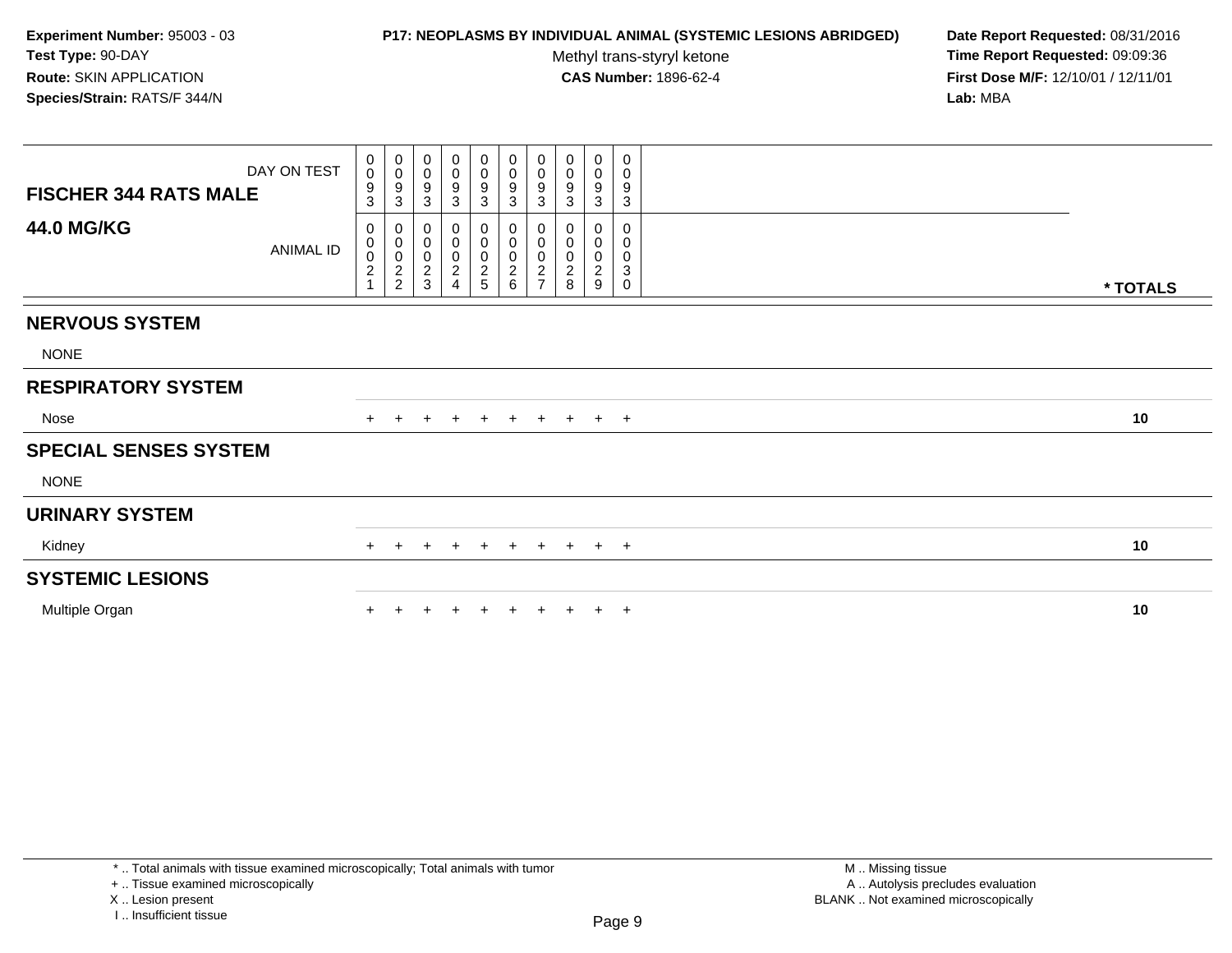# **P17: NEOPLASMS BY INDIVIDUAL ANIMAL (SYSTEMIC LESIONS ABRIDGED) Date Report Requested:** 08/31/2016

Methyl trans-styryl ketone<br>CAS Number: 1896-62-4

| DAY ON TEST<br><b>FISCHER 344 RATS MALE</b>                                                                                                                           | 0<br>$\mathbf 0$<br>$\frac{9}{3}$                                            | 0<br>0<br>$\mathbf 0$<br>$\mathbf 0$<br>$\frac{9}{3}$<br>9                                                                             | $\pmb{0}$<br>$\mathbf 0$<br>9                                                            | $\pmb{0}$<br>$\mathbf 0$<br>$\boldsymbol{9}$ | 0<br>$\mathbf 0$<br>9                                                       | $\pmb{0}$<br>$\mathbf 0$<br>9                              | $\pmb{0}$<br>$\Omega$<br>9          | $\mathbf 0$<br>0<br>9                                                                    | $\mathsf 0$<br>$\Omega$<br>9                               |                                                                                               |          |
|-----------------------------------------------------------------------------------------------------------------------------------------------------------------------|------------------------------------------------------------------------------|----------------------------------------------------------------------------------------------------------------------------------------|------------------------------------------------------------------------------------------|----------------------------------------------|-----------------------------------------------------------------------------|------------------------------------------------------------|-------------------------------------|------------------------------------------------------------------------------------------|------------------------------------------------------------|-----------------------------------------------------------------------------------------------|----------|
|                                                                                                                                                                       |                                                                              | $\overline{3}$                                                                                                                         | $\overline{3}$                                                                           | $\overline{3}$                               | $\mathbf{3}$                                                                | $\overline{3}$                                             | $\overline{3}$                      | $\overline{3}$                                                                           | $\sqrt{3}$                                                 |                                                                                               |          |
| <b>87.5 MG/KG</b><br><b>ANIMAL ID</b>                                                                                                                                 | $\mathbf 0$<br>0<br>$\mathbf 0$<br>$\ensuremath{\mathsf{3}}$<br>$\mathbf{1}$ | $\mathbf 0$<br>$\mathbf 0$<br>0<br>0<br>$\mathsf{O}\xspace$<br>$\pmb{0}$<br>$\frac{3}{2}$<br>$\ensuremath{\mathsf{3}}$<br>$\mathbf{3}$ | $\mathbf 0$<br>$\mathbf 0$<br>$\mathbf 0$<br>$\ensuremath{\mathsf{3}}$<br>$\overline{4}$ | 0<br>0<br>$\pmb{0}$<br>$\frac{3}{5}$         | $\mathbf 0$<br>$\mathbf 0$<br>$\mathbf 0$<br>$\ensuremath{\mathsf{3}}$<br>6 | $\mathbf 0$<br>$\mathbf 0$<br>$\mathbf 0$<br>$\frac{3}{7}$ | $\Omega$<br>$\Omega$<br>0<br>3<br>8 | $\mathbf 0$<br>$\mathbf 0$<br>$\pmb{0}$<br>$\ensuremath{\mathsf{3}}$<br>$\boldsymbol{9}$ | $\mathbf 0$<br>$\Omega$<br>$\mathbf 0$<br>4<br>$\mathbf 0$ |                                                                                               | * TOTALS |
| <b>ALIMENTARY SYSTEM</b>                                                                                                                                              |                                                                              |                                                                                                                                        |                                                                                          |                                              |                                                                             |                                                            |                                     |                                                                                          |                                                            |                                                                                               |          |
| Stomach, Glandular                                                                                                                                                    | $+$                                                                          | $+$<br>$+$                                                                                                                             | $+$                                                                                      | $+$                                          | $+$                                                                         | $+$                                                        | $+$                                 | $+$                                                                                      | $+$                                                        |                                                                                               | 10       |
| <b>CARDIOVASCULAR SYSTEM</b>                                                                                                                                          |                                                                              |                                                                                                                                        |                                                                                          |                                              |                                                                             |                                                            |                                     |                                                                                          |                                                            |                                                                                               |          |
| <b>NONE</b>                                                                                                                                                           |                                                                              |                                                                                                                                        |                                                                                          |                                              |                                                                             |                                                            |                                     |                                                                                          |                                                            |                                                                                               |          |
| <b>ENDOCRINE SYSTEM</b>                                                                                                                                               |                                                                              |                                                                                                                                        |                                                                                          |                                              |                                                                             |                                                            |                                     |                                                                                          |                                                            |                                                                                               |          |
| <b>NONE</b>                                                                                                                                                           |                                                                              |                                                                                                                                        |                                                                                          |                                              |                                                                             |                                                            |                                     |                                                                                          |                                                            |                                                                                               |          |
| <b>GENERAL BODY SYSTEM</b>                                                                                                                                            |                                                                              |                                                                                                                                        |                                                                                          |                                              |                                                                             |                                                            |                                     |                                                                                          |                                                            |                                                                                               |          |
| <b>NONE</b>                                                                                                                                                           |                                                                              |                                                                                                                                        |                                                                                          |                                              |                                                                             |                                                            |                                     |                                                                                          |                                                            |                                                                                               |          |
| <b>GENITAL SYSTEM</b>                                                                                                                                                 |                                                                              |                                                                                                                                        |                                                                                          |                                              |                                                                             |                                                            |                                     |                                                                                          |                                                            |                                                                                               |          |
| <b>NONE</b>                                                                                                                                                           |                                                                              |                                                                                                                                        |                                                                                          |                                              |                                                                             |                                                            |                                     |                                                                                          |                                                            |                                                                                               |          |
| <b>HEMATOPOIETIC SYSTEM</b>                                                                                                                                           |                                                                              |                                                                                                                                        |                                                                                          |                                              |                                                                             |                                                            |                                     |                                                                                          |                                                            |                                                                                               |          |
| <b>NONE</b>                                                                                                                                                           |                                                                              |                                                                                                                                        |                                                                                          |                                              |                                                                             |                                                            |                                     |                                                                                          |                                                            |                                                                                               |          |
| <b>INTEGUMENTARY SYSTEM</b>                                                                                                                                           |                                                                              |                                                                                                                                        |                                                                                          |                                              |                                                                             |                                                            |                                     |                                                                                          |                                                            |                                                                                               |          |
| Skin                                                                                                                                                                  | $+$                                                                          |                                                                                                                                        |                                                                                          | $\div$                                       |                                                                             | $\pm$                                                      | $\pm$                               | $+$                                                                                      | $+$                                                        |                                                                                               | 10       |
| <b>MUSCULOSKELETAL SYSTEM</b>                                                                                                                                         |                                                                              |                                                                                                                                        |                                                                                          |                                              |                                                                             |                                                            |                                     |                                                                                          |                                                            |                                                                                               |          |
| <b>NONE</b>                                                                                                                                                           |                                                                              |                                                                                                                                        |                                                                                          |                                              |                                                                             |                                                            |                                     |                                                                                          |                                                            |                                                                                               |          |
| <b>NERVOUS SYSTEM</b>                                                                                                                                                 |                                                                              |                                                                                                                                        |                                                                                          |                                              |                                                                             |                                                            |                                     |                                                                                          |                                                            |                                                                                               |          |
| *  Total animals with tissue examined microscopically; Total animals with tumor<br>+  Tissue examined microscopically<br>X  Lesion present<br>I., Insufficient tissue |                                                                              |                                                                                                                                        |                                                                                          |                                              |                                                                             |                                                            |                                     |                                                                                          | Page 10                                                    | M  Missing tissue<br>A  Autolysis precludes evaluation<br>BLANK  Not examined microscopically |          |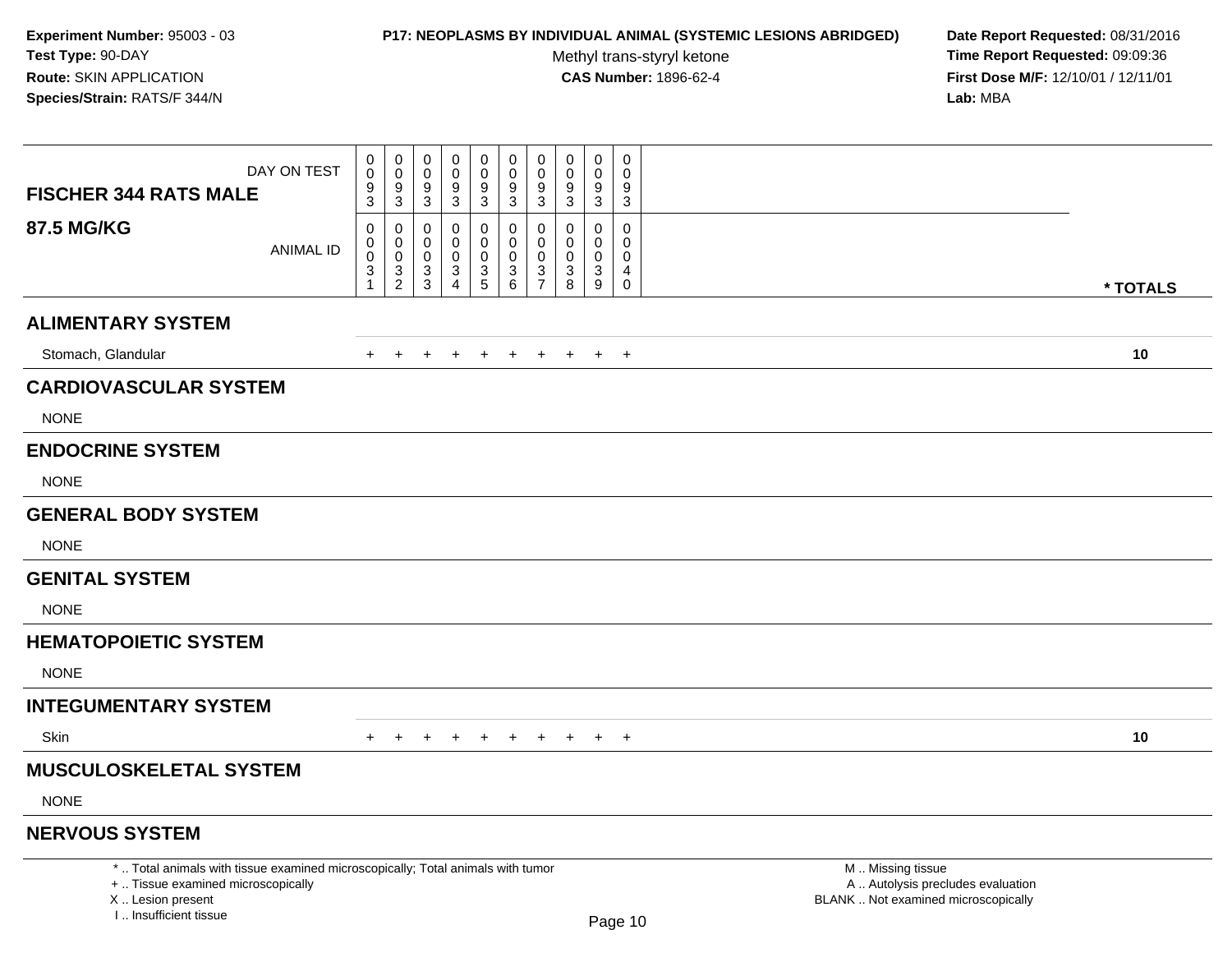# **P17: NEOPLASMS BY INDIVIDUAL ANIMAL (SYSTEMIC LESIONS ABRIDGED) Date Report Requested:** 08/31/2016

Methyl trans-styryl ketone<br>CAS Number: 1896-62-4

| <b>FISCHER 344 RATS MALE</b> | DAY ON TEST | $_{\rm 0}^{\rm 0}$<br>$\boldsymbol{9}$<br>3       | $_{\rm 0}^{\rm 0}$<br>$\boldsymbol{9}$<br>3                                     | $\begin{smallmatrix} 0\\0 \end{smallmatrix}$<br>$\boldsymbol{9}$<br>$\sqrt{3}$ | $_{\rm 0}^{\rm 0}$<br>$\boldsymbol{9}$<br>$\mathbf{3}$                                      | 0<br>$\mathsf{O}\xspace$<br>9<br>3   | $\begin{smallmatrix}0\\0\end{smallmatrix}$<br>$\boldsymbol{9}$<br>$\mathbf{3}$ | $\mathbf 0$<br>$\pmb{0}$<br>$\boldsymbol{9}$<br>$\mathbf{3}$ | 0<br>0<br>9<br>3 | $\pmb{0}$<br>$\pmb{0}$<br>$\boldsymbol{9}$<br>3 | 0<br>0<br>9<br>3      |          |
|------------------------------|-------------|---------------------------------------------------|---------------------------------------------------------------------------------|--------------------------------------------------------------------------------|---------------------------------------------------------------------------------------------|--------------------------------------|--------------------------------------------------------------------------------|--------------------------------------------------------------|------------------|-------------------------------------------------|-----------------------|----------|
| <b>87.5 MG/KG</b>            | ANIMAL ID   | 0<br>$\pmb{0}$<br>$\frac{0}{3}$<br>$\overline{A}$ | 0<br>$\pmb{0}$<br>$\overline{0}$<br>$\ensuremath{\mathsf{3}}$<br>$\overline{2}$ | $\mathbf 0$<br>$_{\rm 0}^{\rm 0}$<br>$\sqrt{3}$<br>3                           | $\pmb{0}$<br>$\begin{smallmatrix} 0\\0 \end{smallmatrix}$<br>$\ensuremath{\mathsf{3}}$<br>4 | 0<br>$\boldsymbol{0}$<br>0<br>3<br>5 | $\pmb{0}$<br>$\pmb{0}$<br>$\pmb{0}$<br>$\sqrt{3}$<br>6                         | 0<br>$\pmb{0}$<br>$\pmb{0}$<br>3<br>$\overline{ }$           | 0<br>0<br>3<br>8 | 0<br>$\pmb{0}$<br>$\pmb{0}$<br>$\sqrt{3}$<br>9  | 0<br>0<br>0<br>4<br>0 | * TOTALS |
| <b>NONE</b>                  |             |                                                   |                                                                                 |                                                                                |                                                                                             |                                      |                                                                                |                                                              |                  |                                                 |                       |          |
| <b>RESPIRATORY SYSTEM</b>    |             |                                                   |                                                                                 |                                                                                |                                                                                             |                                      |                                                                                |                                                              |                  |                                                 |                       |          |
| Nose                         |             | $+$                                               | $+$                                                                             | $+$                                                                            | $+$                                                                                         | $+$                                  | $+$                                                                            | $+$                                                          | $+$              |                                                 | $+$ $+$               | 10       |
| <b>SPECIAL SENSES SYSTEM</b> |             |                                                   |                                                                                 |                                                                                |                                                                                             |                                      |                                                                                |                                                              |                  |                                                 |                       |          |
| <b>NONE</b>                  |             |                                                   |                                                                                 |                                                                                |                                                                                             |                                      |                                                                                |                                                              |                  |                                                 |                       |          |
| <b>URINARY SYSTEM</b>        |             |                                                   |                                                                                 |                                                                                |                                                                                             |                                      |                                                                                |                                                              |                  |                                                 |                       |          |
| Kidney                       |             | $+$                                               | $\pm$                                                                           |                                                                                | $\pm$                                                                                       | $+$                                  | $+$                                                                            | $+$                                                          | $+$              |                                                 | $+$ $+$               | 10       |
| <b>SYSTEMIC LESIONS</b>      |             |                                                   |                                                                                 |                                                                                |                                                                                             |                                      |                                                                                |                                                              |                  |                                                 |                       |          |
| Multiple Organ               |             |                                                   |                                                                                 |                                                                                |                                                                                             | $\ddot{}$                            |                                                                                | $\pm$                                                        | $+$              | $+$                                             | $+$                   | 10       |

<sup>+ ..</sup> Tissue examined microscopically

X .. Lesion present

I .. Insufficient tissue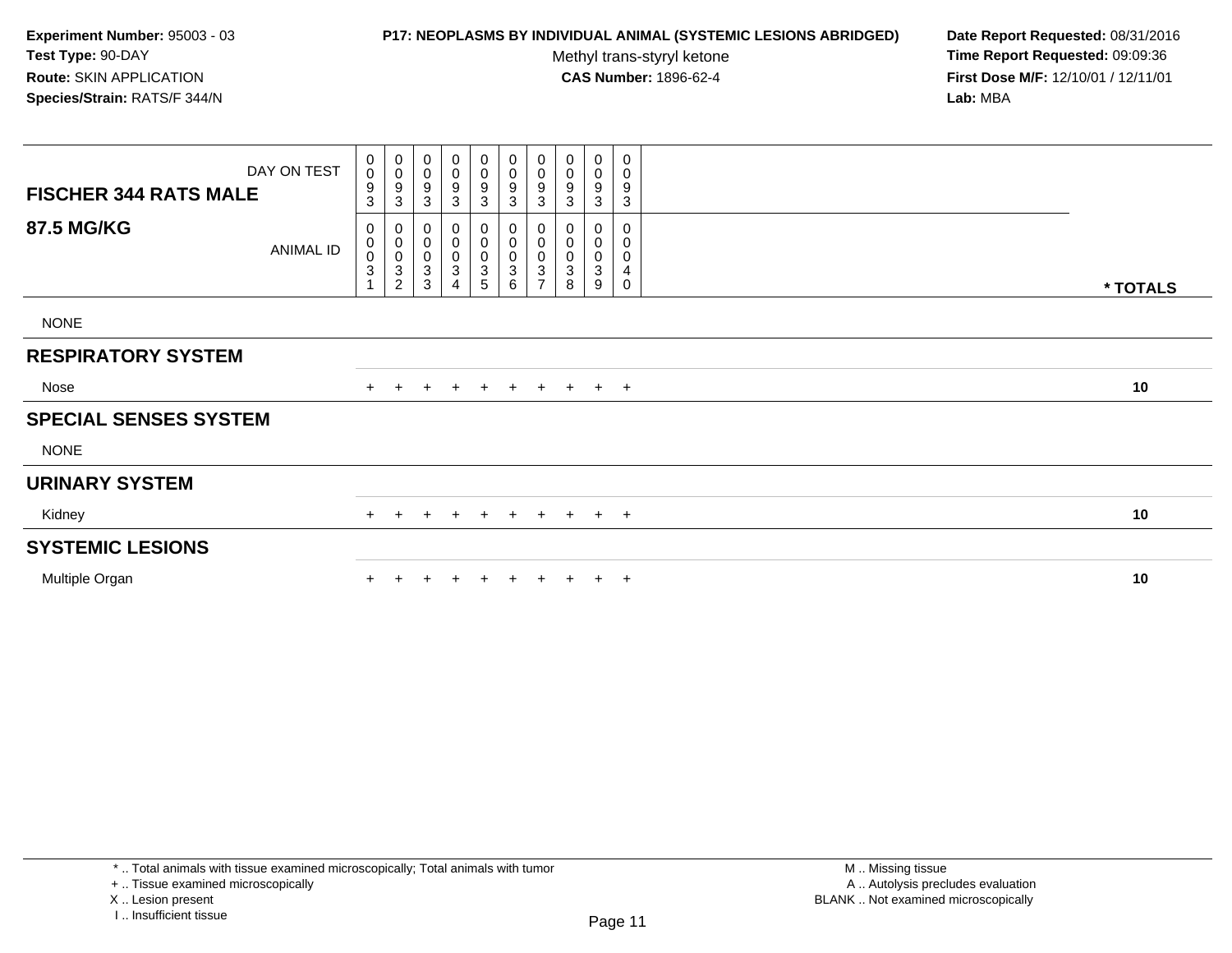# **P17: NEOPLASMS BY INDIVIDUAL ANIMAL (SYSTEMIC LESIONS ABRIDGED) Date Report Requested:** 08/31/2016

Methyl trans-styryl ketone<br>CAS Number: 1896-62-4

| DAY ON TEST<br><b>FISCHER 344 RATS MALE</b>                                                                                                                         | $\pmb{0}$<br>$\pmb{0}$<br>0<br>0<br>$\mathbf 0$<br>$\mathbf 0$<br>$\mathbf 0$<br>$\mathbf 0$<br>$9\,$<br>9                                                                                                                                      | $\mathbf 0$<br>$\pmb{0}$<br>$\pmb{0}$<br>$\pmb{0}$<br>$\mathsf 0$<br>0<br>$\pmb{0}$<br>$\mathbf 0$<br>$\mathbf 0$<br>$\mathbf 0$<br>0<br>$\Omega$<br>$\boldsymbol{9}$<br>$\boldsymbol{9}$<br>9<br>9<br>9<br>9                                                                                                                                                                        |                                                                                               |          |
|---------------------------------------------------------------------------------------------------------------------------------------------------------------------|-------------------------------------------------------------------------------------------------------------------------------------------------------------------------------------------------------------------------------------------------|--------------------------------------------------------------------------------------------------------------------------------------------------------------------------------------------------------------------------------------------------------------------------------------------------------------------------------------------------------------------------------------|-----------------------------------------------------------------------------------------------|----------|
|                                                                                                                                                                     | $\frac{9}{3}$<br>$\frac{9}{3}$<br>$\overline{3}$<br>$\overline{3}$                                                                                                                                                                              | $\overline{3}$<br>$\overline{3}$<br>$\overline{3}$<br>$\overline{3}$<br>$\overline{3}$<br>$\sqrt{3}$                                                                                                                                                                                                                                                                                 |                                                                                               |          |
| <b>175 MG/KG</b><br><b>ANIMAL ID</b>                                                                                                                                | $\mathbf 0$<br>$\mathbf 0$<br>$\mathbf 0$<br>$\mathbf 0$<br>0<br>0<br>$\mathbf 0$<br>0<br>$\mathbf 0$<br>$\mathbf 0$<br>$\mathsf{O}\xspace$<br>$\mathbf 0$<br>$\overline{4}$<br>$\frac{4}{2}$<br>$\frac{4}{3}$<br>$\frac{4}{4}$<br>$\mathbf{1}$ | $\mathbf 0$<br>$\mathbf 0$<br>0<br>$\mathbf 0$<br>0<br>$\Omega$<br>0<br>$\mathbf 0$<br>0<br>0<br>$\Omega$<br>0<br>$\mathsf{O}\xspace$<br>$\mathbf 0$<br>$\pmb{0}$<br>$\mathbf 0$<br>$\mathbf 0$<br>$\mathbf 0$<br>$\overline{5}$<br>$\frac{4}{5}$<br>$\overline{4}$<br>4<br>$\overline{4}$<br>$\overline{\mathbf{4}}$<br>6<br>$\overline{7}$<br>$\boldsymbol{9}$<br>8<br>$\mathbf 0$ |                                                                                               |          |
|                                                                                                                                                                     |                                                                                                                                                                                                                                                 |                                                                                                                                                                                                                                                                                                                                                                                      |                                                                                               | * TOTALS |
| <b>ALIMENTARY SYSTEM</b>                                                                                                                                            |                                                                                                                                                                                                                                                 |                                                                                                                                                                                                                                                                                                                                                                                      |                                                                                               |          |
| Stomach, Glandular                                                                                                                                                  | $+$<br>$+$<br>$+$<br>$+$                                                                                                                                                                                                                        | $+$<br>$+$<br>$+$<br>$+$<br>$+$<br>$+$                                                                                                                                                                                                                                                                                                                                               |                                                                                               | 10       |
| <b>CARDIOVASCULAR SYSTEM</b>                                                                                                                                        |                                                                                                                                                                                                                                                 |                                                                                                                                                                                                                                                                                                                                                                                      |                                                                                               |          |
| <b>NONE</b>                                                                                                                                                         |                                                                                                                                                                                                                                                 |                                                                                                                                                                                                                                                                                                                                                                                      |                                                                                               |          |
| <b>ENDOCRINE SYSTEM</b>                                                                                                                                             |                                                                                                                                                                                                                                                 |                                                                                                                                                                                                                                                                                                                                                                                      |                                                                                               |          |
| <b>NONE</b>                                                                                                                                                         |                                                                                                                                                                                                                                                 |                                                                                                                                                                                                                                                                                                                                                                                      |                                                                                               |          |
| <b>GENERAL BODY SYSTEM</b>                                                                                                                                          |                                                                                                                                                                                                                                                 |                                                                                                                                                                                                                                                                                                                                                                                      |                                                                                               |          |
| <b>NONE</b>                                                                                                                                                         |                                                                                                                                                                                                                                                 |                                                                                                                                                                                                                                                                                                                                                                                      |                                                                                               |          |
| <b>GENITAL SYSTEM</b>                                                                                                                                               |                                                                                                                                                                                                                                                 |                                                                                                                                                                                                                                                                                                                                                                                      |                                                                                               |          |
| <b>NONE</b>                                                                                                                                                         |                                                                                                                                                                                                                                                 |                                                                                                                                                                                                                                                                                                                                                                                      |                                                                                               |          |
| <b>HEMATOPOIETIC SYSTEM</b>                                                                                                                                         |                                                                                                                                                                                                                                                 |                                                                                                                                                                                                                                                                                                                                                                                      |                                                                                               |          |
| <b>NONE</b>                                                                                                                                                         |                                                                                                                                                                                                                                                 |                                                                                                                                                                                                                                                                                                                                                                                      |                                                                                               |          |
| <b>INTEGUMENTARY SYSTEM</b>                                                                                                                                         |                                                                                                                                                                                                                                                 |                                                                                                                                                                                                                                                                                                                                                                                      |                                                                                               |          |
| Skin                                                                                                                                                                | $+$<br>$\div$<br>$\pm$<br>$\pm$                                                                                                                                                                                                                 | $+$<br>$+$<br>$+$<br>$+$<br>$\ddot{}$<br>$+$                                                                                                                                                                                                                                                                                                                                         |                                                                                               | 10       |
| <b>MUSCULOSKELETAL SYSTEM</b>                                                                                                                                       |                                                                                                                                                                                                                                                 |                                                                                                                                                                                                                                                                                                                                                                                      |                                                                                               |          |
| <b>NONE</b>                                                                                                                                                         |                                                                                                                                                                                                                                                 |                                                                                                                                                                                                                                                                                                                                                                                      |                                                                                               |          |
| <b>NERVOUS SYSTEM</b>                                                                                                                                               |                                                                                                                                                                                                                                                 |                                                                                                                                                                                                                                                                                                                                                                                      |                                                                                               |          |
| *  Total animals with tissue examined microscopically; Total animals with tumor<br>+  Tissue examined microscopically<br>X  Lesion present<br>I Insufficient tissue |                                                                                                                                                                                                                                                 | Page 12                                                                                                                                                                                                                                                                                                                                                                              | M  Missing tissue<br>A  Autolysis precludes evaluation<br>BLANK  Not examined microscopically |          |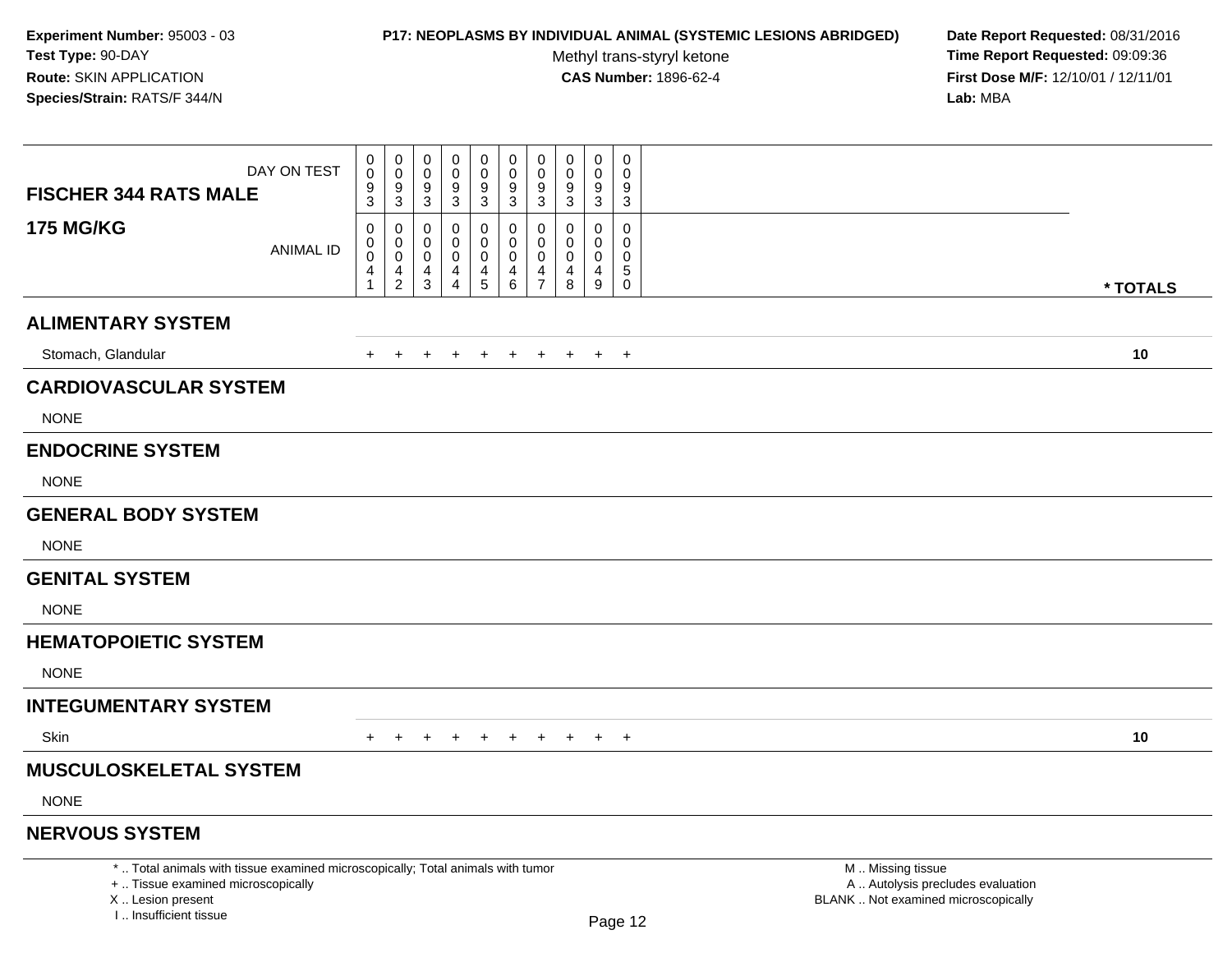# **P17: NEOPLASMS BY INDIVIDUAL ANIMAL (SYSTEMIC LESIONS ABRIDGED) Date Report Requested:** 08/31/2016

Methyl trans-styryl ketone<br>CAS Number: 1896-62-4

 **Time Report Requested:** 09:09:36 **First Dose M/F:** 12/10/01 / 12/11/01<br>**Lab:** MBA **Lab:** MBA

| <b>FISCHER 344 RATS MALE</b> | DAY ON TEST      | 0<br>0<br>9<br>3 | $_{\rm 0}^{\rm 0}$<br>$\overline{9}$<br>$\sqrt{3}$                                           | $\pmb{0}$<br>$\mathbf 0$<br>9<br>3 | $\pmb{0}$<br>$\pmb{0}$<br>9<br>3     | $\mathbf 0$<br>$\mathsf{O}\xspace$<br>9<br>3 | $\begin{smallmatrix} 0\\0 \end{smallmatrix}$<br>$\overline{9}$<br>$\mathbf{3}$ | $_{\rm 0}^{\rm 0}$<br>$\boldsymbol{9}$<br>$\sqrt{3}$             | $\begin{smallmatrix} 0\\0 \end{smallmatrix}$<br>$\boldsymbol{9}$<br>3 | $\pmb{0}$<br>$\mathsf 0$<br>9<br>3                         | $\pmb{0}$<br>0<br>9<br>3 |          |
|------------------------------|------------------|------------------|----------------------------------------------------------------------------------------------|------------------------------------|--------------------------------------|----------------------------------------------|--------------------------------------------------------------------------------|------------------------------------------------------------------|-----------------------------------------------------------------------|------------------------------------------------------------|--------------------------|----------|
| <b>175 MG/KG</b>             | <b>ANIMAL ID</b> | 0<br>0<br>0<br>4 | $\overline{0}$<br>$\mathbf 0$<br>$\overline{0}$<br>$\overline{\mathbf{r}}$<br>$\overline{c}$ | 0<br>$\pmb{0}$<br>0<br>4<br>3      | 0<br>$\boldsymbol{0}$<br>0<br>4<br>4 | 0<br>0<br>0<br>4<br>5                        | 0<br>0<br>$\pmb{0}$<br>$\overline{\mathbf{4}}$<br>6                            | 0<br>$\boldsymbol{0}$<br>$\boldsymbol{0}$<br>4<br>$\overline{ }$ | 0<br>$\pmb{0}$<br>$\pmb{0}$<br>4<br>8                                 | 0<br>$\begin{smallmatrix}0\0\0\end{smallmatrix}$<br>4<br>9 | 0<br>0<br>0<br>5<br>0    | * TOTALS |
| <b>NONE</b>                  |                  |                  |                                                                                              |                                    |                                      |                                              |                                                                                |                                                                  |                                                                       |                                                            |                          |          |
| <b>RESPIRATORY SYSTEM</b>    |                  |                  |                                                                                              |                                    |                                      |                                              |                                                                                |                                                                  |                                                                       |                                                            |                          |          |
| Nose                         |                  | $+$              | $+$                                                                                          | $\pm$                              | $+$                                  | $+$                                          |                                                                                |                                                                  | + + + + +                                                             |                                                            |                          | 10       |
| <b>SPECIAL SENSES SYSTEM</b> |                  |                  |                                                                                              |                                    |                                      |                                              |                                                                                |                                                                  |                                                                       |                                                            |                          |          |
| <b>NONE</b>                  |                  |                  |                                                                                              |                                    |                                      |                                              |                                                                                |                                                                  |                                                                       |                                                            |                          |          |
| <b>URINARY SYSTEM</b>        |                  |                  |                                                                                              |                                    |                                      |                                              |                                                                                |                                                                  |                                                                       |                                                            |                          |          |
| Kidney                       |                  | $+$              |                                                                                              | $\pm$                              | $+$                                  | $\overline{+}$                               | $+$                                                                            | $+$                                                              |                                                                       | $+$ $+$ $+$                                                |                          | 10       |
| <b>SYSTEMIC LESIONS</b>      |                  |                  |                                                                                              |                                    |                                      |                                              |                                                                                |                                                                  |                                                                       |                                                            |                          |          |
| Multiple Organ               |                  |                  |                                                                                              |                                    |                                      |                                              | $\pm$                                                                          | $\pm$                                                            |                                                                       | $+$                                                        | $+$                      | 10       |

\* .. Total animals with tissue examined microscopically; Total animals with tumor

+ .. Tissue examined microscopically

X .. Lesion present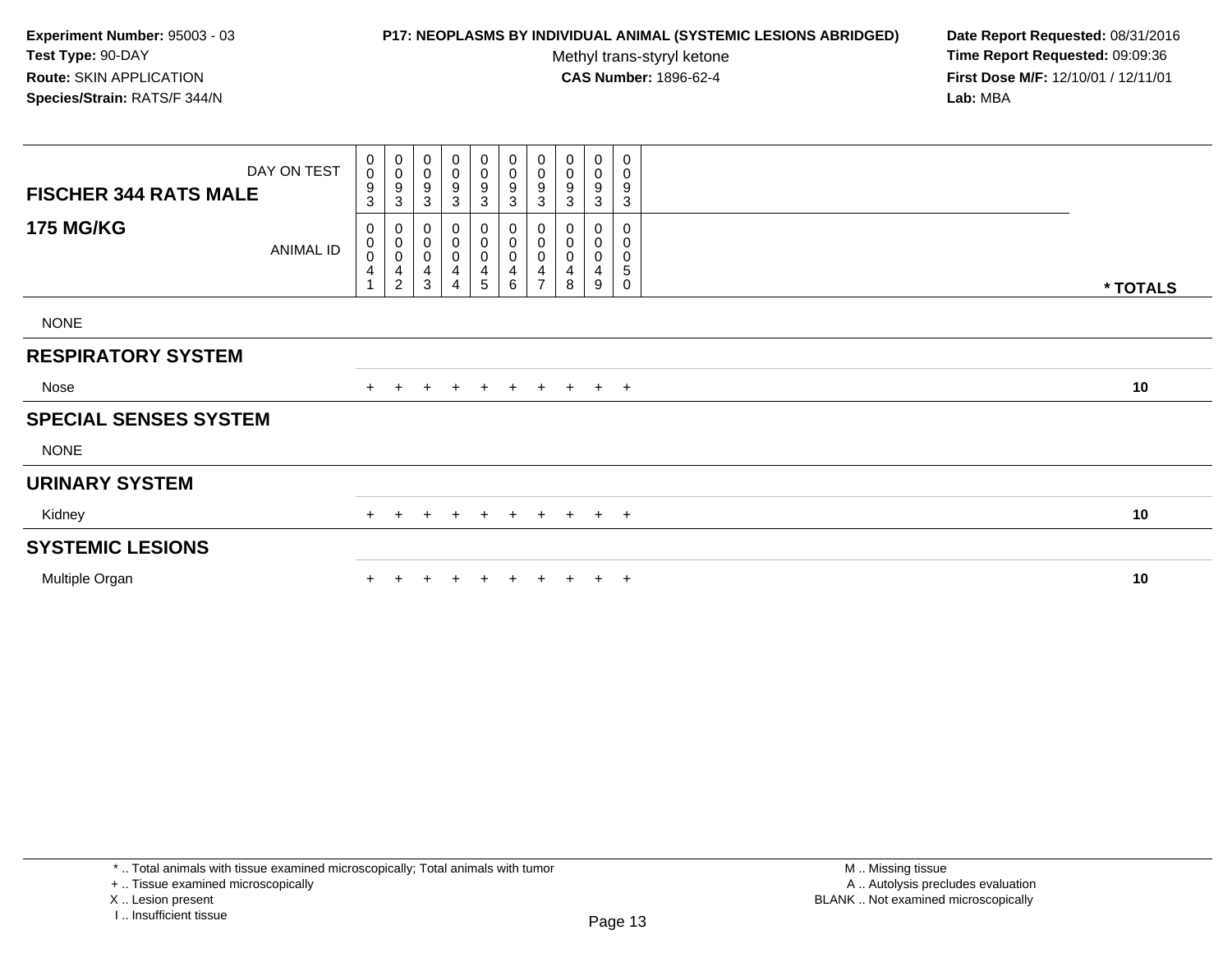### **P17: NEOPLASMS BY INDIVIDUAL ANIMAL (SYSTEMIC LESIONS ABRIDGED) Date Report Requested:** 08/31/2016

Methyl trans-styryl ketone<br>CAS Number: 1896-62-4

| DAY ON TEST<br><b>FISCHER 344 RATS MALE</b>                                                                                                                         | $\pmb{0}$<br>$\pmb{0}$<br>$\frac{9}{3}$        | $_{\rm 0}^{\rm 0}$<br>$\frac{9}{3}$                       | 0<br>$\mathbf 0$<br>$\boldsymbol{9}$                       | $\pmb{0}$<br>$\Omega$<br>$\boldsymbol{9}$                                          | $\pmb{0}$<br>$\mathbf 0$<br>9                  | $\mathbf 0$<br>$\mathsf{O}\xspace$<br>9          | $\pmb{0}$<br>$\pmb{0}$<br>$\frac{9}{3}$      | $\pmb{0}$<br>$\mathbf 0$<br>9                                              | $\mathsf 0$<br>$\boldsymbol{0}$<br>9                         | $\mathbf 0$<br>$\Omega$<br>9                                              |                                                                                               |          |
|---------------------------------------------------------------------------------------------------------------------------------------------------------------------|------------------------------------------------|-----------------------------------------------------------|------------------------------------------------------------|------------------------------------------------------------------------------------|------------------------------------------------|--------------------------------------------------|----------------------------------------------|----------------------------------------------------------------------------|--------------------------------------------------------------|---------------------------------------------------------------------------|-----------------------------------------------------------------------------------------------|----------|
|                                                                                                                                                                     |                                                |                                                           | $\mathbf{3}$                                               | $\overline{3}$                                                                     | $\overline{3}$                                 | $\overline{3}$                                   |                                              | $\mathbf{3}$                                                               | $\mathbf{3}$                                                 | $\mathsf 3$                                                               |                                                                                               |          |
| <b>350 MG/KG</b><br><b>ANIMAL ID</b>                                                                                                                                | $\pmb{0}$<br>$_{\rm 0}^{\rm 0}$<br>$\,$ 5 $\,$ | $\pmb{0}$<br>$\pmb{0}$<br>$\overline{0}$<br>$\frac{5}{2}$ | $\mathbf 0$<br>$\mathbf 0$<br>$\mathbf 0$<br>$\frac{5}{3}$ | $\mathbf 0$<br>$\mathbf 0$<br>$\mathbf 0$<br>$\,$ 5 $\,$<br>$\boldsymbol{\Lambda}$ | 0<br>$\mathbf 0$<br>$\pmb{0}$<br>$\frac{5}{5}$ | 0<br>$\mathbf 0$<br>$\mathbf 0$<br>$\frac{5}{6}$ | 0<br>$\pmb{0}$<br>$\pmb{0}$<br>$\frac{5}{7}$ | $\mathbf 0$<br>$\mathbf 0$<br>$\mathbf 0$<br>$\,$ 5 $\,$<br>$\overline{8}$ | $\mathbf 0$<br>$\mathbf 0$<br>$\mathbf 0$<br>$\sqrt{5}$<br>9 | $\mathbf 0$<br>$\mathbf 0$<br>$\mathbf 0$<br>$6\phantom{1}6$<br>$\pmb{0}$ |                                                                                               | * TOTALS |
| <b>ALIMENTARY SYSTEM</b>                                                                                                                                            |                                                |                                                           |                                                            |                                                                                    |                                                |                                                  |                                              |                                                                            |                                                              |                                                                           |                                                                                               |          |
| Esophagus                                                                                                                                                           |                                                |                                                           |                                                            |                                                                                    |                                                |                                                  |                                              |                                                                            |                                                              | $+$                                                                       |                                                                                               | 10       |
| Intestine Large, Cecum                                                                                                                                              |                                                |                                                           |                                                            |                                                                                    |                                                |                                                  |                                              |                                                                            |                                                              | $\ddot{}$                                                                 |                                                                                               | 10       |
| Intestine Large, Colon                                                                                                                                              |                                                |                                                           |                                                            |                                                                                    |                                                |                                                  |                                              |                                                                            |                                                              | $\ddot{}$                                                                 |                                                                                               | 10       |
| Intestine Large, Rectum                                                                                                                                             |                                                |                                                           |                                                            |                                                                                    |                                                |                                                  |                                              |                                                                            |                                                              | $^{+}$                                                                    |                                                                                               | 10       |
| Intestine Small, Duodenum                                                                                                                                           | $+$                                            |                                                           |                                                            |                                                                                    |                                                |                                                  |                                              |                                                                            |                                                              | $+$                                                                       |                                                                                               | 10       |
| Intestine Small, Ileum                                                                                                                                              | $\pm$                                          |                                                           |                                                            |                                                                                    |                                                |                                                  |                                              |                                                                            |                                                              | $+$                                                                       |                                                                                               | 10       |
| Intestine Small, Jejunum                                                                                                                                            | $\pm$                                          |                                                           |                                                            |                                                                                    |                                                |                                                  |                                              |                                                                            |                                                              | $+$                                                                       |                                                                                               | 10       |
| Liver                                                                                                                                                               |                                                |                                                           |                                                            |                                                                                    |                                                |                                                  |                                              |                                                                            |                                                              | $\ddot{}$                                                                 |                                                                                               | 10       |
| Pancreas                                                                                                                                                            |                                                |                                                           |                                                            |                                                                                    |                                                |                                                  |                                              |                                                                            |                                                              | $\ddot{}$                                                                 |                                                                                               | 10       |
| Salivary Glands                                                                                                                                                     | ÷                                              |                                                           |                                                            |                                                                                    |                                                |                                                  |                                              |                                                                            |                                                              | $+$                                                                       |                                                                                               | 10       |
| Stomach, Forestomach                                                                                                                                                |                                                |                                                           |                                                            |                                                                                    |                                                |                                                  |                                              |                                                                            |                                                              | $+$                                                                       |                                                                                               | 10       |
| Stomach, Glandular                                                                                                                                                  | $\pm$                                          |                                                           |                                                            |                                                                                    |                                                |                                                  |                                              |                                                                            | ÷                                                            | $+$                                                                       |                                                                                               | 10       |
| Tongue                                                                                                                                                              | $+$                                            |                                                           |                                                            |                                                                                    |                                                |                                                  |                                              |                                                                            |                                                              | $+$                                                                       |                                                                                               | 10       |
| <b>CARDIOVASCULAR SYSTEM</b>                                                                                                                                        |                                                |                                                           |                                                            |                                                                                    |                                                |                                                  |                                              |                                                                            |                                                              |                                                                           |                                                                                               |          |
| <b>Blood Vessel</b>                                                                                                                                                 |                                                |                                                           |                                                            |                                                                                    |                                                |                                                  |                                              |                                                                            |                                                              | $\ddot{}$                                                                 |                                                                                               | 10       |
| Heart                                                                                                                                                               | $+$                                            |                                                           |                                                            |                                                                                    |                                                |                                                  |                                              |                                                                            | $\ddot{}$                                                    | $+$                                                                       |                                                                                               | 10       |
| *  Total animals with tissue examined microscopically; Total animals with tumor<br>+  Tissue examined microscopically<br>X  Lesion present<br>I Insufficient tissue |                                                |                                                           |                                                            |                                                                                    |                                                |                                                  |                                              |                                                                            |                                                              | $D_{200}$ 14                                                              | M  Missing tissue<br>A  Autolysis precludes evaluation<br>BLANK  Not examined microscopically |          |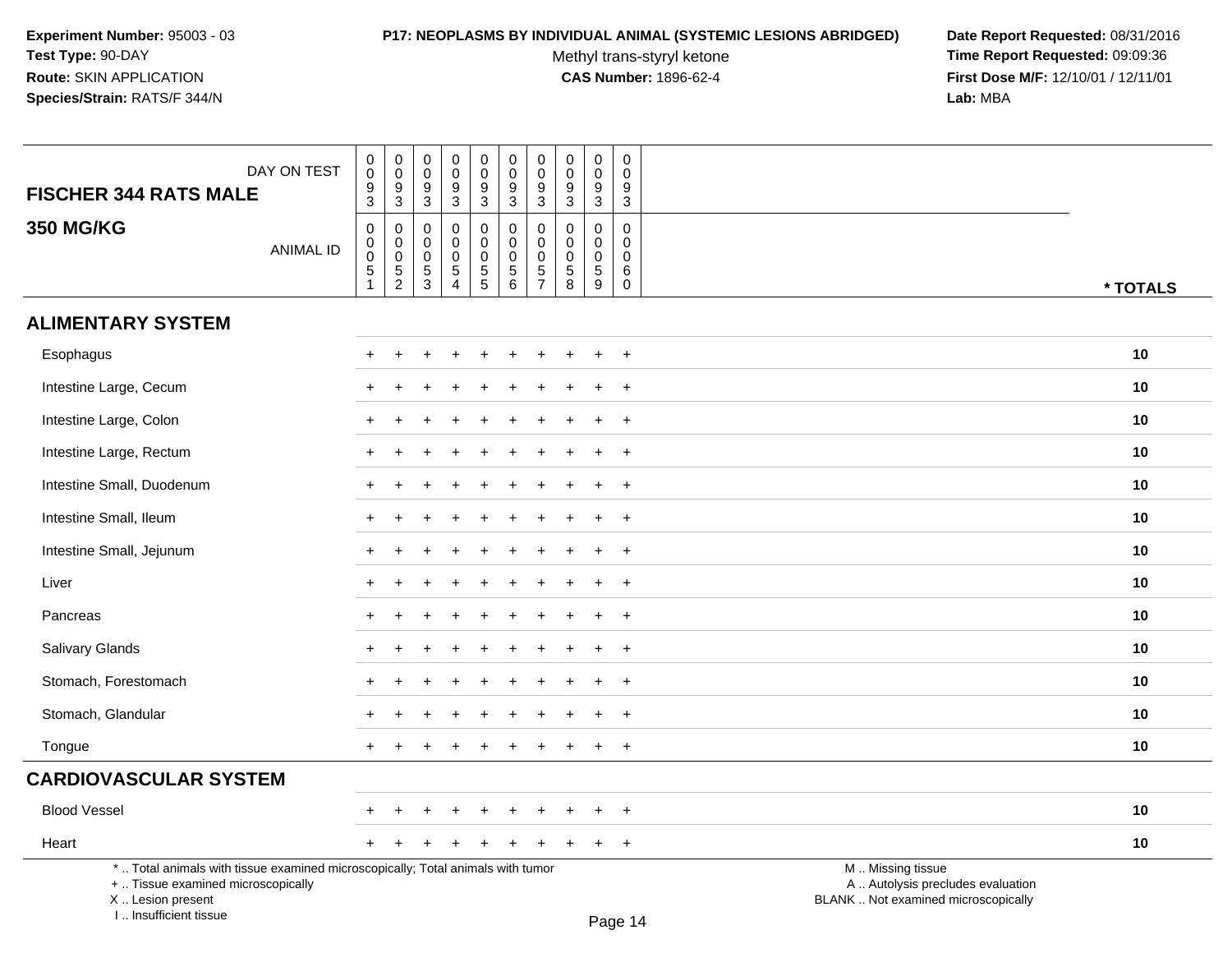### **P17: NEOPLASMS BY INDIVIDUAL ANIMAL (SYSTEMIC LESIONS ABRIDGED) Date Report Requested:** 08/31/2016

Methyl trans-styryl ketone<br>CAS Number: 1896-62-4

| DAY ON TEST<br><b>FISCHER 344 RATS MALE</b>                                                                                                                         | 0<br>$\mathsf{O}\xspace$<br>9<br>3      | $_{\rm 0}^{\rm 0}$<br>$\overline{9}$<br>3         | $\boldsymbol{0}$<br>$\pmb{0}$<br>9<br>3                          | $\pmb{0}$<br>$\mathbf 0$<br>9<br>3                  | $\mathbf 0$<br>$\ddot{\mathbf{0}}$<br>$\boldsymbol{9}$<br>$\mathbf{3}$ | $\pmb{0}$<br>$\mathsf{O}\xspace$<br>9<br>3 | $\pmb{0}$<br>$\pmb{0}$<br>9<br>3                                          | 0<br>$\mathbf 0$<br>9<br>3      | $\mathbf 0$<br>$\mathsf{O}\xspace$<br>$\boldsymbol{9}$<br>3 | $\mathbf 0$<br>$\mathbf 0$<br>9<br>$\mathbf{3}$           |                                                                                               |
|---------------------------------------------------------------------------------------------------------------------------------------------------------------------|-----------------------------------------|---------------------------------------------------|------------------------------------------------------------------|-----------------------------------------------------|------------------------------------------------------------------------|--------------------------------------------|---------------------------------------------------------------------------|---------------------------------|-------------------------------------------------------------|-----------------------------------------------------------|-----------------------------------------------------------------------------------------------|
| <b>350 MG/KG</b><br><b>ANIMAL ID</b>                                                                                                                                | 0<br>$\pmb{0}$<br>$\mathbf 0$<br>5<br>1 | $\pmb{0}$<br>$\overline{0}$<br>0<br>$\frac{5}{2}$ | $\pmb{0}$<br>$\mathbf 0$<br>$\pmb{0}$<br>$5\,$<br>$\overline{3}$ | 0<br>0<br>0<br>$\sqrt{5}$<br>$\boldsymbol{\Lambda}$ | $\mathbf 0$<br>$\mathbf 0$<br>$\pmb{0}$<br>$\frac{5}{5}$               | 0<br>0<br>0<br>$\sqrt{5}$<br>$\,6\,$       | $\mathbf 0$<br>$\mathbf 0$<br>$\mathbf 0$<br>$\sqrt{5}$<br>$\overline{7}$ | 0<br>$\mathbf 0$<br>0<br>5<br>8 | 0<br>$\mathbf 0$<br>0<br>5<br>9                             | 0<br>$\mathbf 0$<br>$\mathbf 0$<br>$\,6\,$<br>$\mathbf 0$ | * TOTALS                                                                                      |
| <b>ENDOCRINE SYSTEM</b>                                                                                                                                             |                                         |                                                   |                                                                  |                                                     |                                                                        |                                            |                                                                           |                                 |                                                             |                                                           |                                                                                               |
| <b>Adrenal Cortex</b>                                                                                                                                               |                                         |                                                   |                                                                  |                                                     |                                                                        | +                                          |                                                                           |                                 |                                                             | $^{+}$                                                    | 10                                                                                            |
| Adrenal Medulla                                                                                                                                                     |                                         |                                                   |                                                                  |                                                     |                                                                        |                                            |                                                                           |                                 |                                                             | $\overline{+}$                                            | 10                                                                                            |
| Islets, Pancreatic                                                                                                                                                  | $\ddot{}$                               |                                                   |                                                                  |                                                     |                                                                        |                                            |                                                                           |                                 |                                                             | $\overline{+}$                                            | 10                                                                                            |
| Parathyroid Gland                                                                                                                                                   | M                                       | $\div$                                            | ÷                                                                |                                                     |                                                                        |                                            |                                                                           |                                 |                                                             | $\ddot{}$                                                 | $\boldsymbol{9}$                                                                              |
| <b>Pituitary Gland</b>                                                                                                                                              | $\div$                                  |                                                   |                                                                  |                                                     |                                                                        | ÷                                          |                                                                           |                                 | ÷                                                           | $^{+}$                                                    | 9                                                                                             |
| <b>Thyroid Gland</b>                                                                                                                                                |                                         |                                                   |                                                                  |                                                     |                                                                        |                                            |                                                                           |                                 |                                                             | $\overline{+}$                                            | 10                                                                                            |
| <b>GENERAL BODY SYSTEM</b>                                                                                                                                          |                                         |                                                   |                                                                  |                                                     |                                                                        |                                            |                                                                           |                                 |                                                             |                                                           |                                                                                               |
| <b>NONE</b>                                                                                                                                                         |                                         |                                                   |                                                                  |                                                     |                                                                        |                                            |                                                                           |                                 |                                                             |                                                           |                                                                                               |
| <b>GENITAL SYSTEM</b>                                                                                                                                               |                                         |                                                   |                                                                  |                                                     |                                                                        |                                            |                                                                           |                                 |                                                             |                                                           |                                                                                               |
| Epididymis                                                                                                                                                          |                                         |                                                   |                                                                  |                                                     |                                                                        |                                            |                                                                           |                                 |                                                             | $\overline{ }$                                            | 10                                                                                            |
| <b>Preputial Gland</b>                                                                                                                                              |                                         |                                                   |                                                                  |                                                     |                                                                        |                                            |                                                                           |                                 |                                                             | $^{+}$                                                    | 10                                                                                            |
| Prostate                                                                                                                                                            |                                         |                                                   |                                                                  |                                                     |                                                                        |                                            |                                                                           |                                 | $\pm$                                                       | $^{+}$                                                    | 10                                                                                            |
| Seminal Vesicle                                                                                                                                                     |                                         |                                                   |                                                                  |                                                     |                                                                        |                                            |                                                                           |                                 |                                                             | $\ddot{}$                                                 | 10                                                                                            |
| <b>Testes</b>                                                                                                                                                       |                                         |                                                   | $\div$                                                           |                                                     |                                                                        | ÷                                          |                                                                           |                                 | $\pm$                                                       | $^{+}$                                                    | 10                                                                                            |
| <b>HEMATOPOIETIC SYSTEM</b>                                                                                                                                         |                                         |                                                   |                                                                  |                                                     |                                                                        |                                            |                                                                           |                                 |                                                             |                                                           |                                                                                               |
| <b>Bone Marrow</b>                                                                                                                                                  | $\ddot{}$                               |                                                   |                                                                  |                                                     |                                                                        |                                            |                                                                           |                                 |                                                             | $+$                                                       | 10                                                                                            |
| *  Total animals with tissue examined microscopically; Total animals with tumor<br>+  Tissue examined microscopically<br>X  Lesion present<br>I Insufficient tissue |                                         |                                                   |                                                                  |                                                     |                                                                        |                                            |                                                                           |                                 |                                                             | $D_{200}$ 15                                              | M  Missing tissue<br>A  Autolysis precludes evaluation<br>BLANK  Not examined microscopically |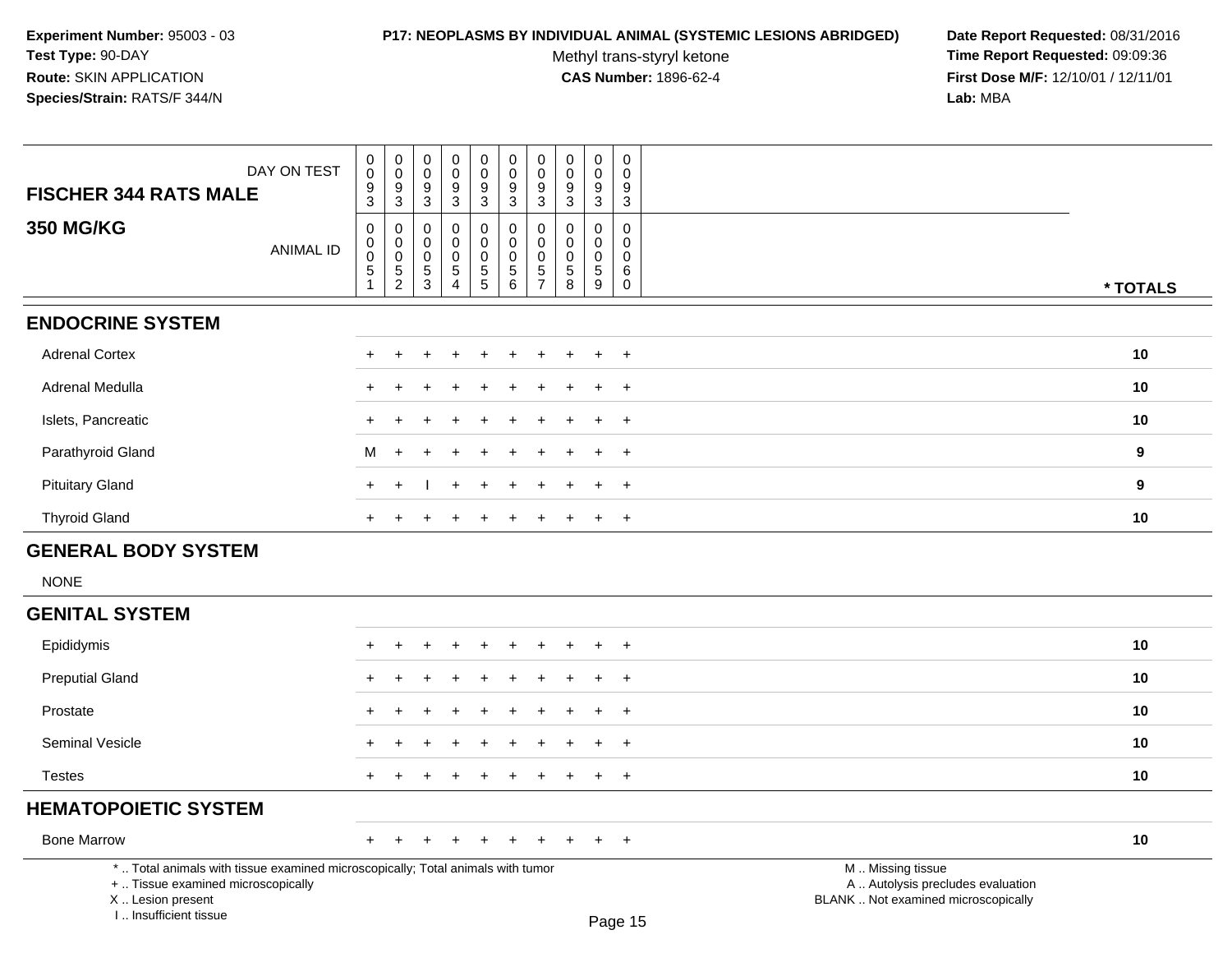### **P17: NEOPLASMS BY INDIVIDUAL ANIMAL (SYSTEMIC LESIONS ABRIDGED) Date Report Requested:** 08/31/2016

Methyl trans-styryl ketone<br>CAS Number: 1896-62-4

| DAY ON TEST                                                                                                                                                         | $\pmb{0}$<br>0                                     | $\pmb{0}$<br>$\mathbf 0$                                   | $\pmb{0}$<br>$\boldsymbol{0}$          | $\pmb{0}$<br>$\pmb{0}$                         | $\pmb{0}$<br>$\mathbf 0$                         | $\pmb{0}$<br>$\mathbf 0$                                                 | 0<br>$\mathbf 0$                                                            | $\mathsf{O}\xspace$<br>$\Omega$                           | $\pmb{0}$<br>0                      | $\mathsf 0$<br>$\Omega$                                       |                                                                                               |          |
|---------------------------------------------------------------------------------------------------------------------------------------------------------------------|----------------------------------------------------|------------------------------------------------------------|----------------------------------------|------------------------------------------------|--------------------------------------------------|--------------------------------------------------------------------------|-----------------------------------------------------------------------------|-----------------------------------------------------------|-------------------------------------|---------------------------------------------------------------|-----------------------------------------------------------------------------------------------|----------|
| <b>FISCHER 344 RATS MALE</b>                                                                                                                                        | $\frac{9}{3}$                                      | 9<br>$\overline{3}$                                        | $\frac{9}{3}$                          | $\boldsymbol{9}$<br>$\overline{3}$             | $\frac{9}{3}$                                    | $9\,$<br>$\overline{3}$                                                  | 9<br>$\mathbf{3}$                                                           | 9<br>$\mathbf{3}$                                         | $\boldsymbol{9}$<br>$\overline{3}$  | 9<br>$\sqrt{3}$                                               |                                                                                               |          |
| <b>350 MG/KG</b><br><b>ANIMAL ID</b>                                                                                                                                | $\mathbf 0$<br>0<br>$\mathbf 0$<br>$\sqrt{5}$<br>1 | $\mathbf 0$<br>$\mathbf 0$<br>$\mathbf 0$<br>$\frac{5}{2}$ | 0<br>0<br>$\mathbf 0$<br>$\frac{5}{3}$ | 0<br>$\mathbf 0$<br>$\pmb{0}$<br>$\frac{5}{4}$ | 0<br>$\mathbf 0$<br>$\mathbf 0$<br>$\frac{5}{5}$ | $\pmb{0}$<br>$\mathbf 0$<br>$\mathbf 0$<br>$\,$ 5 $\,$<br>$\overline{6}$ | $\mathbf{0}$<br>$\mathbf 0$<br>$\mathbf 0$<br>$\,$ 5 $\,$<br>$\overline{7}$ | $\Omega$<br>$\mathbf 0$<br>$\mathbf 0$<br>$\sqrt{5}$<br>8 | $\Omega$<br>0<br>0<br>$\frac{5}{9}$ | $\mathbf 0$<br>$\mathbf 0$<br>$\mathbf 0$<br>6<br>$\mathbf 0$ |                                                                                               | * TOTALS |
| Lymph Node, Mandibular                                                                                                                                              | М                                                  | M                                                          | M                                      | м                                              | M                                                | М                                                                        | M                                                                           | M                                                         | M                                   | <b>M</b>                                                      |                                                                                               | $\bf{0}$ |
| Lymph Node, Mesenteric                                                                                                                                              |                                                    |                                                            |                                        |                                                |                                                  |                                                                          |                                                                             |                                                           | $\div$                              | $\ddot{}$                                                     |                                                                                               | 10       |
| Spleen                                                                                                                                                              |                                                    |                                                            |                                        |                                                |                                                  |                                                                          |                                                                             |                                                           | $\ddot{}$                           | $\ddot{}$                                                     |                                                                                               | 10       |
| Thymus                                                                                                                                                              | $+$                                                | $\ddot{}$                                                  |                                        | $\div$                                         | $\ddot{}$                                        |                                                                          |                                                                             |                                                           | $+$                                 | $+$                                                           |                                                                                               | 10       |
| <b>INTEGUMENTARY SYSTEM</b>                                                                                                                                         |                                                    |                                                            |                                        |                                                |                                                  |                                                                          |                                                                             |                                                           |                                     |                                                               |                                                                                               |          |
| Mammary Gland                                                                                                                                                       | М                                                  | M                                                          | M                                      | M                                              | M                                                | M                                                                        | M                                                                           |                                                           | M M M                               |                                                               |                                                                                               | $\bf{0}$ |
| Skin                                                                                                                                                                | $\ddot{}$                                          | $\ddot{}$                                                  |                                        | $\ddot{}$                                      | +                                                | $\pm$                                                                    | $\ddot{}$                                                                   | $\pm$                                                     | $\ddot{}$                           | $+$                                                           |                                                                                               | 10       |
| <b>MUSCULOSKELETAL SYSTEM</b>                                                                                                                                       |                                                    |                                                            |                                        |                                                |                                                  |                                                                          |                                                                             |                                                           |                                     |                                                               |                                                                                               |          |
| Bone                                                                                                                                                                | $+$                                                | $\overline{ }$                                             |                                        | $\div$                                         | $\ddot{}$                                        | $\pm$                                                                    | $\pm$                                                                       | $\pm$                                                     | $+$                                 | $+$                                                           |                                                                                               | 10       |
| <b>NERVOUS SYSTEM</b>                                                                                                                                               |                                                    |                                                            |                                        |                                                |                                                  |                                                                          |                                                                             |                                                           |                                     |                                                               |                                                                                               |          |
| <b>Brain</b>                                                                                                                                                        | $\div$                                             |                                                            |                                        |                                                |                                                  |                                                                          |                                                                             |                                                           | $\ddot{}$                           | $\overline{+}$                                                |                                                                                               | 10       |
| <b>RESPIRATORY SYSTEM</b>                                                                                                                                           |                                                    |                                                            |                                        |                                                |                                                  |                                                                          |                                                                             |                                                           |                                     |                                                               |                                                                                               |          |
| Lung                                                                                                                                                                |                                                    |                                                            |                                        |                                                |                                                  |                                                                          |                                                                             |                                                           |                                     | $\ddot{}$                                                     |                                                                                               | 10       |
| Nose                                                                                                                                                                |                                                    |                                                            |                                        |                                                |                                                  |                                                                          |                                                                             |                                                           |                                     | $\ddot{}$                                                     |                                                                                               | 10       |
| Trachea                                                                                                                                                             | $+$                                                | $\div$                                                     |                                        | $\ddot{}$                                      | $\ddot{}$                                        | $\ddot{}$                                                                | ÷                                                                           | $\div$                                                    | $\ddot{}$                           | $+$                                                           |                                                                                               | 10       |
| <b>SPECIAL SENSES SYSTEM</b>                                                                                                                                        |                                                    |                                                            |                                        |                                                |                                                  |                                                                          |                                                                             |                                                           |                                     |                                                               |                                                                                               |          |
| Eye                                                                                                                                                                 | $+$                                                | $\ddot{}$                                                  |                                        | $\ddot{}$                                      | $\ddot{}$                                        | $\ddot{}$                                                                | $\ddot{}$                                                                   |                                                           | $\ddot{}$                           | $+$                                                           |                                                                                               | 10       |
| *  Total animals with tissue examined microscopically; Total animals with tumor<br>+  Tissue examined microscopically<br>X  Lesion present<br>I Insufficient tissue |                                                    |                                                            |                                        |                                                |                                                  |                                                                          |                                                                             |                                                           |                                     | D <sub>2</sub> 200                                            | M  Missing tissue<br>A  Autolysis precludes evaluation<br>BLANK  Not examined microscopically |          |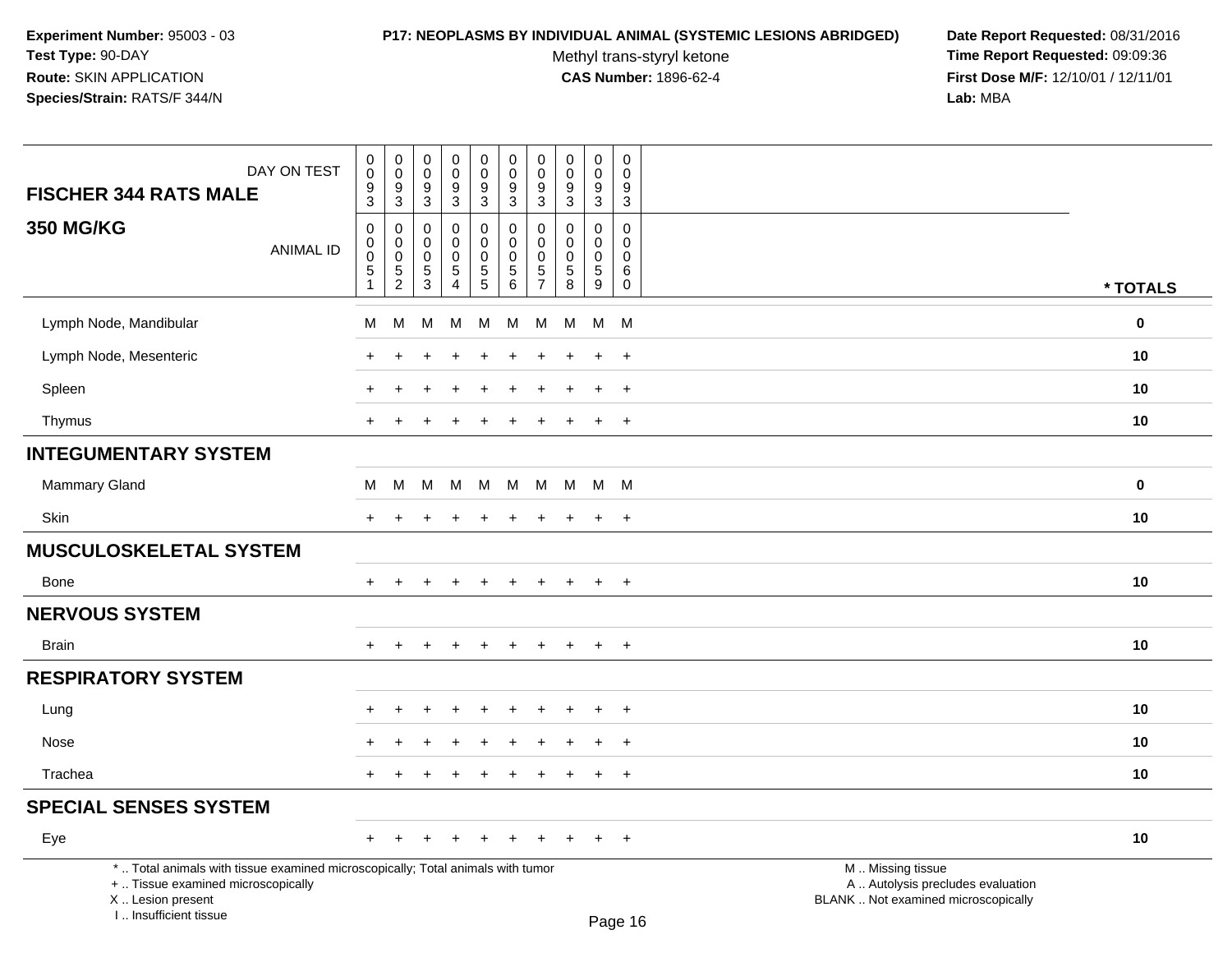### **P17: NEOPLASMS BY INDIVIDUAL ANIMAL (SYSTEMIC LESIONS ABRIDGED) Date Report Requested:** 08/31/2016

Methyl trans-styryl ketone<br>CAS Number: 1896-62-4

| DAY ON TEST<br><b>FISCHER 344 RATS MALE</b> | $\boldsymbol{0}$<br>$\mathsf{O}\xspace$<br>$\boldsymbol{9}$<br>3 | $_{\rm 0}^{\rm 0}$<br>9<br>3                                                        | $\begin{smallmatrix}0\\0\end{smallmatrix}$<br>9<br>3 | $\overline{0}$<br>$\pmb{0}$<br>9<br>3 | $\mathbf 0$<br>0<br>9<br>3                | $\begin{smallmatrix}0\0\0\end{smallmatrix}$<br>$\boldsymbol{9}$<br>3 | $\mathbf 0$<br>$\pmb{0}$<br>$\boldsymbol{9}$<br>3 | $\mathbf 0$<br>$\pmb{0}$<br>9<br>3 | 0<br>0<br>9<br>3      | 0<br>9<br>3 |          |
|---------------------------------------------|------------------------------------------------------------------|-------------------------------------------------------------------------------------|------------------------------------------------------|---------------------------------------|-------------------------------------------|----------------------------------------------------------------------|---------------------------------------------------|------------------------------------|-----------------------|-------------|----------|
| <b>350 MG/KG</b><br><b>ANIMAL ID</b>        | 0<br>$\pmb{0}$<br>$\mathbf 0$<br>$\sqrt{5}$                      | $\begin{smallmatrix} 0 \\ 0 \\ 0 \end{smallmatrix}$<br>$\sqrt{5}$<br>$\overline{c}$ | 0<br>$\pmb{0}$<br>$\boldsymbol{0}$<br>5<br>3         | 0<br>$\pmb{0}$<br>$\pmb{0}$<br>5<br>4 | 0<br>$\mathbf 0$<br>$\mathbf 0$<br>5<br>5 | $\begin{matrix} 0 \\ 0 \end{matrix}$<br>$\pmb{0}$<br>5<br>6          | $\pmb{0}$<br>$\pmb{0}$<br>5                       | $\mathsf 0$<br>0<br>5<br>8         | 0<br>0<br>0<br>5<br>9 | 0<br>6      | * TOTALS |
| Harderian Gland                             | $+$                                                              |                                                                                     | $\pm$                                                | $\pm$                                 | $+$                                       | $+$                                                                  | $+$                                               | $+$                                | $+$                   | $+$         | 10       |
| <b>URINARY SYSTEM</b>                       |                                                                  |                                                                                     |                                                      |                                       |                                           |                                                                      |                                                   |                                    |                       |             |          |
| Kidney                                      |                                                                  |                                                                                     |                                                      |                                       | $+$                                       | $\div$                                                               | $+$                                               | $\div$                             | $\ddot{}$             | $+$         | 10       |
| <b>Urinary Bladder</b>                      |                                                                  |                                                                                     |                                                      |                                       | $+$                                       | $\ddot{}$                                                            | $\pm$                                             | $\pm$                              | $+$                   | $+$         | 10       |
| <b>SYSTEMIC LESIONS</b>                     |                                                                  |                                                                                     |                                                      |                                       |                                           |                                                                      |                                                   |                                    |                       |             |          |
| Multiple Organ                              |                                                                  |                                                                                     |                                                      |                                       |                                           |                                                                      |                                                   |                                    | $\pm$                 | $+$         | 10       |

<sup>+ ..</sup> Tissue examined microscopically

X .. Lesion present

I .. Insufficient tissue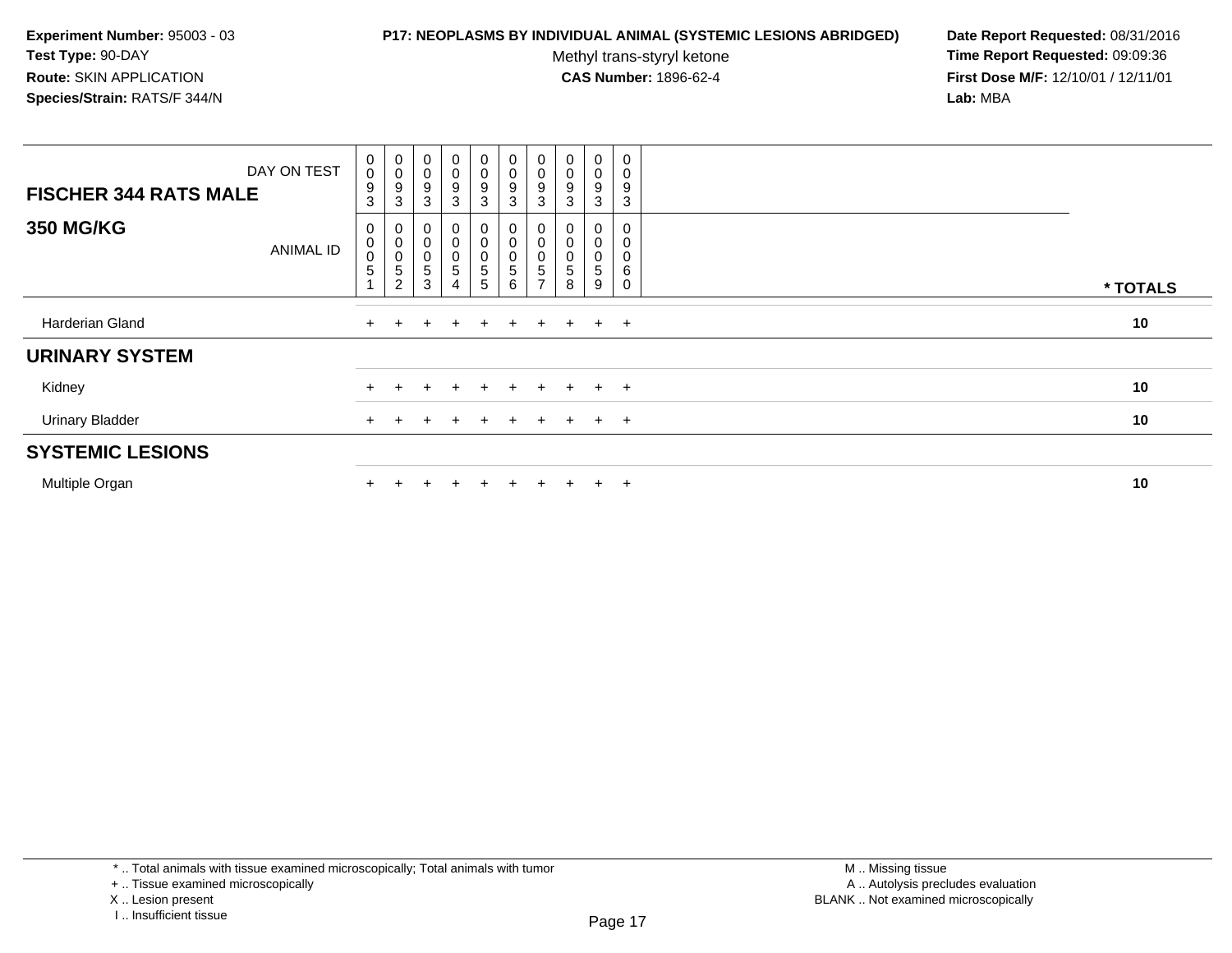DAY ON TEST**FISCHER 344 RATS MALECONTROL SPECIAL**ANIMAL ID**\* TOTALSALIMENTARY SYSTEM**NONE**CARDIOVASCULAR SYSTEM**NONE**ENDOCRINE SYSTEM**NONE**GENERAL BODY SYSTEMNONE GENITAL SYSTEM**NONE**HEMATOPOIETIC SYSTEMNONE INTEGUMENTARY SYSTEM**NONE**MUSCULOSKELETAL SYSTEM**NONE**NERVOUS SYSTEMExperiment Number:** 95003 - 03 **P17: NEOPLASMS BY INDIVIDUAL ANIMAL (SYSTEMIC LESIONS ABRIDGED) Date Report Requested:** 08/31/2016 **Test Type:** 90-DAYMethyl trans-styryl ketone<br>CAS Number: 1896-62-4 **Time Report Requested:** 09:09:36 **Route:** SKIN APPLICATION**First Dose M/F:** 12/10/01 / 12/11/01<br>**Lab:** MBA **Species/Strain:** RATS/F 344/N**Lab:** MBA

\* .. Total animals with tissue examined microscopically; Total animals with tumor

+ .. Tissue examined microscopically

X .. Lesion present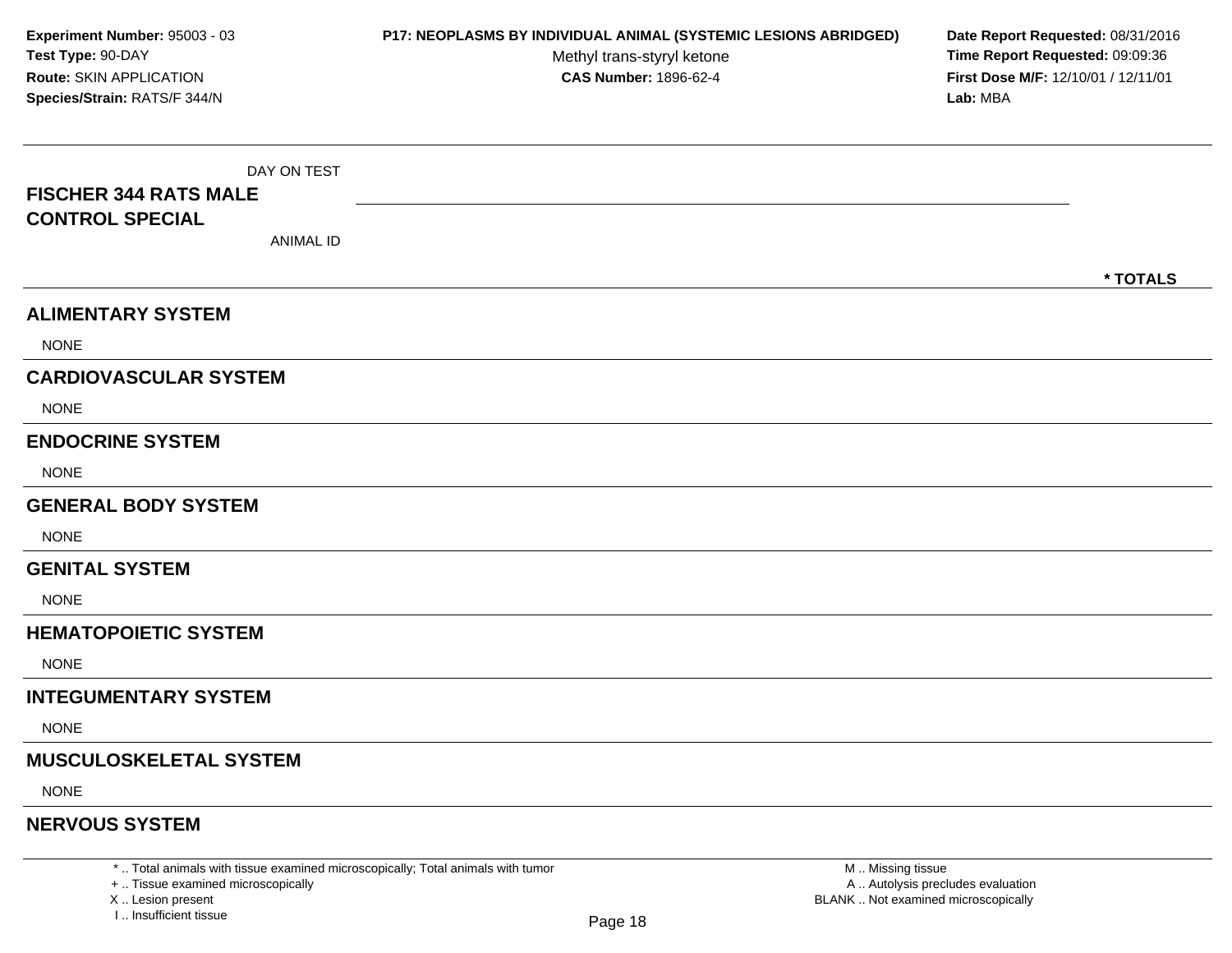DAY ON TEST**FISCHER 344 RATS MALECONTROL SPECIAL**ANIMAL ID**\* TOTALS**NONE**RESPIRATORY SYSTEM**NONE**SPECIAL SENSES SYSTEM**NONE**URINARY SYSTEM**NONE**SYSTEMIC LESIONS**Multiple Organ **<sup>0</sup> Experiment Number:** 95003 - 03 **P17: NEOPLASMS BY INDIVIDUAL ANIMAL (SYSTEMIC LESIONS ABRIDGED) Date Report Requested:** 08/31/2016 **Test Type:** 90-DAYMethyl trans-styryl ketone<br>CAS Number: 1896-62-4 **Time Report Requested:** 09:09:36 **Route:** SKIN APPLICATION**First Dose M/F:** 12/10/01 / 12/11/01<br>**Lab:** MBA **Species/Strain:** RATS/F 344/N**Lab:** MBA

X .. Lesion present

<sup>+ ..</sup> Tissue examined microscopically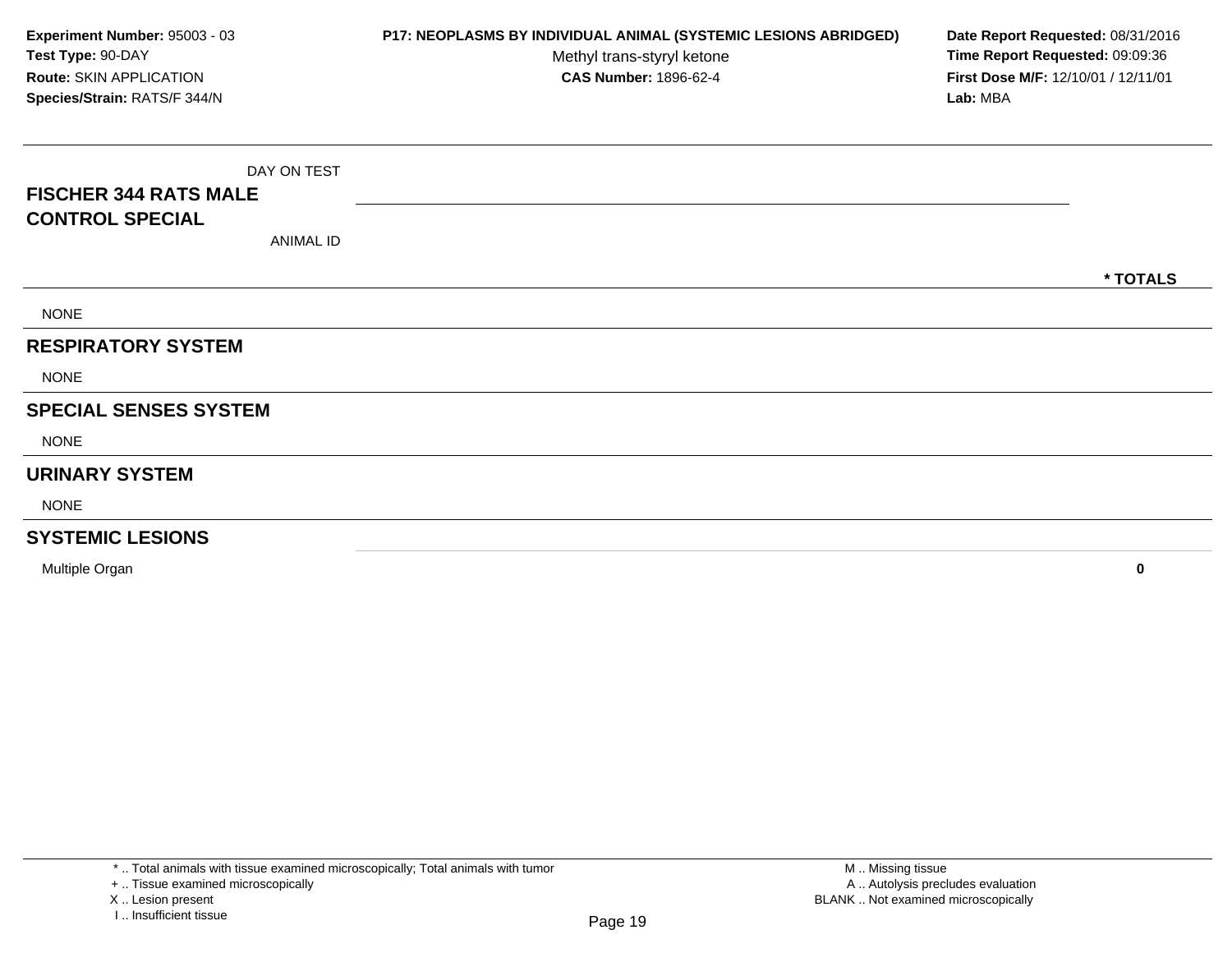DAY ON TEST**FISCHER 344 RATS MALETK 22.0 MG/KG**ANIMAL ID**\* TOTALSALIMENTARY SYSTEM**NONE**CARDIOVASCULAR SYSTEM**NONE**ENDOCRINE SYSTEM**NONE**GENERAL BODY SYSTEMNONE GENITAL SYSTEM**NONE**HEMATOPOIETIC SYSTEMNONE INTEGUMENTARY SYSTEM**NONE**MUSCULOSKELETAL SYSTEM**NONE**NERVOUS SYSTEMExperiment Number:** 95003 - 03 **P17: NEOPLASMS BY INDIVIDUAL ANIMAL (SYSTEMIC LESIONS ABRIDGED) Date Report Requested:** 08/31/2016 **Test Type:** 90-DAYMethyl trans-styryl ketone<br>CAS Number: 1896-62-4 **Time Report Requested:** 09:09:36 **Route:** SKIN APPLICATION**First Dose M/F:** 12/10/01 / 12/11/01<br>**Lab:** MBA **Species/Strain:** RATS/F 344/N**Lab:** MBA

\* .. Total animals with tissue examined microscopically; Total animals with tumor

+ .. Tissue examined microscopically

X .. Lesion present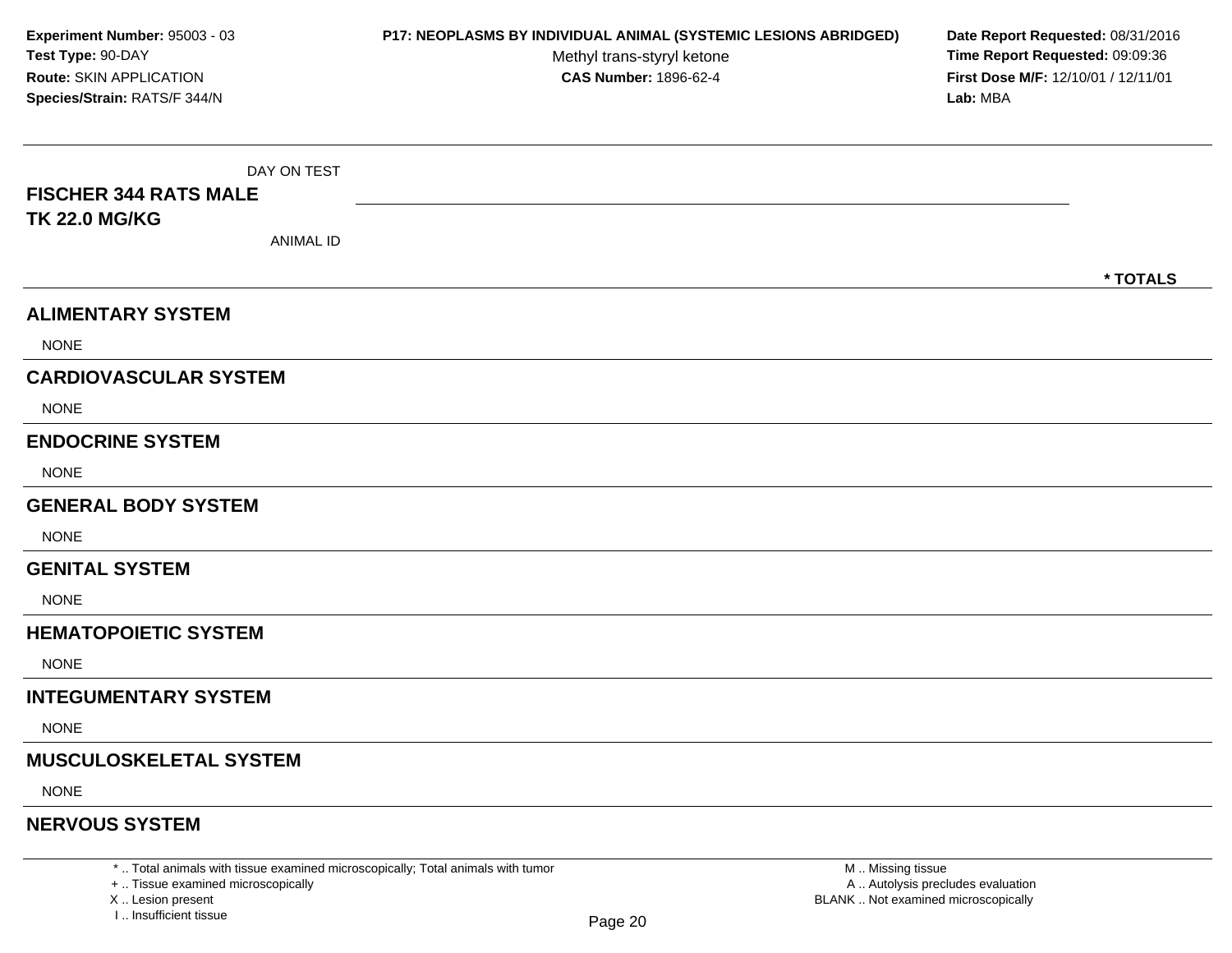DAY ON TEST**FISCHER 344 RATS MALETK 22.0 MG/KG**ANIMAL ID**\* TOTALS**NONE**RESPIRATORY SYSTEMNONE SPECIAL SENSES SYSTEM**NONE**URINARY SYSTEM**NONE**SYSTEMIC LESIONS**Multiple Organ **<sup>0</sup> Experiment Number:** 95003 - 03 **P17: NEOPLASMS BY INDIVIDUAL ANIMAL (SYSTEMIC LESIONS ABRIDGED) Date Report Requested:** 08/31/2016 **Test Type:** 90-DAYMethyl trans-styryl ketone<br>CAS Number: 1896-62-4 **Time Report Requested:** 09:09:36 **Route:** SKIN APPLICATION**First Dose M/F:** 12/10/01 / 12/11/01<br>**Lab:** MBA **Species/Strain:** RATS/F 344/N**Lab:** MBA

<sup>+ ..</sup> Tissue examined microscopically

X .. Lesion present

I .. Insufficient tissue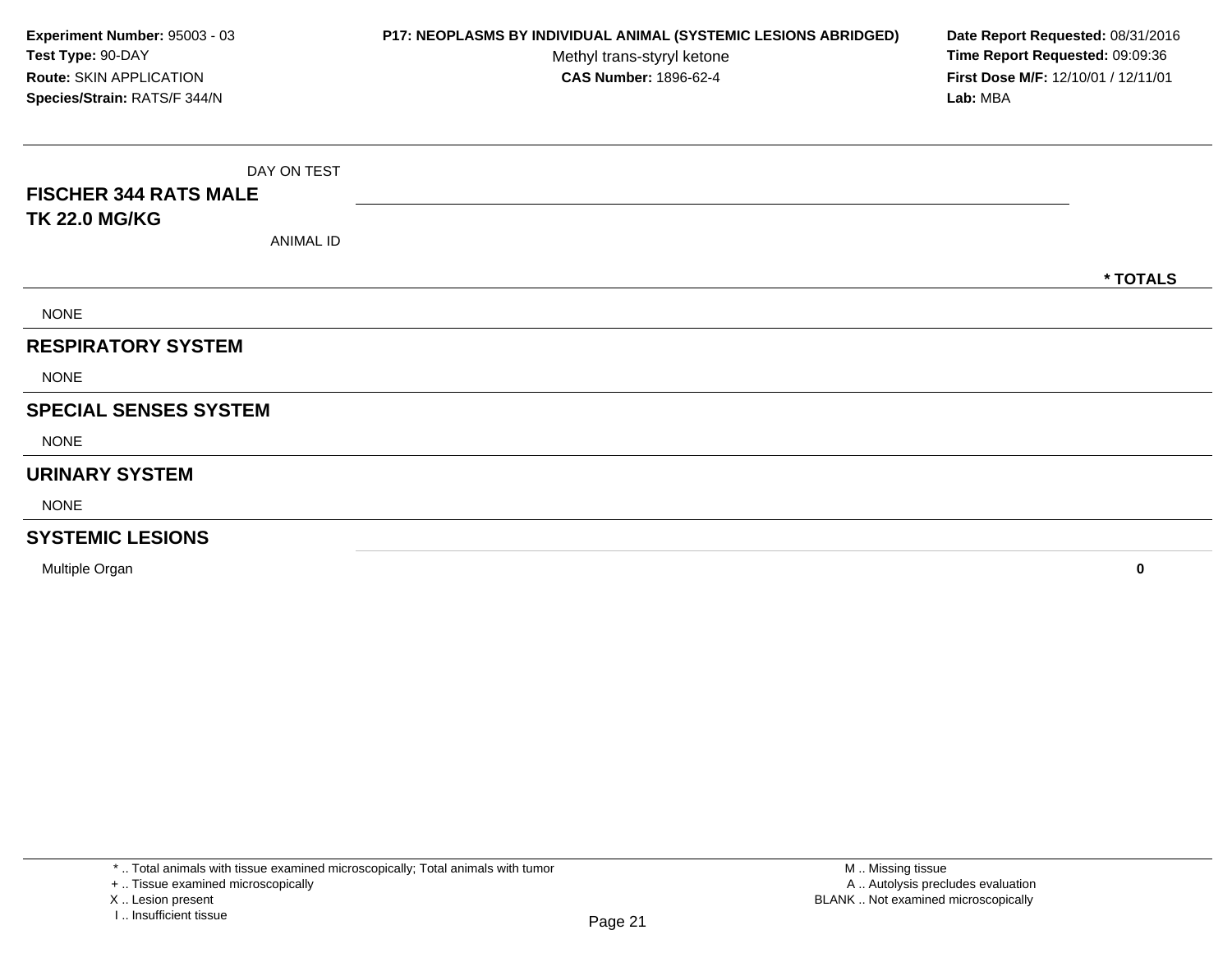DAY ON TEST**FISCHER 344 RATS MALETK 44.0 MG/KG**ANIMAL ID**\* TOTALSALIMENTARY SYSTEM**NONE**CARDIOVASCULAR SYSTEM**NONE**ENDOCRINE SYSTEM**NONE**GENERAL BODY SYSTEMNONE GENITAL SYSTEM**NONE**HEMATOPOIETIC SYSTEMNONE INTEGUMENTARY SYSTEM**NONE**MUSCULOSKELETAL SYSTEM**NONE**NERVOUS SYSTEMExperiment Number:** 95003 - 03 **P17: NEOPLASMS BY INDIVIDUAL ANIMAL (SYSTEMIC LESIONS ABRIDGED) Date Report Requested:** 08/31/2016 **Test Type:** 90-DAYMethyl trans-styryl ketone<br>CAS Number: 1896-62-4 **Time Report Requested:** 09:09:36 **Route:** SKIN APPLICATION**First Dose M/F:** 12/10/01 / 12/11/01<br>**Lab:** MBA **Species/Strain:** RATS/F 344/N**Lab:** MBA

\* .. Total animals with tissue examined microscopically; Total animals with tumor

+ .. Tissue examined microscopically

X .. Lesion present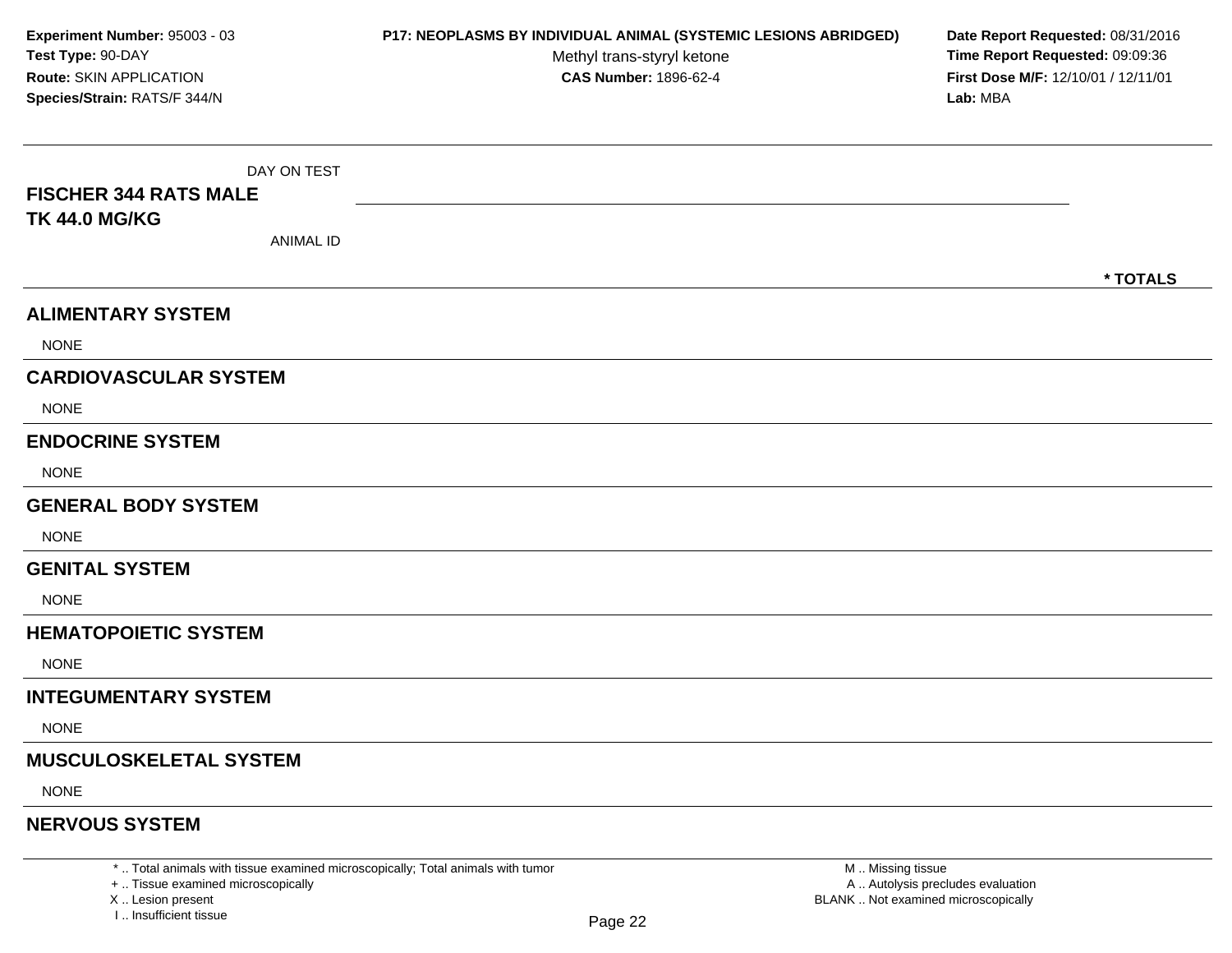DAY ON TEST**FISCHER 344 RATS MALETK 44.0 MG/KG**ANIMAL ID**\* TOTALS**NONE**RESPIRATORY SYSTEMNONE SPECIAL SENSES SYSTEM**NONE**URINARY SYSTEM**NONE**SYSTEMIC LESIONS**Multiple Organ **<sup>0</sup> Experiment Number:** 95003 - 03 **P17: NEOPLASMS BY INDIVIDUAL ANIMAL (SYSTEMIC LESIONS ABRIDGED) Date Report Requested:** 08/31/2016 **Test Type:** 90-DAYMethyl trans-styryl ketone<br>CAS Number: 1896-62-4 **Time Report Requested:** 09:09:36 **Route:** SKIN APPLICATION**First Dose M/F:** 12/10/01 / 12/11/01<br>**Lab:** MBA **Species/Strain:** RATS/F 344/N**Lab:** MBA

+ .. Tissue examined microscopically

X .. Lesion present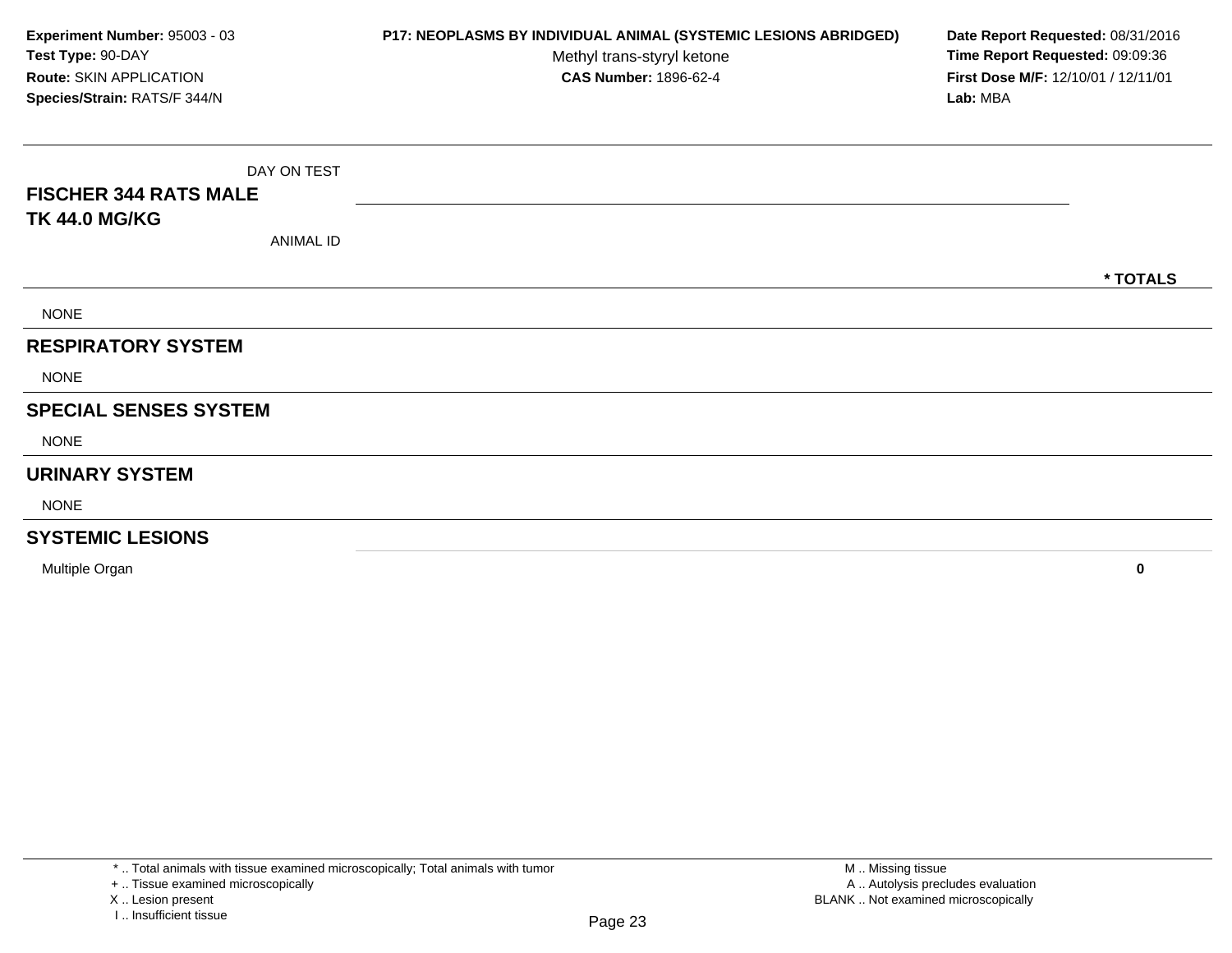DAY ON TEST**FISCHER 344 RATS MALETK 87.5 MG/KG**ANIMAL ID**\* TOTALSALIMENTARY SYSTEM**NONE**CARDIOVASCULAR SYSTEM**NONE**ENDOCRINE SYSTEM**NONE**GENERAL BODY SYSTEMNONE GENITAL SYSTEM**NONE**HEMATOPOIETIC SYSTEMNONE INTEGUMENTARY SYSTEM**NONE**MUSCULOSKELETAL SYSTEM**NONE**NERVOUS SYSTEMExperiment Number:** 95003 - 03 **P17: NEOPLASMS BY INDIVIDUAL ANIMAL (SYSTEMIC LESIONS ABRIDGED) Date Report Requested:** 08/31/2016 **Test Type:** 90-DAYMethyl trans-styryl ketone<br>CAS Number: 1896-62-4 **Time Report Requested:** 09:09:36 **Route:** SKIN APPLICATION**First Dose M/F:** 12/10/01 / 12/11/01<br>**Lab:** MBA **Species/Strain:** RATS/F 344/N**Lab:** MBA

\* .. Total animals with tissue examined microscopically; Total animals with tumor

+ .. Tissue examined microscopically

X .. Lesion present

I .. Insufficient tissue

M .. Missing tissue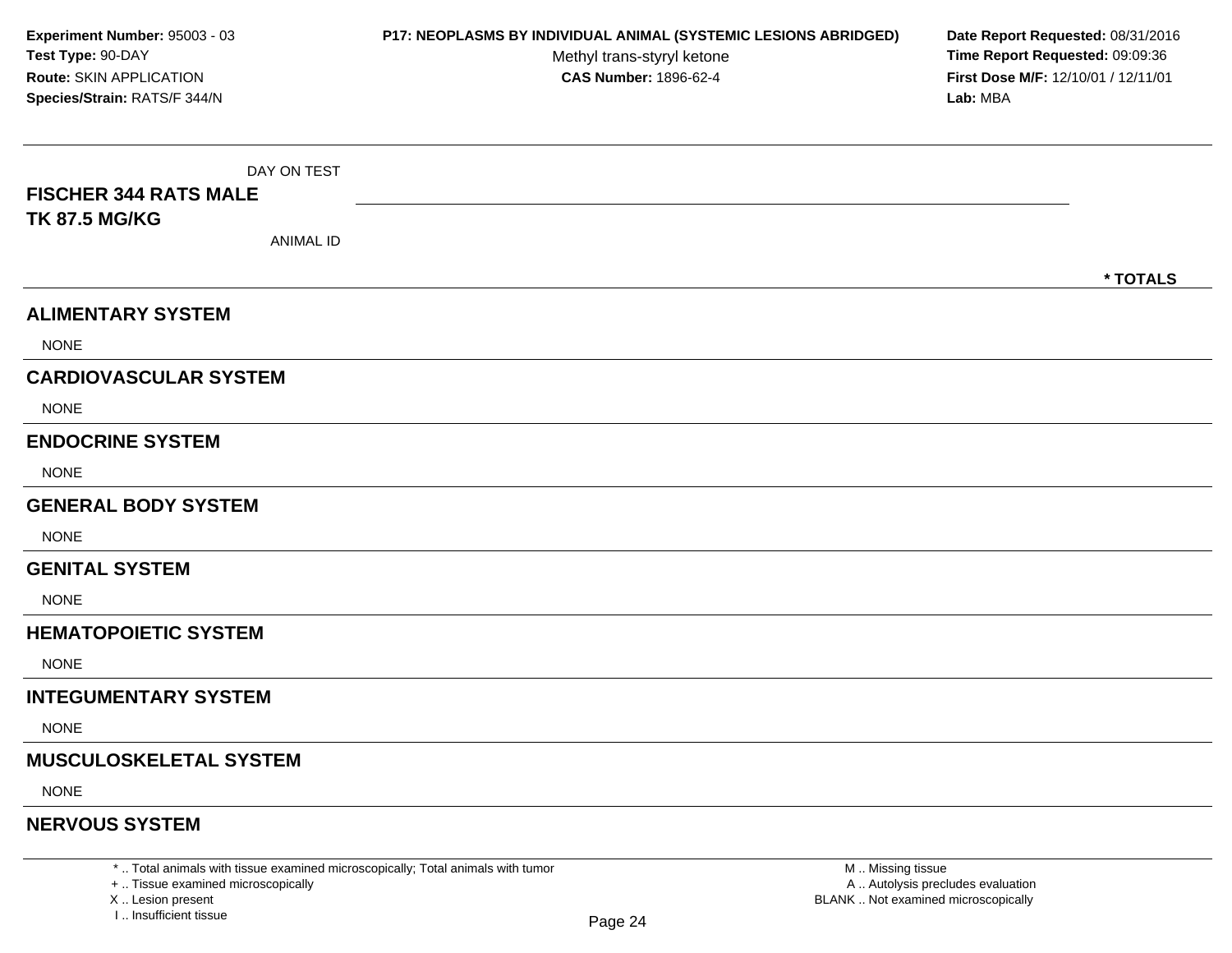DAY ON TEST**FISCHER 344 RATS MALETK 87.5 MG/KG**ANIMAL ID**\* TOTALS**NONE**RESPIRATORY SYSTEMNONE SPECIAL SENSES SYSTEM**NONE**URINARY SYSTEM**NONE**SYSTEMIC LESIONS**Multiple Organ **<sup>0</sup> Experiment Number:** 95003 - 03 **P17: NEOPLASMS BY INDIVIDUAL ANIMAL (SYSTEMIC LESIONS ABRIDGED) Date Report Requested:** 08/31/2016 **Test Type:** 90-DAYMethyl trans-styryl ketone<br>CAS Number: 1896-62-4 **Time Report Requested:** 09:09:36 **Route:** SKIN APPLICATION**First Dose M/F:** 12/10/01 / 12/11/01<br>**Lab:** MBA **Species/Strain:** RATS/F 344/N**Lab:** MBA

<sup>+ ..</sup> Tissue examined microscopically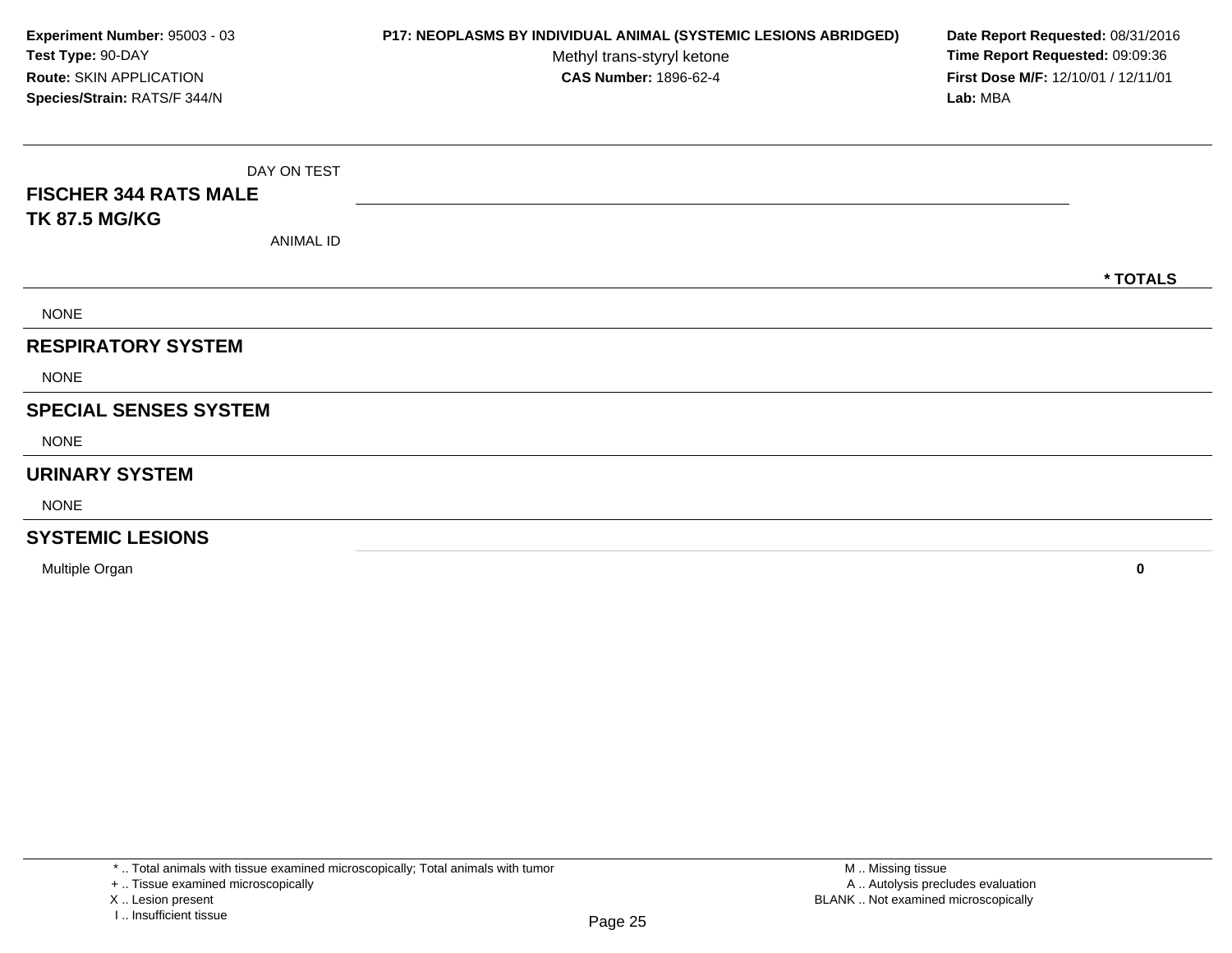DAY ON TEST**FISCHER 344 RATS MALETK 175 MG/KG**ANIMAL ID**\* TOTALSALIMENTARY SYSTEM**NONE**CARDIOVASCULAR SYSTEM**NONE**ENDOCRINE SYSTEM**NONE**GENERAL BODY SYSTEMNONE GENITAL SYSTEM**NONE**HEMATOPOIETIC SYSTEMNONE INTEGUMENTARY SYSTEM**NONE**MUSCULOSKELETAL SYSTEM**NONE**NERVOUS SYSTEMExperiment Number:** 95003 - 03 **P17: NEOPLASMS BY INDIVIDUAL ANIMAL (SYSTEMIC LESIONS ABRIDGED) Date Report Requested:** 08/31/2016 **Test Type:** 90-DAYMethyl trans-styryl ketone<br>CAS Number: 1896-62-4 **Time Report Requested:** 09:09:36 **Route:** SKIN APPLICATION**First Dose M/F:** 12/10/01 / 12/11/01<br>**Lab:** MBA **Species/Strain:** RATS/F 344/N**Lab:** MBA

\* .. Total animals with tissue examined microscopically; Total animals with tumor

+ .. Tissue examined microscopically

X .. Lesion present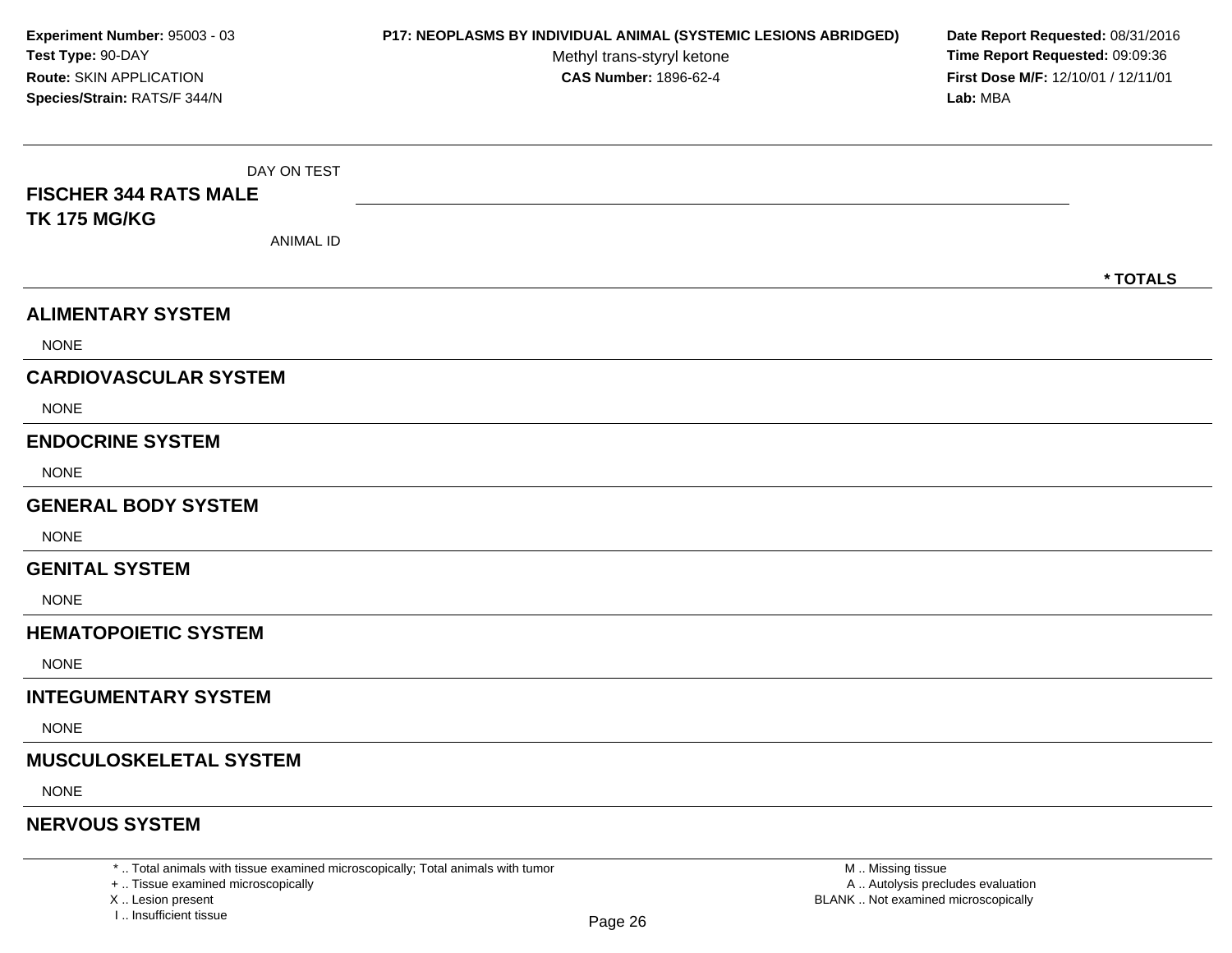DAY ON TEST**FISCHER 344 RATS MALETK 175 MG/KG**ANIMAL ID**\* TOTALS**NONE**RESPIRATORY SYSTEM**NONE**SPECIAL SENSES SYSTEM**NONE**URINARY SYSTEM**NONE**SYSTEMIC LESIONS**Multiple Organ **<sup>0</sup> Experiment Number:** 95003 - 03 **P17: NEOPLASMS BY INDIVIDUAL ANIMAL (SYSTEMIC LESIONS ABRIDGED) Date Report Requested:** 08/31/2016 **Test Type:** 90-DAYMethyl trans-styryl ketone<br>CAS Number: 1896-62-4 **Time Report Requested:** 09:09:36 **Route:** SKIN APPLICATION**First Dose M/F:** 12/10/01 / 12/11/01<br>**Lab:** MBA **Species/Strain:** RATS/F 344/N**Lab:** MBA

<sup>+ ..</sup> Tissue examined microscopically

X .. Lesion present

I .. Insufficient tissue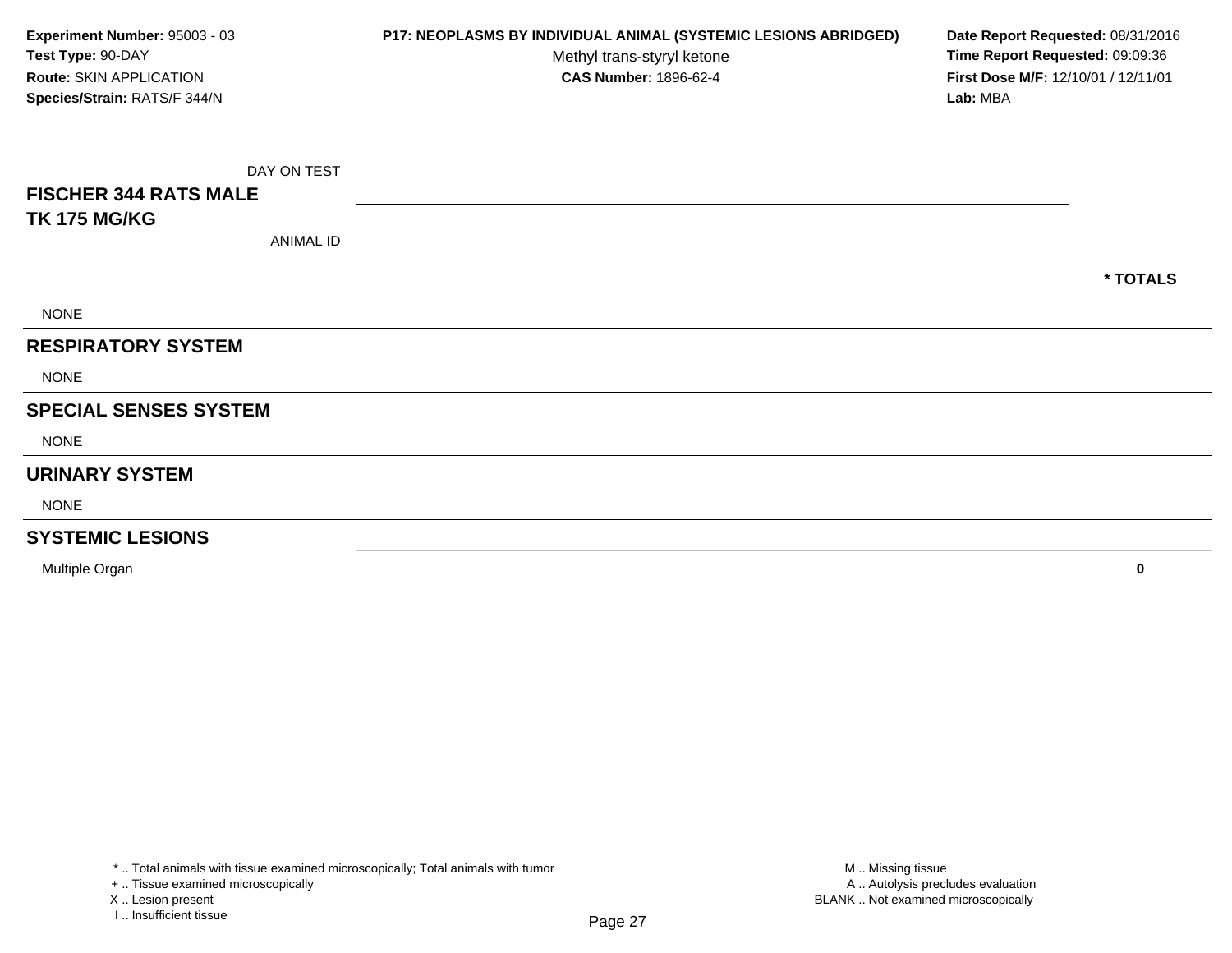DAY ON TEST**FISCHER 344 RATS MALETK 350 MG/KG**ANIMAL ID**\* TOTALSALIMENTARY SYSTEM**NONE**CARDIOVASCULAR SYSTEM**NONE**ENDOCRINE SYSTEM**NONE**GENERAL BODY SYSTEMNONE GENITAL SYSTEM**NONE**HEMATOPOIETIC SYSTEMNONE INTEGUMENTARY SYSTEM**NONE**MUSCULOSKELETAL SYSTEM**NONE**NERVOUS SYSTEMExperiment Number:** 95003 - 03 **P17: NEOPLASMS BY INDIVIDUAL ANIMAL (SYSTEMIC LESIONS ABRIDGED) Date Report Requested:** 08/31/2016 **Test Type:** 90-DAYMethyl trans-styryl ketone<br>CAS Number: 1896-62-4 **Time Report Requested:** 09:09:36 **Route:** SKIN APPLICATION**First Dose M/F:** 12/10/01 / 12/11/01<br>**Lab:** MBA **Species/Strain:** RATS/F 344/N**Lab:** MBA

\* .. Total animals with tissue examined microscopically; Total animals with tumor

+ .. Tissue examined microscopically

X .. Lesion present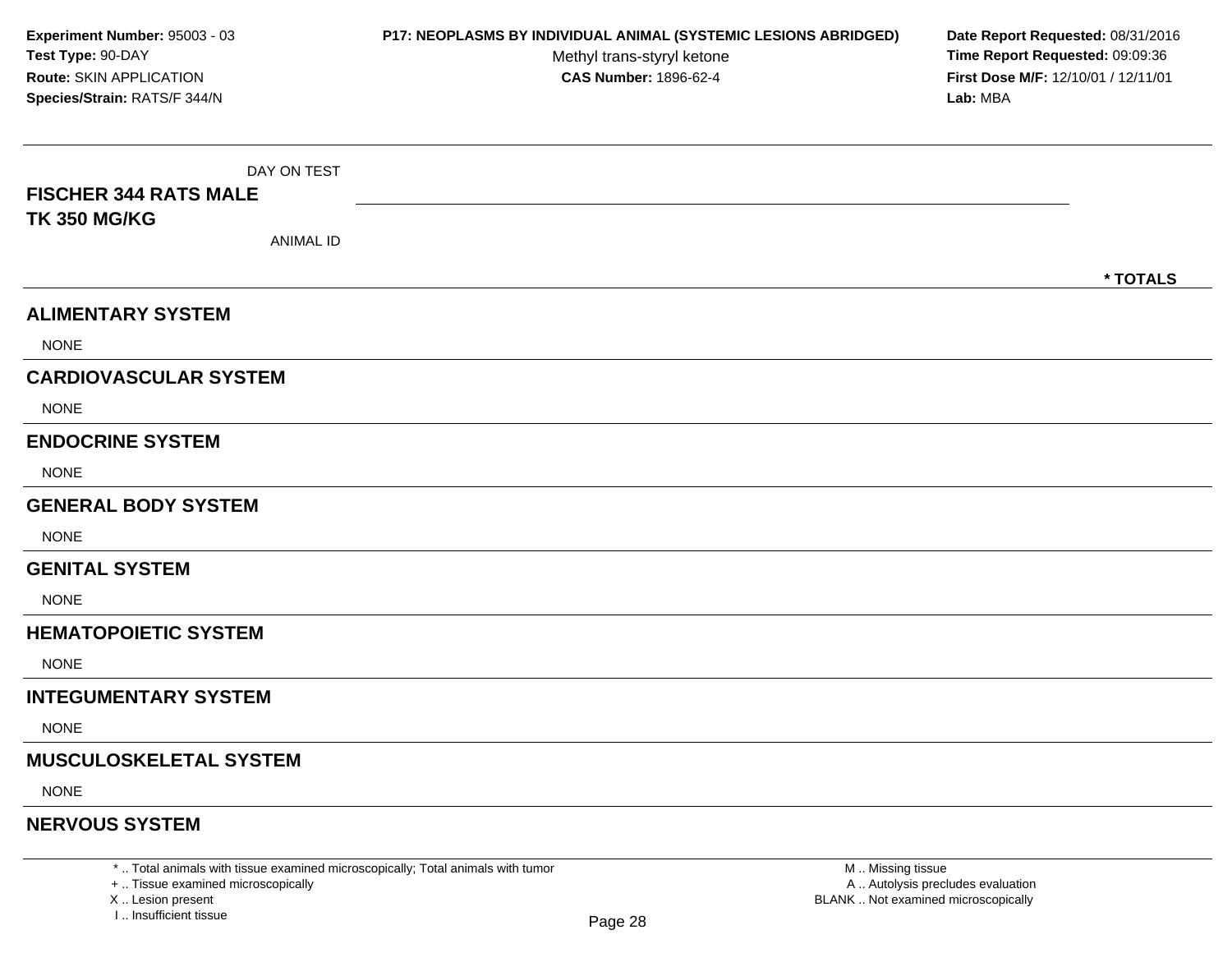DAY ON TEST**FISCHER 344 RATS MALETK 350 MG/KG**ANIMAL ID**\* TOTALS**NONE**RESPIRATORY SYSTEMNONE SPECIAL SENSES SYSTEM**NONE**URINARY SYSTEM**NONE**SYSTEMIC LESIONS**Multiple Organ **<sup>0</sup> Experiment Number:** 95003 - 03 **P17: NEOPLASMS BY INDIVIDUAL ANIMAL (SYSTEMIC LESIONS ABRIDGED) Date Report Requested:** 08/31/2016 **Test Type:** 90-DAYMethyl trans-styryl ketone<br>CAS Number: 1896-62-4 **Time Report Requested:** 09:09:36 **Route:** SKIN APPLICATION**First Dose M/F:** 12/10/01 / 12/11/01<br>**Lab:** MBA **Species/Strain:** RATS/F 344/N**Lab:** MBA

\*\*\* END OF MALE DATA \*\*\*

\* .. Total animals with tissue examined microscopically; Total animals with tumor

+ .. Tissue examined microscopically

X .. Lesion present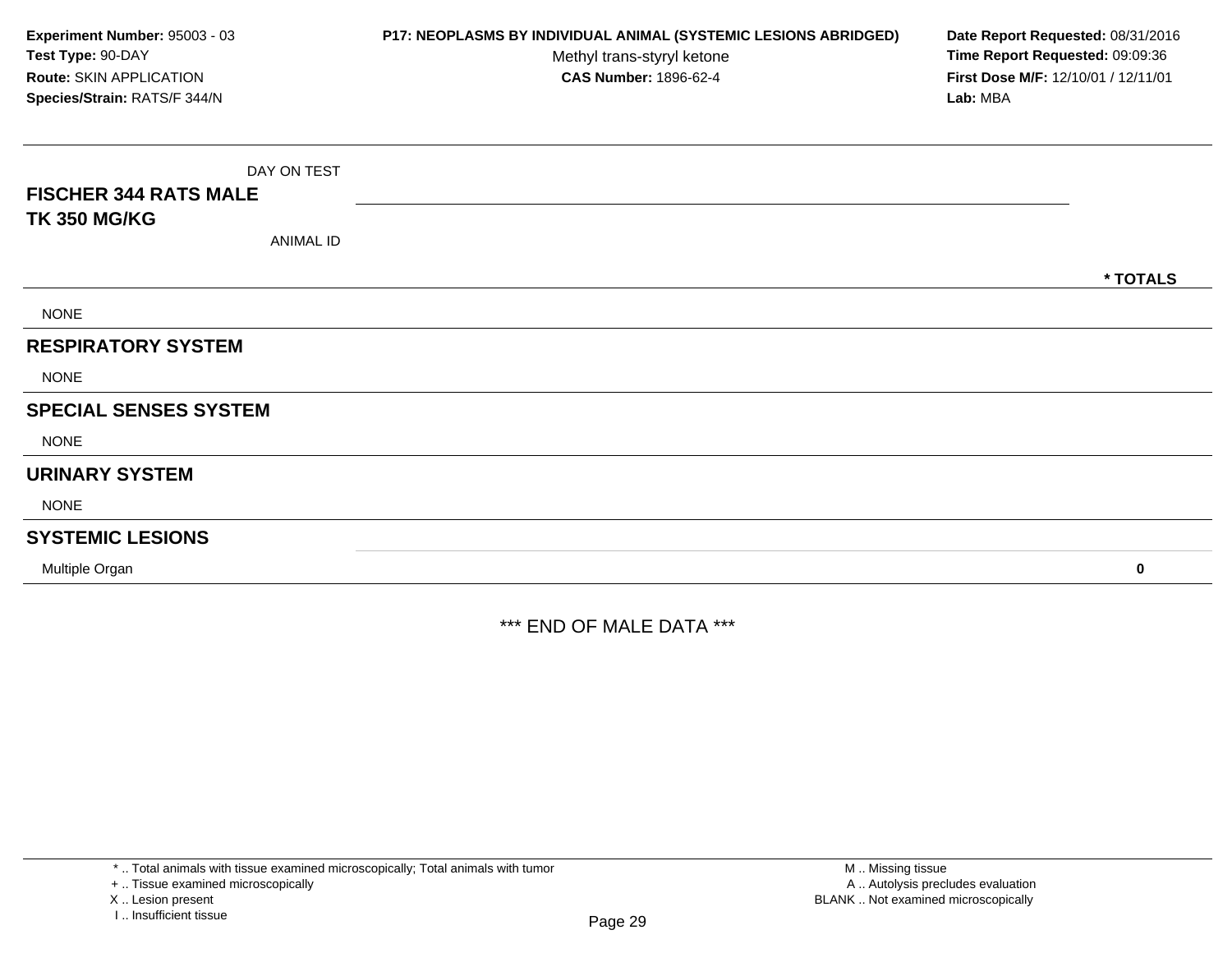# **P17: NEOPLASMS BY INDIVIDUAL ANIMAL (SYSTEMIC LESIONS ABRIDGED) Date Report Requested:** 08/31/2016

Methyl trans-styryl ketone<br>CAS Number: 1896-62-4

 **Time Report Requested:** 09:09:36 **First Dose M/F:** 12/10/01 / 12/11/01<br>Lab: MBA **Lab:** MBA

| DAY ON TEST                                                                                                                                                         | $\pmb{0}$<br>$\ddot{\mathbf{0}}$                                  | $\pmb{0}$<br>$\mathbf 0$                               | $\mathbf 0$<br>$\mathbf 0$                      | $\pmb{0}$<br>$\mathbf 0$                                         | $\pmb{0}$<br>$\mathbf 0$                                  | $\pmb{0}$<br>$\overline{0}$                   | $\pmb{0}$<br>$\overline{0}$                                | $\mathbf 0$<br>$\mathbf 0$                          | $\pmb{0}$<br>$\mathbf 0$                                 | $\pmb{0}$<br>$\mathbf 0$                                              |                                                                                               |          |
|---------------------------------------------------------------------------------------------------------------------------------------------------------------------|-------------------------------------------------------------------|--------------------------------------------------------|-------------------------------------------------|------------------------------------------------------------------|-----------------------------------------------------------|-----------------------------------------------|------------------------------------------------------------|-----------------------------------------------------|----------------------------------------------------------|-----------------------------------------------------------------------|-----------------------------------------------------------------------------------------------|----------|
| <b>FISCHER 344 RATS FEMALE</b>                                                                                                                                      | $\frac{9}{3}$                                                     | $\frac{9}{3}$                                          | 9<br>$\mathbf{3}$                               | $\frac{9}{3}$                                                    | $\frac{9}{3}$                                             | $\frac{9}{3}$                                 | $\frac{9}{3}$                                              | $\frac{9}{3}$                                       | $\frac{9}{3}$                                            | 9<br>$\mathbf{3}$                                                     |                                                                                               |          |
| <b>VEHICLE CONTROL</b><br><b>ANIMAL ID</b>                                                                                                                          | $\boldsymbol{0}$<br>0<br>$\mathbf 0$<br>$\,6\,$<br>$\overline{1}$ | $\mathbf 0$<br>0<br>$\mathbf 0$<br>6<br>$\overline{c}$ | $\mathbf 0$<br>0<br>$\mathbf 0$<br>$\,6\,$<br>3 | $\mathbf 0$<br>$\mathbf 0$<br>$\mathbf 0$<br>6<br>$\overline{4}$ | $\mathsf{O}$<br>$\mathbf 0$<br>$\mathsf{O}$<br>$6\over 5$ | 0<br>$\mathbf 0$<br>$\mathbf 0$<br>$^6_{\ 6}$ | $\mathbf 0$<br>$\mathbf 0$<br>$\mathbf 0$<br>$\frac{6}{7}$ | $\mathbf 0$<br>$\mathbf 0$<br>$\mathbf 0$<br>6<br>8 | $\mathbf 0$<br>$\Omega$<br>$\mathbf 0$<br>$\,6$<br>$9\,$ | $\mathbf 0$<br>$\Omega$<br>$\mathbf 0$<br>$\overline{7}$<br>$\pmb{0}$ |                                                                                               | * TOTALS |
| <b>ALIMENTARY SYSTEM</b>                                                                                                                                            |                                                                   |                                                        |                                                 |                                                                  |                                                           |                                               |                                                            |                                                     |                                                          |                                                                       |                                                                                               |          |
| Esophagus                                                                                                                                                           |                                                                   |                                                        |                                                 |                                                                  |                                                           |                                               |                                                            |                                                     |                                                          | $+$                                                                   |                                                                                               | 10       |
| Intestine Large, Cecum                                                                                                                                              |                                                                   |                                                        |                                                 |                                                                  |                                                           |                                               |                                                            |                                                     |                                                          | $\ddot{}$                                                             |                                                                                               | 10       |
| Intestine Large, Colon                                                                                                                                              |                                                                   |                                                        |                                                 |                                                                  |                                                           |                                               |                                                            |                                                     |                                                          | $\ddot{}$                                                             |                                                                                               | 10       |
| Intestine Large, Rectum                                                                                                                                             |                                                                   |                                                        |                                                 |                                                                  |                                                           |                                               |                                                            |                                                     |                                                          | $\ddot{}$                                                             |                                                                                               | 10       |
| Intestine Small, Duodenum                                                                                                                                           | $+$                                                               |                                                        |                                                 |                                                                  |                                                           |                                               |                                                            |                                                     | $\div$                                                   | $+$                                                                   |                                                                                               | 10       |
| Intestine Small, Ileum                                                                                                                                              | $+$                                                               |                                                        |                                                 |                                                                  |                                                           |                                               |                                                            |                                                     |                                                          | $+$                                                                   |                                                                                               | 10       |
| Intestine Small, Jejunum                                                                                                                                            |                                                                   |                                                        |                                                 |                                                                  |                                                           |                                               |                                                            |                                                     |                                                          | $+$                                                                   |                                                                                               | 10       |
| Liver                                                                                                                                                               |                                                                   |                                                        |                                                 |                                                                  |                                                           |                                               |                                                            |                                                     |                                                          | $\ddot{}$                                                             |                                                                                               | 10       |
| Pancreas                                                                                                                                                            | $\ddot{}$                                                         |                                                        |                                                 |                                                                  |                                                           |                                               |                                                            |                                                     |                                                          | $\overline{+}$                                                        |                                                                                               | 10       |
| Salivary Glands                                                                                                                                                     |                                                                   |                                                        |                                                 |                                                                  |                                                           |                                               |                                                            |                                                     |                                                          | $\ddot{}$                                                             |                                                                                               | 10       |
| Stomach, Forestomach                                                                                                                                                |                                                                   |                                                        |                                                 |                                                                  |                                                           |                                               |                                                            |                                                     |                                                          | $\overline{+}$                                                        |                                                                                               | 10       |
| Stomach, Glandular                                                                                                                                                  | $+$                                                               |                                                        |                                                 |                                                                  |                                                           |                                               |                                                            |                                                     | $\ddot{}$                                                | $+$                                                                   |                                                                                               | 10       |
| Tongue                                                                                                                                                              | $+$                                                               |                                                        |                                                 |                                                                  |                                                           |                                               |                                                            |                                                     | $\pm$                                                    | $+$                                                                   |                                                                                               | 10       |
| <b>CARDIOVASCULAR SYSTEM</b>                                                                                                                                        |                                                                   |                                                        |                                                 |                                                                  |                                                           |                                               |                                                            |                                                     |                                                          |                                                                       |                                                                                               |          |
| <b>Blood Vessel</b>                                                                                                                                                 |                                                                   |                                                        |                                                 |                                                                  |                                                           |                                               |                                                            |                                                     |                                                          | $\div$                                                                |                                                                                               | 10       |
| Heart                                                                                                                                                               | $\pm$                                                             | $\div$                                                 |                                                 |                                                                  |                                                           |                                               |                                                            |                                                     | $\ddot{}$                                                | $+$                                                                   |                                                                                               | 10       |
| *  Total animals with tissue examined microscopically; Total animals with tumor<br>+  Tissue examined microscopically<br>X  Lesion present<br>I Insufficient tissue |                                                                   |                                                        |                                                 |                                                                  |                                                           |                                               |                                                            |                                                     |                                                          | $D_{200}$ 20                                                          | M  Missing tissue<br>A  Autolysis precludes evaluation<br>BLANK  Not examined microscopically |          |

Page 30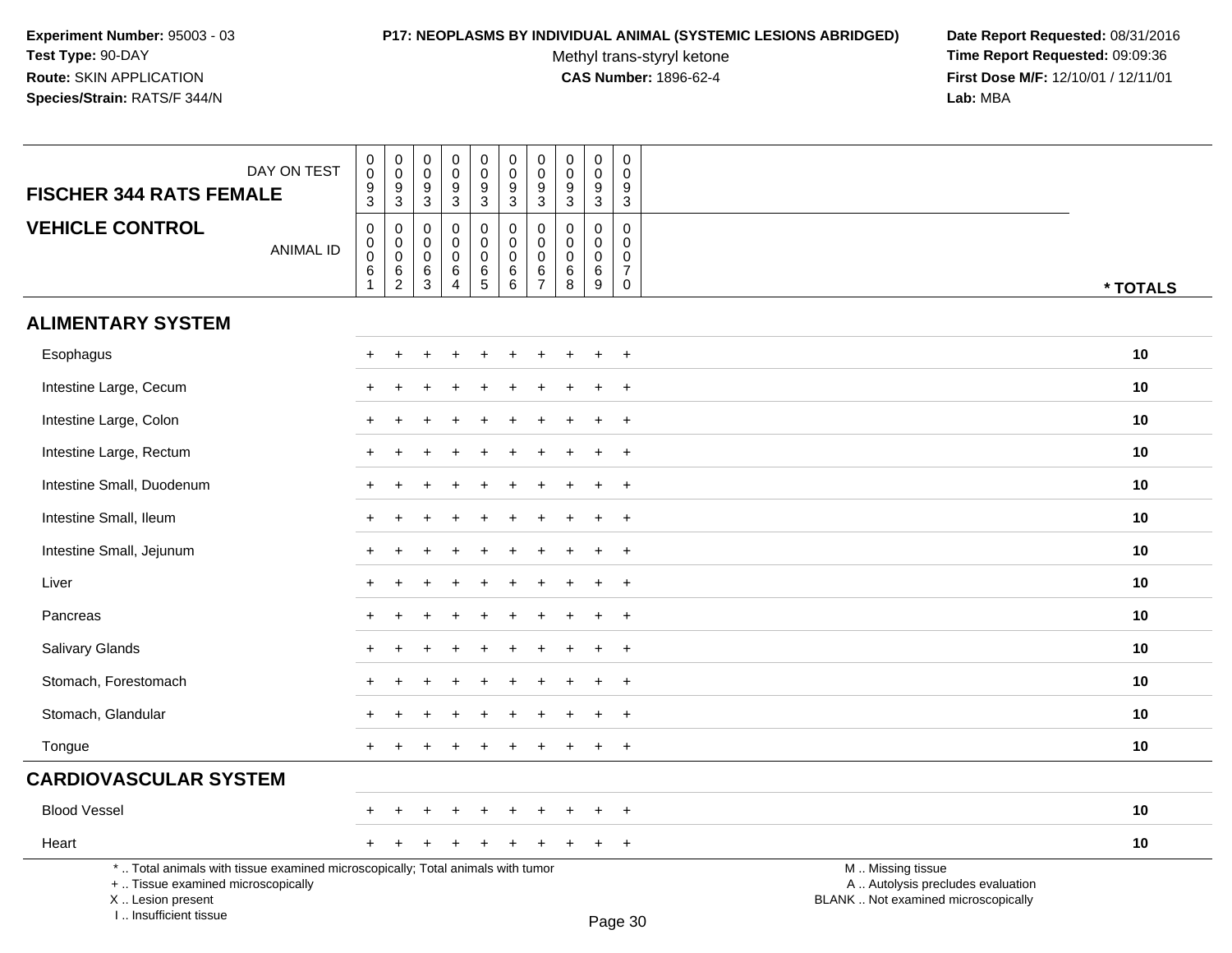I .. Insufficient tissue

### **P17: NEOPLASMS BY INDIVIDUAL ANIMAL (SYSTEMIC LESIONS ABRIDGED) Date Report Requested:** 08/31/2016

Methyl trans-styryl ketone<br>CAS Number: 1896-62-4

| DAY ON TEST<br><b>FISCHER 344 RATS FEMALE</b>                                                                                              | $\pmb{0}$<br>$\ddot{\mathbf{0}}$<br>9<br>$\overline{3}$ | $\pmb{0}$<br>$\ddot{\mathbf{0}}$<br>9<br>$\overline{3}$      | $\mathbf 0$<br>$\mathbf 0$<br>9<br>$\mathbf{3}$ | $\pmb{0}$<br>$\overline{0}$<br>$\boldsymbol{9}$<br>$\sqrt{3}$  | $\pmb{0}$<br>$\pmb{0}$<br>$\boldsymbol{9}$<br>$\mathbf{3}$ | $\pmb{0}$<br>$\pmb{0}$<br>9<br>3                    | $\pmb{0}$<br>$\pmb{0}$<br>9<br>$\mathbf{3}$            | $\pmb{0}$<br>$\mathbf 0$<br>9<br>3        | $\pmb{0}$<br>$\pmb{0}$<br>$\boldsymbol{9}$<br>$\mathbf{3}$    | $\mathsf{O}\xspace$<br>$\mathbf 0$<br>9<br>$\sqrt{3}$            |                                                                                               |              |
|--------------------------------------------------------------------------------------------------------------------------------------------|---------------------------------------------------------|--------------------------------------------------------------|-------------------------------------------------|----------------------------------------------------------------|------------------------------------------------------------|-----------------------------------------------------|--------------------------------------------------------|-------------------------------------------|---------------------------------------------------------------|------------------------------------------------------------------|-----------------------------------------------------------------------------------------------|--------------|
| <b>VEHICLE CONTROL</b><br><b>ANIMAL ID</b>                                                                                                 | 0<br>$\pmb{0}$<br>$\pmb{0}$<br>$\,6$<br>-1              | 0<br>$\mathsf 0$<br>$\mathbf 0$<br>$\,6\,$<br>$\overline{2}$ | 0<br>0<br>0<br>6<br>3                           | 0<br>$\pmb{0}$<br>$\pmb{0}$<br>$\,6$<br>$\boldsymbol{\Lambda}$ | 0<br>$\mathsf 0$<br>$\mathbf 0$<br>$\,6\,$<br>$\sqrt{5}$   | 0<br>$\mathbf 0$<br>$\pmb{0}$<br>$\,6\,$<br>$\,6\,$ | 0<br>$\mathbf 0$<br>$\mathbf 0$<br>6<br>$\overline{7}$ | $\Omega$<br>$\Omega$<br>0<br>$\,6\,$<br>8 | $\mathbf 0$<br>$\mathbf 0$<br>$\mathbf 0$<br>$\,6\,$<br>$9\,$ | $\mathbf 0$<br>0<br>$\mathbf 0$<br>$\overline{7}$<br>$\mathsf 0$ |                                                                                               | * TOTALS     |
| <b>ENDOCRINE SYSTEM</b>                                                                                                                    |                                                         |                                                              |                                                 |                                                                |                                                            |                                                     |                                                        |                                           |                                                               |                                                                  |                                                                                               |              |
| <b>Adrenal Cortex</b>                                                                                                                      |                                                         | $\div$                                                       |                                                 |                                                                | $\div$                                                     |                                                     |                                                        |                                           | ÷                                                             | $^{+}$                                                           |                                                                                               | 10           |
| Adrenal Medulla                                                                                                                            |                                                         |                                                              |                                                 |                                                                |                                                            |                                                     |                                                        |                                           |                                                               | $\overline{+}$                                                   |                                                                                               | 10           |
| Islets, Pancreatic                                                                                                                         |                                                         |                                                              |                                                 |                                                                |                                                            |                                                     |                                                        |                                           |                                                               | $\ddot{}$                                                        |                                                                                               | 10           |
| Parathyroid Gland                                                                                                                          | M                                                       |                                                              |                                                 | м                                                              | м                                                          | M                                                   | $\ddot{+}$                                             | M                                         | M M                                                           |                                                                  |                                                                                               | $\mathbf{3}$ |
| <b>Pituitary Gland</b>                                                                                                                     |                                                         |                                                              |                                                 |                                                                |                                                            |                                                     |                                                        |                                           |                                                               | $+$                                                              |                                                                                               | 10           |
| <b>Thyroid Gland</b>                                                                                                                       | $+$                                                     |                                                              |                                                 |                                                                | ÷.                                                         |                                                     |                                                        |                                           | $\ddot{}$                                                     | $+$                                                              |                                                                                               | 10           |
| <b>GENERAL BODY SYSTEM</b>                                                                                                                 |                                                         |                                                              |                                                 |                                                                |                                                            |                                                     |                                                        |                                           |                                                               |                                                                  |                                                                                               |              |
| <b>Tissue NOS</b>                                                                                                                          |                                                         |                                                              |                                                 |                                                                |                                                            |                                                     | $+$                                                    |                                           |                                                               |                                                                  |                                                                                               | $\mathbf{1}$ |
| <b>GENITAL SYSTEM</b>                                                                                                                      |                                                         |                                                              |                                                 |                                                                |                                                            |                                                     |                                                        |                                           |                                                               |                                                                  |                                                                                               |              |
| <b>Clitoral Gland</b>                                                                                                                      |                                                         |                                                              |                                                 |                                                                |                                                            |                                                     |                                                        |                                           |                                                               |                                                                  |                                                                                               | 10           |
| Ovary                                                                                                                                      |                                                         |                                                              |                                                 |                                                                |                                                            |                                                     |                                                        |                                           |                                                               | $\overline{+}$                                                   |                                                                                               | 10           |
| <b>Uterus</b>                                                                                                                              | $+$                                                     |                                                              |                                                 |                                                                |                                                            |                                                     |                                                        |                                           | $\ddot{}$                                                     | $+$                                                              |                                                                                               | 10           |
| <b>HEMATOPOIETIC SYSTEM</b>                                                                                                                |                                                         |                                                              |                                                 |                                                                |                                                            |                                                     |                                                        |                                           |                                                               |                                                                  |                                                                                               |              |
| <b>Bone Marrow</b>                                                                                                                         |                                                         |                                                              |                                                 |                                                                |                                                            |                                                     |                                                        |                                           |                                                               | $\ddot{}$                                                        |                                                                                               | 10           |
| Lymph Node, Mandibular                                                                                                                     | M                                                       | M                                                            | M                                               | M                                                              | м                                                          | M                                                   | M                                                      | M                                         | м                                                             | - M                                                              |                                                                                               | $\bf{0}$     |
| Lymph Node, Mesenteric                                                                                                                     | $^+$                                                    |                                                              |                                                 |                                                                |                                                            |                                                     |                                                        |                                           | ÷                                                             | $+$                                                              |                                                                                               | 10           |
| *  Total animals with tissue examined microscopically; Total animals with tumor<br>+  Tissue examined microscopically<br>X  Lesion present |                                                         |                                                              |                                                 |                                                                |                                                            |                                                     |                                                        |                                           |                                                               |                                                                  | M  Missing tissue<br>A  Autolysis precludes evaluation<br>BLANK  Not examined microscopically |              |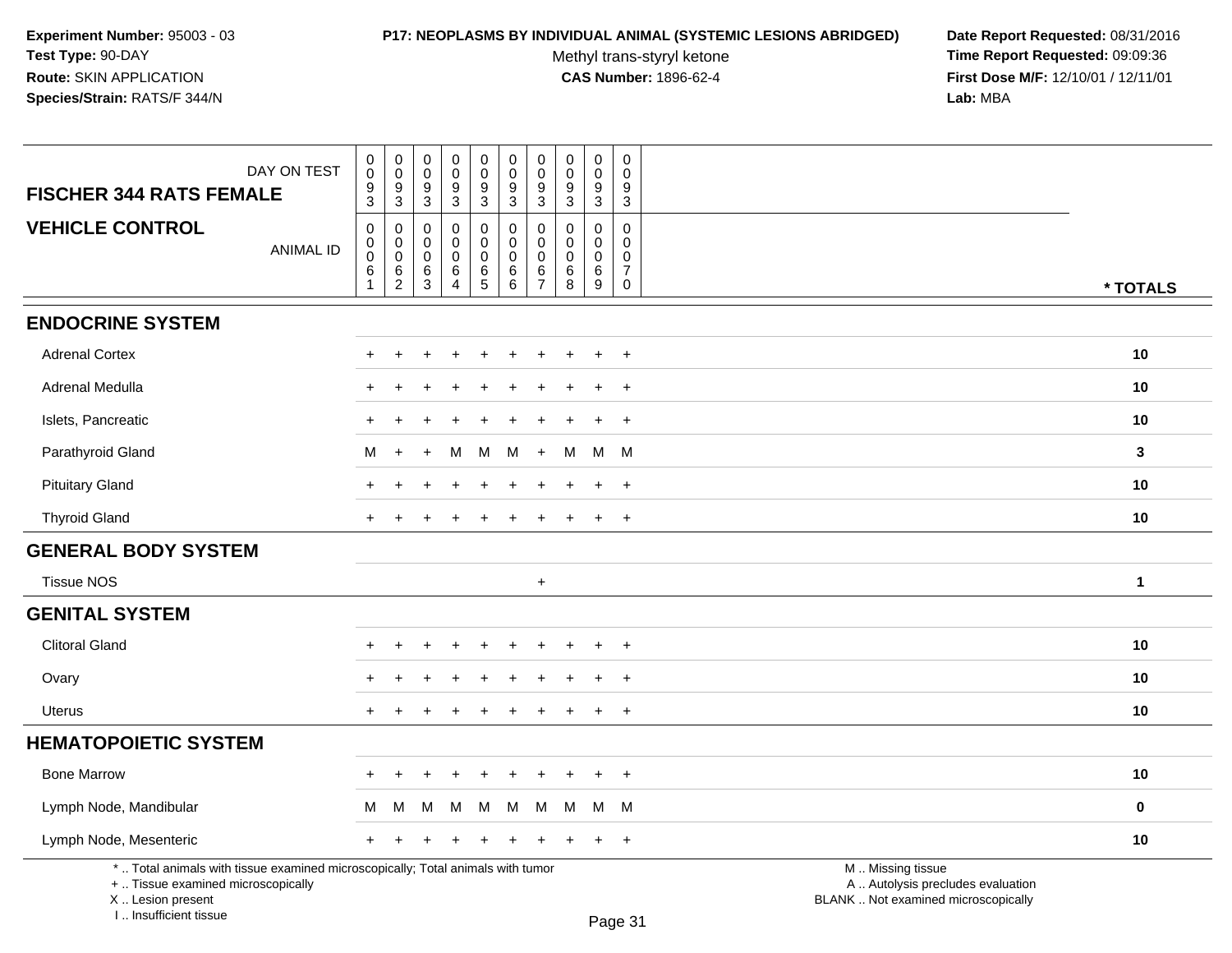#### **P17: NEOPLASMS BY INDIVIDUAL ANIMAL (SYSTEMIC LESIONS ABRIDGED) Date Report Requested:** 08/31/2016

Methyl trans-styryl ketone<br>CAS Number: 1896-62-4

 **Time Report Requested:** 09:09:36 **First Dose M/F:** 12/10/01 / 12/11/01<br>**Lab:** MBA **Lab:** MBA

| <b>VEHICLE CONTROL</b><br>$\pmb{0}$<br>$\boldsymbol{0}$<br>$\pmb{0}$<br>0<br>0<br>0<br>0<br>0<br>0<br>0<br>$\boldsymbol{0}$<br>$\mathbf 0$<br>$\mathbf 0$<br>0<br>$\mathbf 0$<br>$\mathbf 0$<br>$\mathbf 0$<br>$\mathbf 0$<br>$\mathbf 0$<br>0<br><b>ANIMAL ID</b><br>$\overline{0}$<br>$\mathbf 0$<br>0<br>0<br>$\mathbf 0$<br>$\mathbf 0$<br>$\mathbf 0$<br>0<br>0<br>0<br>$\frac{6}{2}$<br>$\,6\,$<br>$\,6$<br>$\frac{6}{5}$<br>$^6_{\ 6}$<br>6<br>$\,6\,$<br>$\overline{7}$<br>$\,6$<br>6<br>$\overline{3}$<br>$\overline{7}$<br>$\overline{8}$<br>$\overline{9}$<br>$\overline{4}$<br>$\mathbf 0$<br>* TOTALS<br>Spleen<br>10<br>$\ddot{}$<br>+<br>$\ddot{}$<br>$\ddot{}$<br>$\ddot{}$<br>$\ddot{}$<br>$\ddot{}$<br>$+$<br>$+$<br>$\ddot{}$<br>10<br>Thymus<br>$\ddot{}$<br>$\overline{+}$<br>$\ddot{}$<br><b>INTEGUMENTARY SYSTEM</b><br>Mammary Gland<br>10<br>$\ddot{}$<br>$+$<br>$\ddot{}$<br>$\ddot{}$<br>$\pm$<br>+<br>÷<br>$\div$<br>$\pm$<br>$\div$<br>Skin<br>10<br>$\ddot{}$<br>$\ddot{}$<br>$\overline{+}$<br><b>MUSCULOSKELETAL SYSTEM</b><br>10<br>Bone<br>$+$<br>$+$<br>$+$<br>$+$<br>$+$<br>$+$<br>÷.<br>$\ddot{}$<br>$+$<br>$+$<br><b>NERVOUS SYSTEM</b><br>10<br><b>Brain</b><br>$+$<br>$+$<br>$\ddot{}$<br>$\div$<br>$\ddot{}$<br>$+$<br>$+$<br>$^{+}$<br>÷<br>$\ddot{}$<br><b>RESPIRATORY SYSTEM</b><br>10<br>Lung<br>$+$<br>$\ddot{}$<br>$\ddot{}$ |  |
|-----------------------------------------------------------------------------------------------------------------------------------------------------------------------------------------------------------------------------------------------------------------------------------------------------------------------------------------------------------------------------------------------------------------------------------------------------------------------------------------------------------------------------------------------------------------------------------------------------------------------------------------------------------------------------------------------------------------------------------------------------------------------------------------------------------------------------------------------------------------------------------------------------------------------------------------------------------------------------------------------------------------------------------------------------------------------------------------------------------------------------------------------------------------------------------------------------------------------------------------------------------------------------------------------------------------------------------------------------------------------------|--|
|                                                                                                                                                                                                                                                                                                                                                                                                                                                                                                                                                                                                                                                                                                                                                                                                                                                                                                                                                                                                                                                                                                                                                                                                                                                                                                                                                                             |  |
|                                                                                                                                                                                                                                                                                                                                                                                                                                                                                                                                                                                                                                                                                                                                                                                                                                                                                                                                                                                                                                                                                                                                                                                                                                                                                                                                                                             |  |
|                                                                                                                                                                                                                                                                                                                                                                                                                                                                                                                                                                                                                                                                                                                                                                                                                                                                                                                                                                                                                                                                                                                                                                                                                                                                                                                                                                             |  |
|                                                                                                                                                                                                                                                                                                                                                                                                                                                                                                                                                                                                                                                                                                                                                                                                                                                                                                                                                                                                                                                                                                                                                                                                                                                                                                                                                                             |  |
|                                                                                                                                                                                                                                                                                                                                                                                                                                                                                                                                                                                                                                                                                                                                                                                                                                                                                                                                                                                                                                                                                                                                                                                                                                                                                                                                                                             |  |
|                                                                                                                                                                                                                                                                                                                                                                                                                                                                                                                                                                                                                                                                                                                                                                                                                                                                                                                                                                                                                                                                                                                                                                                                                                                                                                                                                                             |  |
|                                                                                                                                                                                                                                                                                                                                                                                                                                                                                                                                                                                                                                                                                                                                                                                                                                                                                                                                                                                                                                                                                                                                                                                                                                                                                                                                                                             |  |
|                                                                                                                                                                                                                                                                                                                                                                                                                                                                                                                                                                                                                                                                                                                                                                                                                                                                                                                                                                                                                                                                                                                                                                                                                                                                                                                                                                             |  |
|                                                                                                                                                                                                                                                                                                                                                                                                                                                                                                                                                                                                                                                                                                                                                                                                                                                                                                                                                                                                                                                                                                                                                                                                                                                                                                                                                                             |  |
|                                                                                                                                                                                                                                                                                                                                                                                                                                                                                                                                                                                                                                                                                                                                                                                                                                                                                                                                                                                                                                                                                                                                                                                                                                                                                                                                                                             |  |
|                                                                                                                                                                                                                                                                                                                                                                                                                                                                                                                                                                                                                                                                                                                                                                                                                                                                                                                                                                                                                                                                                                                                                                                                                                                                                                                                                                             |  |
|                                                                                                                                                                                                                                                                                                                                                                                                                                                                                                                                                                                                                                                                                                                                                                                                                                                                                                                                                                                                                                                                                                                                                                                                                                                                                                                                                                             |  |
| Nose<br>10<br>$\overline{+}$<br>$\ddot{}$<br>$\div$                                                                                                                                                                                                                                                                                                                                                                                                                                                                                                                                                                                                                                                                                                                                                                                                                                                                                                                                                                                                                                                                                                                                                                                                                                                                                                                         |  |
| Trachea<br>10<br>$+$<br>$\ddot{}$<br>$+$<br>÷                                                                                                                                                                                                                                                                                                                                                                                                                                                                                                                                                                                                                                                                                                                                                                                                                                                                                                                                                                                                                                                                                                                                                                                                                                                                                                                               |  |
| <b>SPECIAL SENSES SYSTEM</b>                                                                                                                                                                                                                                                                                                                                                                                                                                                                                                                                                                                                                                                                                                                                                                                                                                                                                                                                                                                                                                                                                                                                                                                                                                                                                                                                                |  |
| Eye<br>10<br>$\ddot{}$<br>$+$<br>$\ddot{}$<br>$+$<br>$\ddot{}$<br>÷<br>+                                                                                                                                                                                                                                                                                                                                                                                                                                                                                                                                                                                                                                                                                                                                                                                                                                                                                                                                                                                                                                                                                                                                                                                                                                                                                                    |  |
| Harderian Gland<br>10<br>$+$<br>$+$<br>$\ddot{}$                                                                                                                                                                                                                                                                                                                                                                                                                                                                                                                                                                                                                                                                                                                                                                                                                                                                                                                                                                                                                                                                                                                                                                                                                                                                                                                            |  |
| <b>URINARY SYSTEM</b>                                                                                                                                                                                                                                                                                                                                                                                                                                                                                                                                                                                                                                                                                                                                                                                                                                                                                                                                                                                                                                                                                                                                                                                                                                                                                                                                                       |  |

\* .. Total animals with tissue examined microscopically; Total animals with tumor

+ .. Tissue examined microscopically

 Lesion present BLANK .. Not examined microscopicallyX .. Lesion present

I .. Insufficient tissue

 M .. Missing tissuey the contract of the contract of the contract of the contract of the contract of  $\mathsf A$  . Autolysis precludes evaluation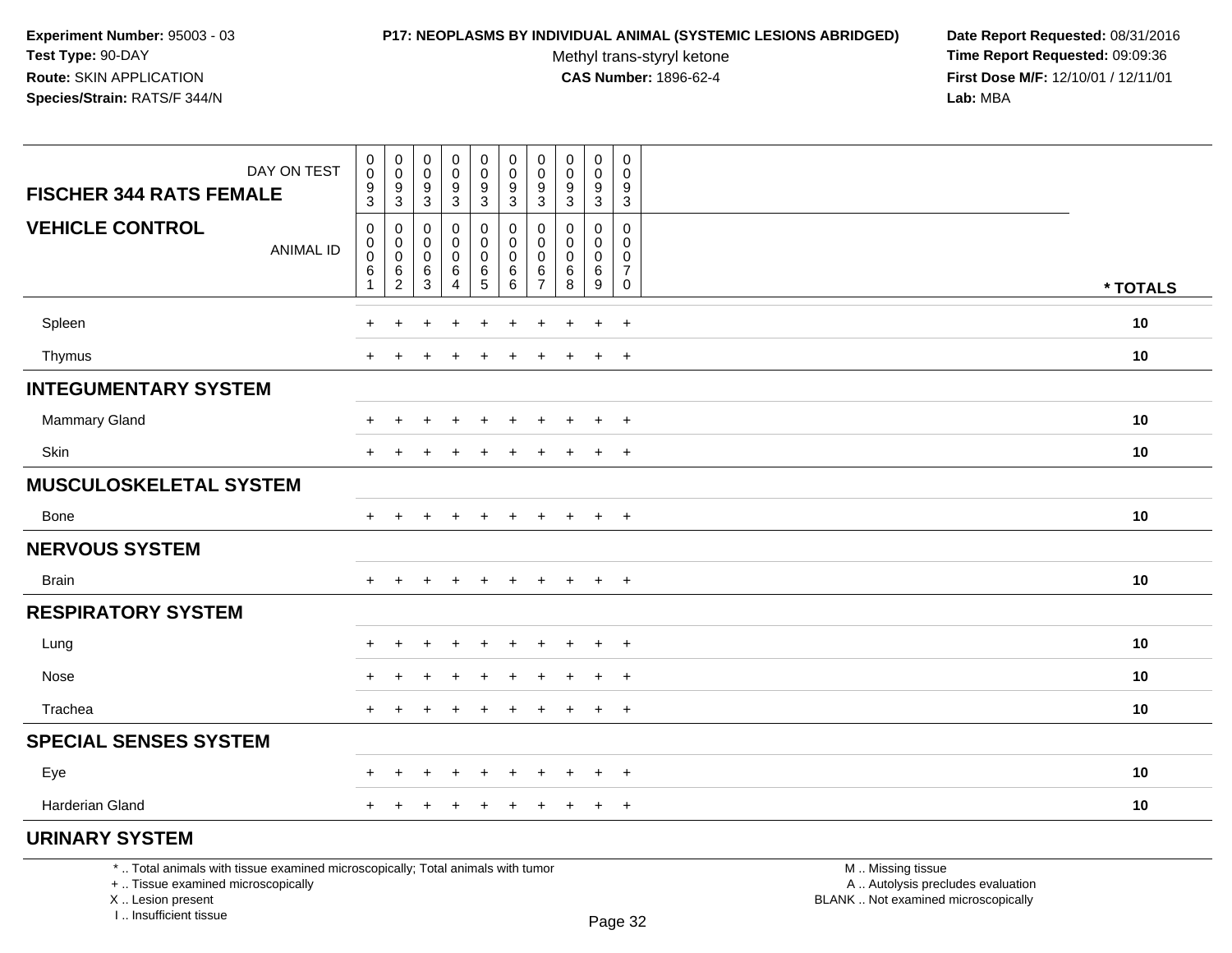### **P17: NEOPLASMS BY INDIVIDUAL ANIMAL (SYSTEMIC LESIONS ABRIDGED) Date Report Requested:** 08/31/2016

Methyl trans-styryl ketone<br>CAS Number: 1896-62-4

 **Time Report Requested:** 09:09:36 **First Dose M/F:** 12/10/01 / 12/11/01<br>**Lab:** MBA **Lab:** MBA

| <b>Urinary Bladder</b><br><b>SYSTEMIC LESIONS</b> |             |                                             |                               |                  | ÷                           | $\div$                        | $+$                                 | $+$              | $+$    |                            | $+$ $+$          | 10       |
|---------------------------------------------------|-------------|---------------------------------------------|-------------------------------|------------------|-----------------------------|-------------------------------|-------------------------------------|------------------|--------|----------------------------|------------------|----------|
| Kidney                                            |             |                                             |                               |                  | $+$                         | $+$                           | $+$ $-$                             | $+$ $-$          | $+$    |                            | $+$ $+$          | 10       |
| <b>VEHICLE CONTROL</b>                            | ANIMAL ID   | 0<br>$\overline{0}$<br>$\pmb{0}$<br>$\,6\,$ | 0<br>0<br>6<br>$\sim$         | 0<br>0<br>6<br>3 | 0<br>0<br>0<br>6<br>4       | 0<br>0<br>0<br>$\frac{6}{5}$  | 0<br>$\pmb{0}$<br>0<br>$\,6\,$<br>6 | 0<br>0<br>0<br>6 | 6<br>8 | 0<br>0<br>0<br>6<br>9      | 0<br>0           | * TOTALS |
| <b>FISCHER 344 RATS FEMALE</b>                    | DAY ON TEST | 0<br>$\pmb{0}$<br>$9\,$<br>3                | $\overline{0}$<br>0<br>9<br>3 | 0<br>0<br>9<br>3 | $\mathbf{0}$<br>0<br>9<br>3 | $\overline{0}$<br>0<br>9<br>3 | 0<br>0<br>$\boldsymbol{9}$<br>3     | 0<br>0<br>9<br>3 | 0      | 0<br>$\mathbf 0$<br>9<br>3 | 0<br>0<br>9<br>3 |          |

Multiple Organn  $+$ 

<sup>+</sup> <sup>+</sup> <sup>+</sup> <sup>+</sup> <sup>+</sup> <sup>+</sup> <sup>+</sup> <sup>+</sup> <sup>+</sup> **<sup>10</sup>**

\* .. Total animals with tissue examined microscopically; Total animals with tumor

+ .. Tissue examined microscopically

X .. Lesion present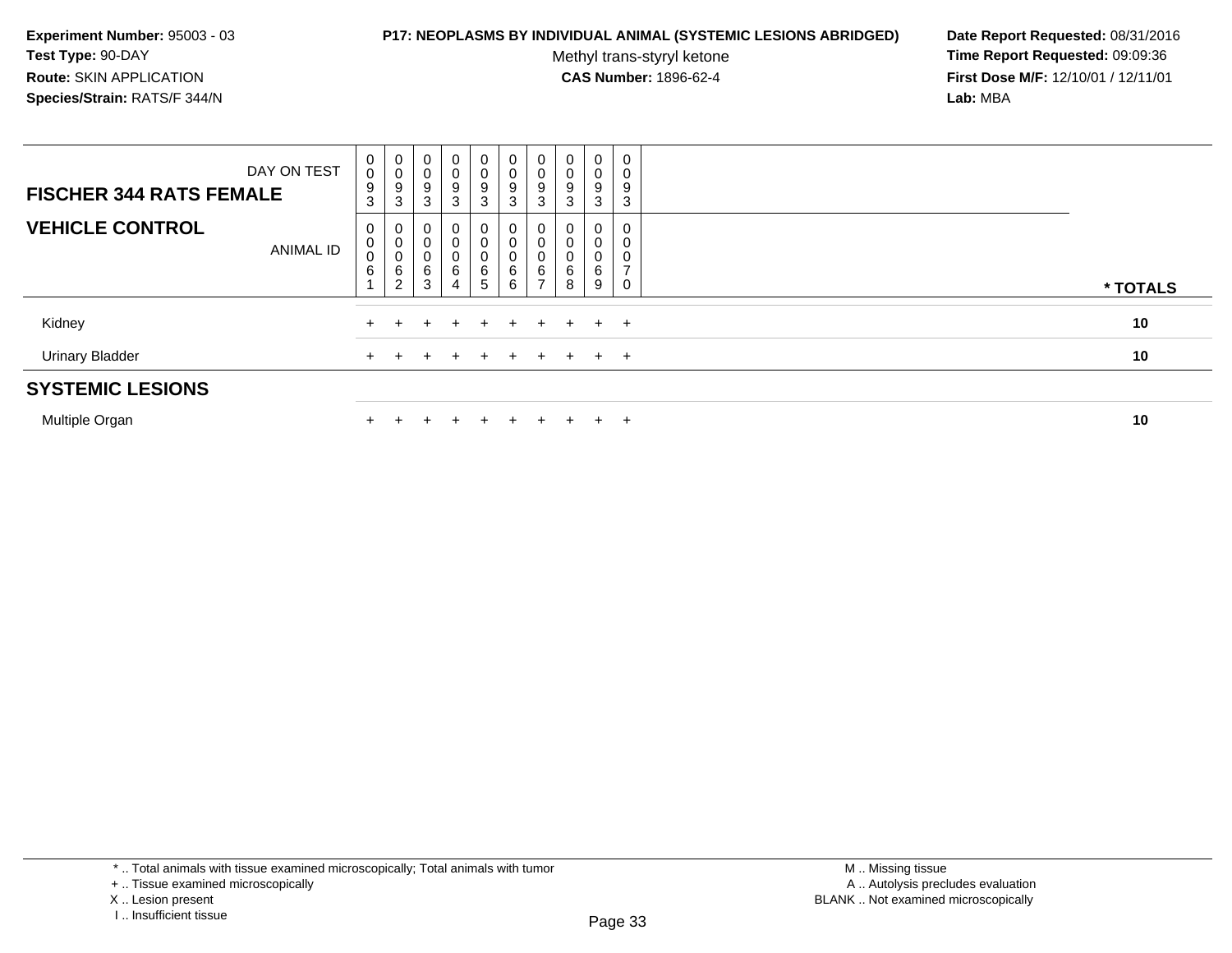# **P17: NEOPLASMS BY INDIVIDUAL ANIMAL (SYSTEMIC LESIONS ABRIDGED) Date Report Requested:** 08/31/2016

Methyl trans-styryl ketone<br>CAS Number: 1896-62-4

| DAY ON TEST<br><b>FISCHER 344 RATS FEMALE</b>                                                                                                                         | $\pmb{0}$<br>$\mathsf{O}\xspace$<br>$\boldsymbol{9}$<br>$\sqrt{3}$     | $\mathbf 0$<br>$\ddot{\mathbf{0}}$<br>$\frac{9}{3}$                         | $\pmb{0}$<br>$\pmb{0}$<br>$\boldsymbol{9}$<br>$\mathbf{3}$       | $\mathbf 0$<br>$\ddot{\mathbf{0}}$<br>$\frac{9}{3}$            | 0<br>$\pmb{0}$<br>$\boldsymbol{9}$<br>3                  | $\pmb{0}$<br>$\boldsymbol{0}$<br>$9\,$<br>$\mathbf{3}$                      | $\mathbf 0$<br>0<br>9<br>3                                | $\mathbf 0$<br>$\pmb{0}$<br>9<br>$\mathbf{3}$       | $\pmb{0}$<br>$\mathsf{O}\xspace$<br>$\boldsymbol{9}$<br>$\mathbf{3}$ | $\mathbf 0$<br>$\mathbf 0$<br>9<br>$\overline{3}$             |                                                                                               |              |
|-----------------------------------------------------------------------------------------------------------------------------------------------------------------------|------------------------------------------------------------------------|-----------------------------------------------------------------------------|------------------------------------------------------------------|----------------------------------------------------------------|----------------------------------------------------------|-----------------------------------------------------------------------------|-----------------------------------------------------------|-----------------------------------------------------|----------------------------------------------------------------------|---------------------------------------------------------------|-----------------------------------------------------------------------------------------------|--------------|
| <b>22.0 MG/KG</b><br><b>ANIMAL ID</b>                                                                                                                                 | $\pmb{0}$<br>$\pmb{0}$<br>$\mathbf 0$<br>$\frac{5}{7}$<br>$\mathbf{1}$ | 0<br>$\mathbf 0$<br>$\mathsf{O}\xspace$<br>$\overline{7}$<br>$\overline{a}$ | $\Omega$<br>0<br>$\mathbf 0$<br>$\overline{7}$<br>$\mathfrak{S}$ | $\mathbf 0$<br>$\mathbf 0$<br>$\pmb{0}$<br>$\overline{7}$<br>4 | 0<br>0<br>$\mathbf 0$<br>$\boldsymbol{7}$<br>$\,$ 5 $\,$ | $\mathbf 0$<br>$\boldsymbol{0}$<br>$\mathbf 0$<br>$\overline{7}$<br>$\,6\,$ | 0<br>0<br>$\mathbf 0$<br>$\overline{7}$<br>$\overline{7}$ | $\Omega$<br>0<br>$\mathbf 0$<br>$\overline{7}$<br>8 | $\mathbf 0$<br>$\mathbf 0$<br>$\mathbf 0$<br>$\overline{7}$<br>9     | $\mathbf 0$<br>$\mathbf 0$<br>$\mathbf 0$<br>8<br>$\mathbf 0$ |                                                                                               | * TOTALS     |
| <b>ALIMENTARY SYSTEM</b>                                                                                                                                              |                                                                        |                                                                             |                                                                  |                                                                |                                                          |                                                                             |                                                           |                                                     |                                                                      |                                                               |                                                                                               |              |
| Liver                                                                                                                                                                 |                                                                        |                                                                             |                                                                  |                                                                |                                                          |                                                                             |                                                           |                                                     |                                                                      | $\ddot{}$                                                     |                                                                                               | $\mathbf{1}$ |
| Stomach, Glandular                                                                                                                                                    |                                                                        |                                                                             |                                                                  |                                                                |                                                          |                                                                             |                                                           |                                                     |                                                                      | $\ddot{}$                                                     |                                                                                               | 10           |
| <b>CARDIOVASCULAR SYSTEM</b>                                                                                                                                          |                                                                        |                                                                             |                                                                  |                                                                |                                                          |                                                                             |                                                           |                                                     |                                                                      |                                                               |                                                                                               |              |
| <b>NONE</b>                                                                                                                                                           |                                                                        |                                                                             |                                                                  |                                                                |                                                          |                                                                             |                                                           |                                                     |                                                                      |                                                               |                                                                                               |              |
| <b>ENDOCRINE SYSTEM</b>                                                                                                                                               |                                                                        |                                                                             |                                                                  |                                                                |                                                          |                                                                             |                                                           |                                                     |                                                                      |                                                               |                                                                                               |              |
| <b>Adrenal Cortex</b>                                                                                                                                                 |                                                                        |                                                                             |                                                                  | $\ddot{}$                                                      |                                                          |                                                                             |                                                           |                                                     |                                                                      |                                                               |                                                                                               | $\mathbf{1}$ |
| <b>GENERAL BODY SYSTEM</b>                                                                                                                                            |                                                                        |                                                                             |                                                                  |                                                                |                                                          |                                                                             |                                                           |                                                     |                                                                      |                                                               |                                                                                               |              |
| <b>Tissue NOS</b>                                                                                                                                                     |                                                                        | $\ddot{}$                                                                   |                                                                  |                                                                |                                                          |                                                                             |                                                           |                                                     |                                                                      |                                                               |                                                                                               | $\mathbf{1}$ |
| <b>GENITAL SYSTEM</b>                                                                                                                                                 |                                                                        |                                                                             |                                                                  |                                                                |                                                          |                                                                             |                                                           |                                                     |                                                                      |                                                               |                                                                                               |              |
| Uterus                                                                                                                                                                | $+$                                                                    | $\ddot{}$                                                                   | ÷                                                                |                                                                | $\ddot{}$                                                | $\div$                                                                      | $\ddot{}$                                                 | $+$                                                 | $+$                                                                  | $+$                                                           |                                                                                               | 10           |
| <b>HEMATOPOIETIC SYSTEM</b>                                                                                                                                           |                                                                        |                                                                             |                                                                  |                                                                |                                                          |                                                                             |                                                           |                                                     |                                                                      |                                                               |                                                                                               |              |
| Lymph Node                                                                                                                                                            |                                                                        |                                                                             |                                                                  |                                                                |                                                          | $\ddot{}$                                                                   |                                                           |                                                     |                                                                      |                                                               |                                                                                               | $\mathbf{1}$ |
| <b>INTEGUMENTARY SYSTEM</b>                                                                                                                                           |                                                                        |                                                                             |                                                                  |                                                                |                                                          |                                                                             |                                                           |                                                     |                                                                      |                                                               |                                                                                               |              |
| Skin                                                                                                                                                                  | $+$                                                                    | $\ddot{}$                                                                   | $\ddot{}$                                                        | $\overline{+}$                                                 | $+$                                                      | $\ddot{}$                                                                   | $+$                                                       | $+$                                                 | $+$                                                                  | $+$                                                           |                                                                                               | 10           |
| <b>MUSCULOSKELETAL SYSTEM</b>                                                                                                                                         |                                                                        |                                                                             |                                                                  |                                                                |                                                          |                                                                             |                                                           |                                                     |                                                                      |                                                               |                                                                                               |              |
| <b>NONE</b>                                                                                                                                                           |                                                                        |                                                                             |                                                                  |                                                                |                                                          |                                                                             |                                                           |                                                     |                                                                      |                                                               |                                                                                               |              |
| *  Total animals with tissue examined microscopically; Total animals with tumor<br>+  Tissue examined microscopically<br>X  Lesion present<br>I., Insufficient tissue |                                                                        |                                                                             |                                                                  |                                                                |                                                          |                                                                             |                                                           |                                                     |                                                                      | Page 34                                                       | M  Missing tissue<br>A  Autolysis precludes evaluation<br>BLANK  Not examined microscopically |              |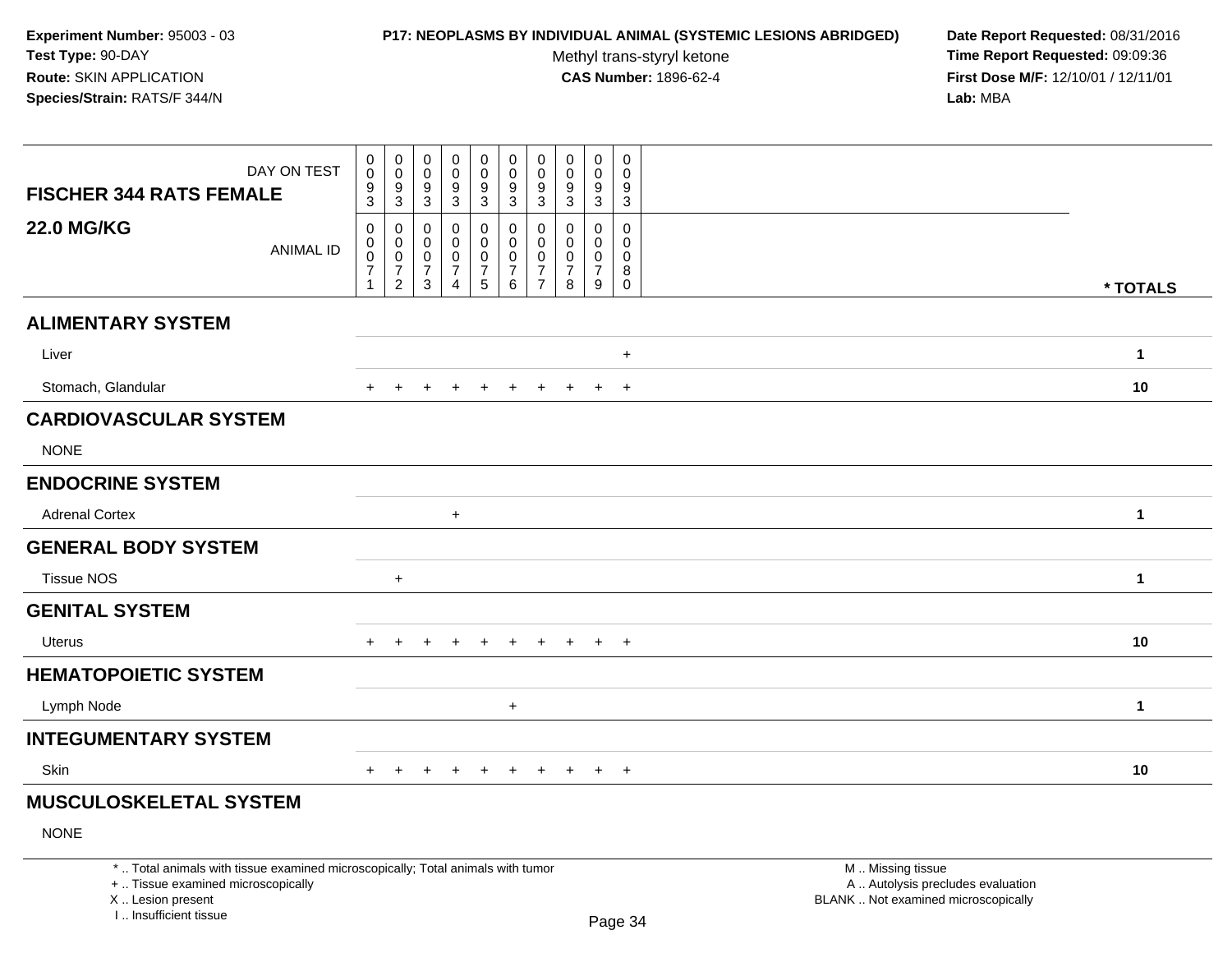# **P17: NEOPLASMS BY INDIVIDUAL ANIMAL (SYSTEMIC LESIONS ABRIDGED) Date Report Requested:** 08/31/2016

Methyl trans-styryl ketone<br>CAS Number: 1896-62-4

 **Time Report Requested:** 09:09:36 **First Dose M/F:** 12/10/01 / 12/11/01<br>**Lab:** MBA **Lab:** MBA

| <b>FISCHER 344 RATS FEMALE</b> | DAY ON TEST      | $_{\rm 0}^{\rm 0}$<br>$\frac{9}{3}$ | $_{\rm 0}^{\rm 0}$<br>$\frac{9}{3}$                          | 0<br>$\pmb{0}$<br>9<br>3                           | 0<br>$\pmb{0}$<br>9<br>$\ensuremath{\mathsf{3}}$     | $_0^0$<br>$\frac{9}{3}$ | $\begin{array}{c} 0 \\ 0 \\ 9 \\ 3 \end{array}$ | $\begin{matrix} 0 \\ 0 \\ 9 \\ 3 \end{matrix}$ | 0<br>$\pmb{0}$<br>9<br>$\mathbf{3}$   | 0<br>$\pmb{0}$<br>$\boldsymbol{9}$<br>$\sqrt{3}$   | 0<br>0<br>9<br>$\sqrt{3}$ |          |
|--------------------------------|------------------|-------------------------------------|--------------------------------------------------------------|----------------------------------------------------|------------------------------------------------------|-------------------------|-------------------------------------------------|------------------------------------------------|---------------------------------------|----------------------------------------------------|---------------------------|----------|
| <b>22.0 MG/KG</b>              | <b>ANIMAL ID</b> |                                     | $\begin{matrix} 0 \\ 0 \\ 0 \\ 7 \end{matrix}$<br>$\sqrt{2}$ | 0<br>$\pmb{0}$<br>$\pmb{0}$<br>$\overline{7}$<br>3 | 0<br>$\pmb{0}$<br>$\mathsf 0$<br>$\overline{7}$<br>4 | 5                       | $_0^0$<br>0<br>$\boldsymbol{7}$<br>6            | $\overline{7}$                                 | 0<br>$\pmb{0}$<br>$\pmb{0}$<br>7<br>8 | 0<br>$\pmb{0}$<br>$\pmb{0}$<br>$\overline{7}$<br>9 | 0<br>0<br>0<br>8<br>0     | * TOTALS |
| <b>NERVOUS SYSTEM</b>          |                  |                                     |                                                              |                                                    |                                                      |                         |                                                 |                                                |                                       |                                                    |                           |          |
| <b>NONE</b>                    |                  |                                     |                                                              |                                                    |                                                      |                         |                                                 |                                                |                                       |                                                    |                           |          |
| <b>RESPIRATORY SYSTEM</b>      |                  |                                     |                                                              |                                                    |                                                      |                         |                                                 |                                                |                                       |                                                    |                           |          |
| Nose                           |                  |                                     |                                                              | $\pm$                                              | $\pm$                                                | $+$                     | $+$                                             | $+$                                            | $+$                                   |                                                    | $+$ $+$                   | 10       |
| <b>SPECIAL SENSES SYSTEM</b>   |                  |                                     |                                                              |                                                    |                                                      |                         |                                                 |                                                |                                       |                                                    |                           |          |
| <b>NONE</b>                    |                  |                                     |                                                              |                                                    |                                                      |                         |                                                 |                                                |                                       |                                                    |                           |          |
| <b>URINARY SYSTEM</b>          |                  |                                     |                                                              |                                                    |                                                      |                         |                                                 |                                                |                                       |                                                    |                           |          |
| Kidney                         |                  | $+$                                 | $+$                                                          | $\pm$                                              | $\pm$                                                | $+$                     | $+$                                             |                                                | $+ + + +$                             |                                                    |                           | 10       |
| <b>SYSTEMIC LESIONS</b>        |                  |                                     |                                                              |                                                    |                                                      |                         |                                                 |                                                |                                       |                                                    |                           |          |
| Multiple Organ                 |                  |                                     |                                                              |                                                    |                                                      |                         | ÷                                               |                                                |                                       | $+$                                                | $+$                       | 10       |

\* .. Total animals with tissue examined microscopically; Total animals with tumor

+ .. Tissue examined microscopically

X .. Lesion present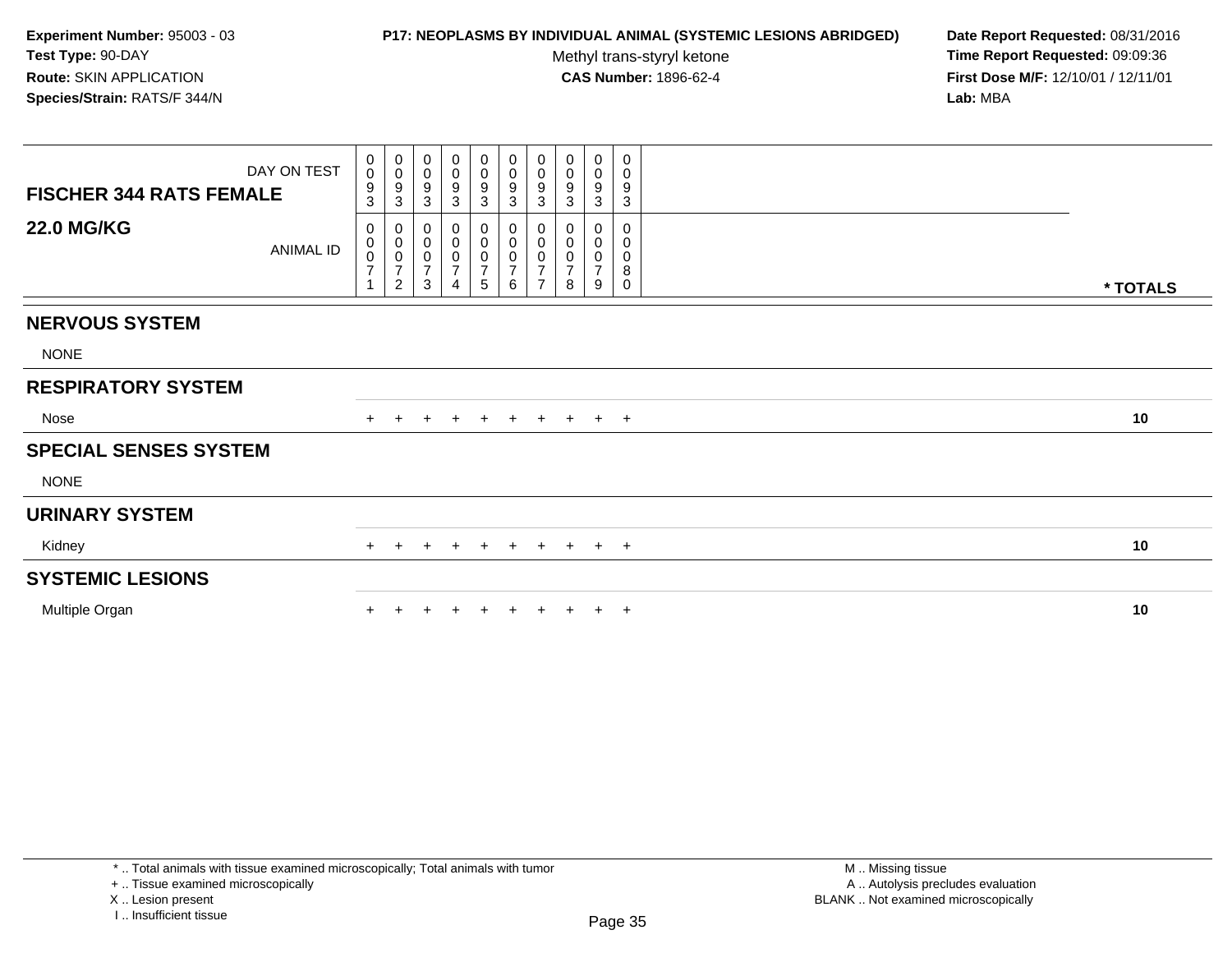# **P17: NEOPLASMS BY INDIVIDUAL ANIMAL (SYSTEMIC LESIONS ABRIDGED) Date Report Requested:** 08/31/2016

Methyl trans-styryl ketone<br>CAS Number: 1896-62-4

| DAY ON TEST<br><b>FISCHER 344 RATS FEMALE</b>                                                                                                                         | $\begin{smallmatrix}0\0\0\end{smallmatrix}$<br>$\frac{9}{3}$ | $\pmb{0}$<br>$\ddot{\mathbf{0}}$<br>$\frac{9}{3}$                        | $\mathbf 0$<br>$\mathsf 0$<br>9<br>$\mathbf{3}$       | $\mathbf 0$<br>$\ddot{\mathbf{0}}$<br>$\frac{9}{3}$                  | $\mathbf 0$<br>$\pmb{0}$<br>9<br>$\mathbf{3}$       | $\mathbf 0$<br>$\mathbf 0$<br>9<br>$\mathbf{3}$           | 0<br>$\pmb{0}$<br>9<br>$\mathbf{3}$          | $\mathbf 0$<br>$\pmb{0}$<br>9<br>$\mathbf{3}$ | $\pmb{0}$<br>$\pmb{0}$<br>$\boldsymbol{9}$<br>$\mathbf{3}$       | $\mathbf 0$<br>$\mathbf 0$<br>9<br>$\overline{3}$             |                                                                                               |              |
|-----------------------------------------------------------------------------------------------------------------------------------------------------------------------|--------------------------------------------------------------|--------------------------------------------------------------------------|-------------------------------------------------------|----------------------------------------------------------------------|-----------------------------------------------------|-----------------------------------------------------------|----------------------------------------------|-----------------------------------------------|------------------------------------------------------------------|---------------------------------------------------------------|-----------------------------------------------------------------------------------------------|--------------|
| <b>44.0 MG/KG</b><br><b>ANIMAL ID</b>                                                                                                                                 | $\pmb{0}$<br>$\mathsf{O}\xspace$<br>$\overline{0}$<br>8<br>1 | $\mathbf 0$<br>$\mathbf 0$<br>$\ddot{\mathbf{0}}$<br>8<br>$\overline{2}$ | $\mathbf{0}$<br>0<br>$\mathbf 0$<br>8<br>$\mathbf{3}$ | $\mathbf 0$<br>$\pmb{0}$<br>$\pmb{0}$<br>8<br>$\boldsymbol{\Lambda}$ | 0<br>$\mathsf 0$<br>$\mathbf 0$<br>8<br>$\,$ 5 $\,$ | $\mathbf 0$<br>$\mathbf 0$<br>$\mathbf 0$<br>8<br>$\,6\,$ | 0<br>0<br>$\mathbf 0$<br>8<br>$\overline{7}$ | $\Omega$<br>0<br>$\mathbf 0$<br>8<br>8        | $\mathbf 0$<br>$\pmb{0}$<br>$\mathbf 0$<br>8<br>$\boldsymbol{9}$ | $\mathbf 0$<br>$\mathbf 0$<br>$\mathbf 0$<br>9<br>$\mathbf 0$ |                                                                                               | * TOTALS     |
| <b>ALIMENTARY SYSTEM</b>                                                                                                                                              |                                                              |                                                                          |                                                       |                                                                      |                                                     |                                                           |                                              |                                               |                                                                  |                                                               |                                                                                               |              |
| Liver                                                                                                                                                                 |                                                              |                                                                          |                                                       |                                                                      | $+$                                                 | $+$                                                       |                                              |                                               |                                                                  |                                                               |                                                                                               | $\mathbf{2}$ |
| Stomach, Glandular                                                                                                                                                    |                                                              |                                                                          |                                                       |                                                                      |                                                     |                                                           |                                              |                                               |                                                                  |                                                               |                                                                                               | 10           |
|                                                                                                                                                                       |                                                              |                                                                          |                                                       |                                                                      |                                                     |                                                           |                                              |                                               | $\ddot{}$                                                        | $+$                                                           |                                                                                               |              |
| <b>CARDIOVASCULAR SYSTEM</b><br><b>NONE</b>                                                                                                                           |                                                              |                                                                          |                                                       |                                                                      |                                                     |                                                           |                                              |                                               |                                                                  |                                                               |                                                                                               |              |
| <b>ENDOCRINE SYSTEM</b>                                                                                                                                               |                                                              |                                                                          |                                                       |                                                                      |                                                     |                                                           |                                              |                                               |                                                                  |                                                               |                                                                                               |              |
| <b>NONE</b>                                                                                                                                                           |                                                              |                                                                          |                                                       |                                                                      |                                                     |                                                           |                                              |                                               |                                                                  |                                                               |                                                                                               |              |
| <b>GENERAL BODY SYSTEM</b>                                                                                                                                            |                                                              |                                                                          |                                                       |                                                                      |                                                     |                                                           |                                              |                                               |                                                                  |                                                               |                                                                                               |              |
| <b>NONE</b>                                                                                                                                                           |                                                              |                                                                          |                                                       |                                                                      |                                                     |                                                           |                                              |                                               |                                                                  |                                                               |                                                                                               |              |
| <b>GENITAL SYSTEM</b>                                                                                                                                                 |                                                              |                                                                          |                                                       |                                                                      |                                                     |                                                           |                                              |                                               |                                                                  |                                                               |                                                                                               |              |
| <b>Uterus</b>                                                                                                                                                         | $+$                                                          | $+$                                                                      | $\div$                                                |                                                                      | $+$                                                 | $\ddot{}$                                                 | $+$                                          | $+$                                           | $+$                                                              | $+$                                                           |                                                                                               | 10           |
| <b>HEMATOPOIETIC SYSTEM</b>                                                                                                                                           |                                                              |                                                                          |                                                       |                                                                      |                                                     |                                                           |                                              |                                               |                                                                  |                                                               |                                                                                               |              |
| Lymph Node                                                                                                                                                            |                                                              |                                                                          | $\ddot{}$                                             |                                                                      |                                                     |                                                           | $\ddot{}$                                    |                                               |                                                                  |                                                               |                                                                                               | $\mathbf{2}$ |
| <b>INTEGUMENTARY SYSTEM</b>                                                                                                                                           |                                                              |                                                                          |                                                       |                                                                      |                                                     |                                                           |                                              |                                               |                                                                  |                                                               |                                                                                               |              |
| Skin                                                                                                                                                                  | $+$                                                          | $+$                                                                      | $\ddot{}$                                             | $\ddot{}$                                                            | $+$                                                 | $+$                                                       | $+$                                          | $+$                                           | $+$                                                              | $+$                                                           |                                                                                               | 10           |
| <b>MUSCULOSKELETAL SYSTEM</b>                                                                                                                                         |                                                              |                                                                          |                                                       |                                                                      |                                                     |                                                           |                                              |                                               |                                                                  |                                                               |                                                                                               |              |
| <b>NONE</b>                                                                                                                                                           |                                                              |                                                                          |                                                       |                                                                      |                                                     |                                                           |                                              |                                               |                                                                  |                                                               |                                                                                               |              |
| *  Total animals with tissue examined microscopically; Total animals with tumor<br>+  Tissue examined microscopically<br>X  Lesion present<br>I., Insufficient tissue |                                                              |                                                                          |                                                       |                                                                      |                                                     |                                                           |                                              |                                               |                                                                  | Page 36                                                       | M  Missing tissue<br>A  Autolysis precludes evaluation<br>BLANK  Not examined microscopically |              |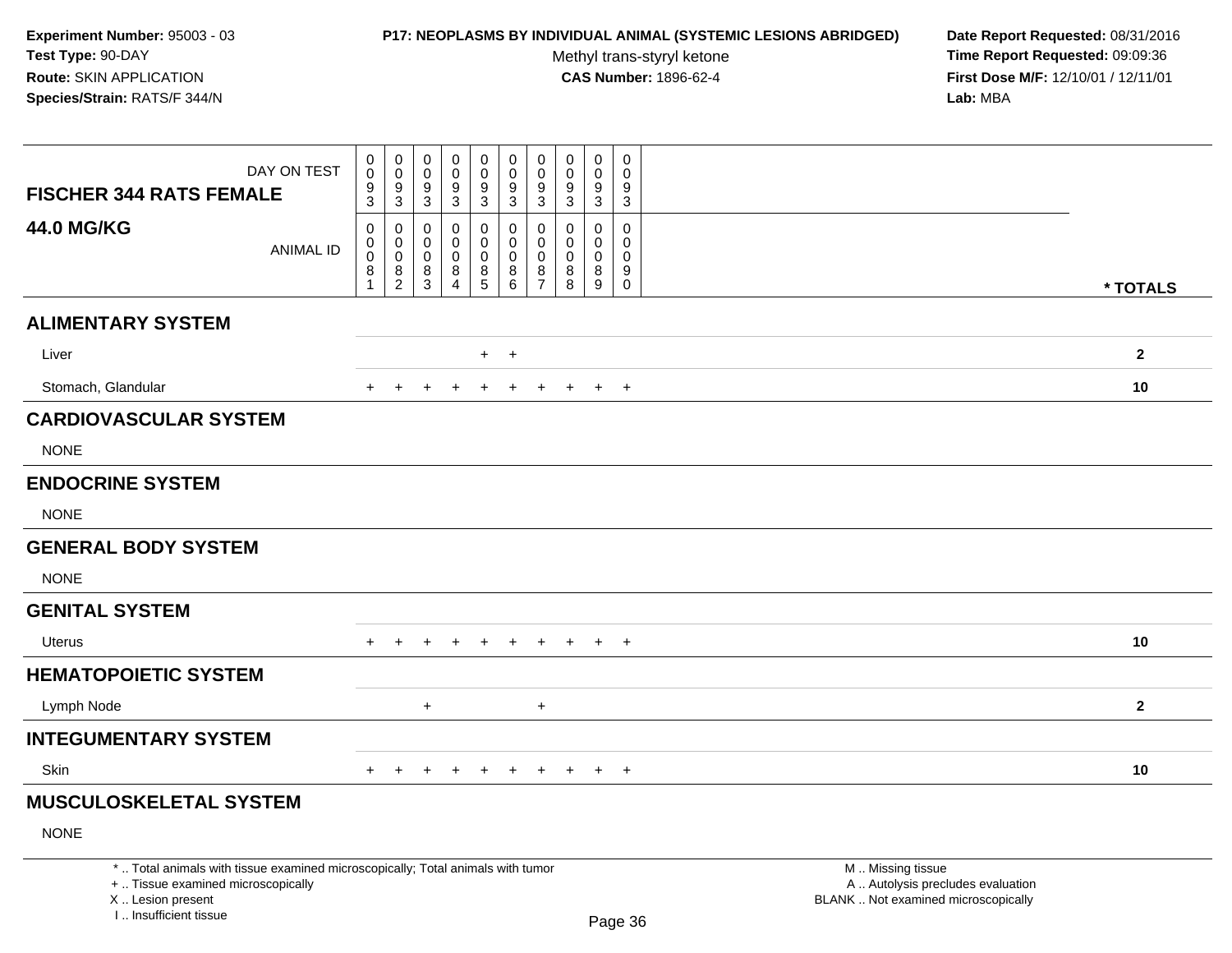## **P17: NEOPLASMS BY INDIVIDUAL ANIMAL (SYSTEMIC LESIONS ABRIDGED) Date Report Requested:** 08/31/2016

Methyl trans-styryl ketone<br>CAS Number: 1896-62-4

 **Time Report Requested:** 09:09:36 **First Dose M/F:** 12/10/01 / 12/11/01<br>**Lab:** MBA **Lab:** MBA

|                                | DAY ON TEST      |                                                | $\begin{smallmatrix} 0\\0 \end{smallmatrix}$ | 0<br>$\pmb{0}$                        | 0<br>$\pmb{0}$                                |                                                     | $_0^0$                                     | $\begin{smallmatrix} 0\\0 \end{smallmatrix}$             | 0<br>0                                | $\pmb{0}$<br>$\pmb{0}$                  | 0<br>0                          |          |
|--------------------------------|------------------|------------------------------------------------|----------------------------------------------|---------------------------------------|-----------------------------------------------|-----------------------------------------------------|--------------------------------------------|----------------------------------------------------------|---------------------------------------|-----------------------------------------|---------------------------------|----------|
| <b>FISCHER 344 RATS FEMALE</b> |                  | $\begin{matrix} 0 \\ 0 \\ 9 \\ 3 \end{matrix}$ | $\frac{9}{3}$                                | 9<br>3                                | $\boldsymbol{9}$<br>$\ensuremath{\mathsf{3}}$ | $\begin{array}{c} 0 \\ 0 \\ 9 \\ 3 \end{array}$     | $\frac{9}{3}$                              | $\frac{9}{3}$                                            | 9<br>$\mathbf{3}$                     | 9<br>3                                  | 9<br>$\mathbf{3}$               |          |
| <b>44.0 MG/KG</b>              | <b>ANIMAL ID</b> | 0<br>$\begin{matrix} 0 \\ 0 \\ 8 \end{matrix}$ | 000008                                       | 0<br>$\pmb{0}$<br>$\pmb{0}$<br>8<br>3 | $\pmb{0}$<br>$\pmb{0}$<br>8                   | 0<br>$\begin{matrix} 0 \\ 0 \\ 8 \end{matrix}$<br>5 | 0<br>0<br>$_{8}^{\rm o}$<br>$6\phantom{a}$ | $\begin{matrix}0\\0\\0\\8\end{matrix}$<br>$\overline{ }$ | 0<br>$\pmb{0}$<br>$\pmb{0}$<br>8<br>8 | 0<br>$\pmb{0}$<br>$\mathbf 0$<br>8<br>9 | 0<br>0<br>0<br>9<br>$\mathbf 0$ | * TOTALS |
| <b>NERVOUS SYSTEM</b>          |                  |                                                |                                              |                                       |                                               |                                                     |                                            |                                                          |                                       |                                         |                                 |          |
| <b>NONE</b>                    |                  |                                                |                                              |                                       |                                               |                                                     |                                            |                                                          |                                       |                                         |                                 |          |
| <b>RESPIRATORY SYSTEM</b>      |                  |                                                |                                              |                                       |                                               |                                                     |                                            |                                                          |                                       |                                         |                                 |          |
| Nose                           |                  | $+$                                            | $\pm$                                        | $\ddot{}$                             | $+$                                           | $+$                                                 | $+$                                        |                                                          | $+ + + +$                             |                                         |                                 | 10       |
| <b>SPECIAL SENSES SYSTEM</b>   |                  |                                                |                                              |                                       |                                               |                                                     |                                            |                                                          |                                       |                                         |                                 |          |
| <b>NONE</b>                    |                  |                                                |                                              |                                       |                                               |                                                     |                                            |                                                          |                                       |                                         |                                 |          |
| <b>URINARY SYSTEM</b>          |                  |                                                |                                              |                                       |                                               |                                                     |                                            |                                                          |                                       |                                         |                                 |          |
| Kidney                         |                  | $+$                                            | $\pm$                                        | $\pm$                                 | $\pm$                                         | $+$                                                 | $+$                                        |                                                          | $+$ $+$ $+$ $+$                       |                                         |                                 | 10       |
| <b>SYSTEMIC LESIONS</b>        |                  |                                                |                                              |                                       |                                               |                                                     |                                            |                                                          |                                       |                                         |                                 |          |
| Multiple Organ                 |                  |                                                |                                              |                                       |                                               |                                                     | ÷                                          |                                                          |                                       | $+$                                     | $+$                             | 10       |

\* .. Total animals with tissue examined microscopically; Total animals with tumor

+ .. Tissue examined microscopically

X .. Lesion present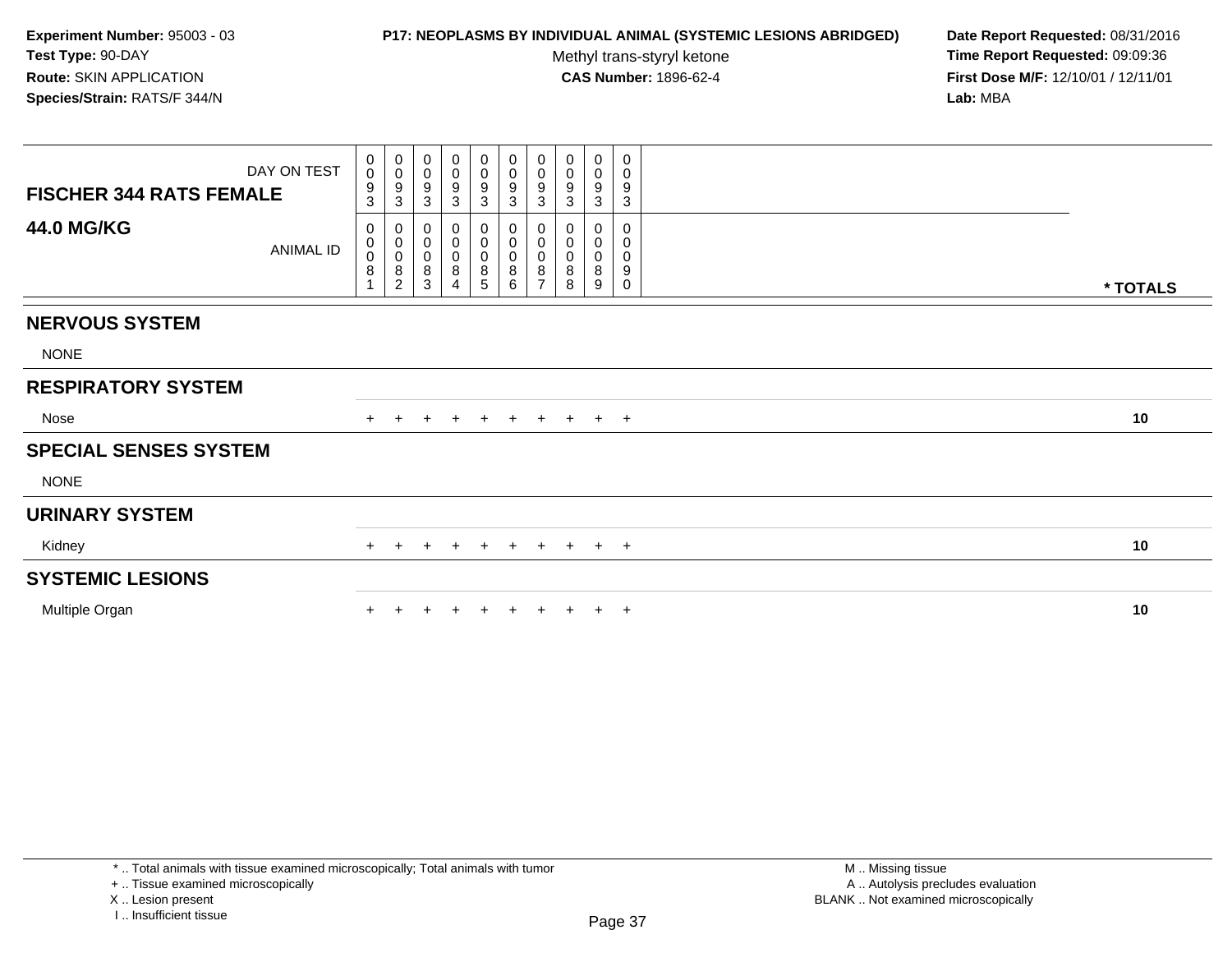# **P17: NEOPLASMS BY INDIVIDUAL ANIMAL (SYSTEMIC LESIONS ABRIDGED) Date Report Requested:** 08/31/2016

Methyl trans-styryl ketone<br>CAS Number: 1896-62-4

| DAY ON TEST<br><b>FISCHER 344 RATS FEMALE</b>                                                                                                                         | 0<br>$\mathbf 0$<br>$\frac{9}{3}$                                 | $\pmb{0}$<br>$\mathsf 0$<br>9<br>$\mathbf{3}$              | 0<br>$\pmb{0}$<br>9<br>$\mathbf{3}$    | $\mathbf 0$<br>$\mathsf{O}\xspace$<br>9<br>$\mathbf{3}$ | $\pmb{0}$<br>$\pmb{0}$<br>$\frac{9}{3}$                              | $\mathbf 0$<br>$\pmb{0}$<br>$\frac{9}{3}$           | $\pmb{0}$<br>$\mathsf 0$<br>9<br>$\mathbf 3$               | $\mathbf 0$<br>$\mathbf 0$<br>9<br>$\mathbf 3$                                  | $\mathbf 0$<br>$\mathbf 0$<br>9<br>$\mathbf{3}$                                 | $\,0\,$<br>$\mathbf 0$<br>9<br>$\mathbf{3}$                  |                                                                                               |              |
|-----------------------------------------------------------------------------------------------------------------------------------------------------------------------|-------------------------------------------------------------------|------------------------------------------------------------|----------------------------------------|---------------------------------------------------------|----------------------------------------------------------------------|-----------------------------------------------------|------------------------------------------------------------|---------------------------------------------------------------------------------|---------------------------------------------------------------------------------|--------------------------------------------------------------|-----------------------------------------------------------------------------------------------|--------------|
| <b>87.5 MG/KG</b><br><b>ANIMAL ID</b>                                                                                                                                 | 0<br>$\pmb{0}$<br>$\mathbf 0$<br>$\boldsymbol{9}$<br>$\mathbf{1}$ | $\mathsf 0$<br>$\mathbf 0$<br>$\mathbf 0$<br>$\frac{9}{2}$ | $\mathbf 0$<br>0<br>0<br>$\frac{9}{3}$ | $\mathbf 0$<br>$\mathbf 0$<br>0<br>$\frac{9}{4}$        | 0<br>$\pmb{0}$<br>$\pmb{0}$<br>$\begin{array}{c} 9 \\ 5 \end{array}$ | $\mathbf 0$<br>$\mathbf 0$<br>$\mathsf 0$<br>$^9$ 6 | $\mathbf 0$<br>$\mathbf 0$<br>$\mathbf 0$<br>$\frac{9}{7}$ | $\mathbf 0$<br>$\mathbf 0$<br>$\mathbf 0$<br>$\boldsymbol{9}$<br>$\overline{8}$ | $\mathbf 0$<br>$\mathbf 0$<br>$\mathbf 0$<br>$\boldsymbol{9}$<br>$\overline{9}$ | $\mathbf 0$<br>$\mathbf 0$<br>$\mathbf{1}$<br>0<br>$\pmb{0}$ |                                                                                               | * TOTALS     |
| <b>ALIMENTARY SYSTEM</b>                                                                                                                                              |                                                                   |                                                            |                                        |                                                         |                                                                      |                                                     |                                                            |                                                                                 |                                                                                 |                                                              |                                                                                               |              |
| Liver                                                                                                                                                                 | $\ddot{}$                                                         |                                                            |                                        |                                                         |                                                                      |                                                     |                                                            |                                                                                 |                                                                                 |                                                              |                                                                                               | $\mathbf{1}$ |
| Stomach, Glandular                                                                                                                                                    | +                                                                 |                                                            |                                        |                                                         | $\pm$                                                                | $\pm$                                               |                                                            |                                                                                 |                                                                                 | $\overline{+}$                                               |                                                                                               | 10           |
| <b>CARDIOVASCULAR SYSTEM</b><br><b>NONE</b>                                                                                                                           |                                                                   |                                                            |                                        |                                                         |                                                                      |                                                     |                                                            |                                                                                 |                                                                                 |                                                              |                                                                                               |              |
| <b>ENDOCRINE SYSTEM</b>                                                                                                                                               |                                                                   |                                                            |                                        |                                                         |                                                                      |                                                     |                                                            |                                                                                 |                                                                                 |                                                              |                                                                                               |              |
| <b>NONE</b>                                                                                                                                                           |                                                                   |                                                            |                                        |                                                         |                                                                      |                                                     |                                                            |                                                                                 |                                                                                 |                                                              |                                                                                               |              |
| <b>GENERAL BODY SYSTEM</b>                                                                                                                                            |                                                                   |                                                            |                                        |                                                         |                                                                      |                                                     |                                                            |                                                                                 |                                                                                 |                                                              |                                                                                               |              |
| <b>NONE</b>                                                                                                                                                           |                                                                   |                                                            |                                        |                                                         |                                                                      |                                                     |                                                            |                                                                                 |                                                                                 |                                                              |                                                                                               |              |
| <b>GENITAL SYSTEM</b>                                                                                                                                                 |                                                                   |                                                            |                                        |                                                         |                                                                      |                                                     |                                                            |                                                                                 |                                                                                 |                                                              |                                                                                               |              |
| Ovary                                                                                                                                                                 |                                                                   |                                                            |                                        |                                                         |                                                                      |                                                     |                                                            |                                                                                 | $\ddot{}$                                                                       |                                                              |                                                                                               | $\mathbf{1}$ |
| Uterus                                                                                                                                                                | $+$                                                               | $\div$                                                     | $\pm$                                  | $\pm$                                                   | $+$                                                                  | $+$                                                 | $+$                                                        | $\pm$                                                                           | $+$                                                                             | $+$                                                          |                                                                                               | 10           |
| <b>HEMATOPOIETIC SYSTEM</b>                                                                                                                                           |                                                                   |                                                            |                                        |                                                         |                                                                      |                                                     |                                                            |                                                                                 |                                                                                 |                                                              |                                                                                               |              |
| Lymph Node                                                                                                                                                            |                                                                   |                                                            |                                        |                                                         | $+$                                                                  |                                                     |                                                            |                                                                                 |                                                                                 |                                                              |                                                                                               | $\mathbf{1}$ |
| <b>INTEGUMENTARY SYSTEM</b>                                                                                                                                           |                                                                   |                                                            |                                        |                                                         |                                                                      |                                                     |                                                            |                                                                                 |                                                                                 |                                                              |                                                                                               |              |
| Skin                                                                                                                                                                  | $+$                                                               | $+$                                                        | $+$                                    | $+$                                                     | $+$                                                                  | $+$                                                 | $+$                                                        | $+$                                                                             |                                                                                 | $+$ $+$                                                      |                                                                                               | 10           |
| <b>MUSCULOSKELETAL SYSTEM</b>                                                                                                                                         |                                                                   |                                                            |                                        |                                                         |                                                                      |                                                     |                                                            |                                                                                 |                                                                                 |                                                              |                                                                                               |              |
| *  Total animals with tissue examined microscopically; Total animals with tumor<br>+  Tissue examined microscopically<br>X  Lesion present<br>L., Insufficient tissue |                                                                   |                                                            |                                        |                                                         |                                                                      |                                                     |                                                            |                                                                                 |                                                                                 | Page 38                                                      | M  Missing tissue<br>A  Autolysis precludes evaluation<br>BLANK  Not examined microscopically |              |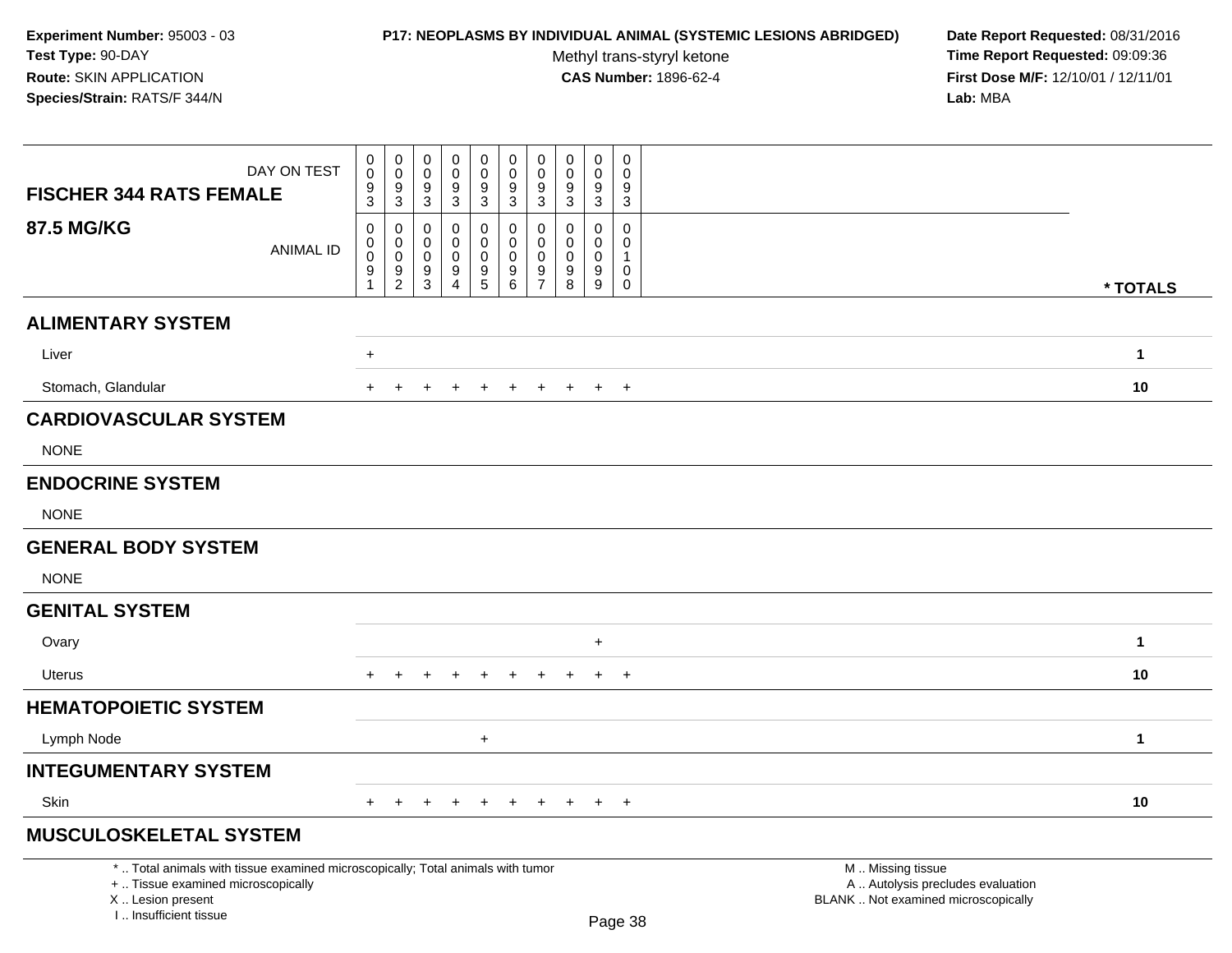# **P17: NEOPLASMS BY INDIVIDUAL ANIMAL (SYSTEMIC LESIONS ABRIDGED) Date Report Requested:** 08/31/2016

Methyl trans-styryl ketone<br>CAS Number: 1896-62-4

|                                | DAY ON TEST      | $\mathbf 0$<br>$\ddot{\mathbf{0}}$              | 0<br>$\mathbf 0$                             | 0<br>0                        | $\begin{smallmatrix} 0\\0 \end{smallmatrix}$                      | $\begin{smallmatrix} 0\\0 \end{smallmatrix}$                         | $\begin{smallmatrix}0\\0\end{smallmatrix}$                                            | 0<br>$\mathbf 0$                   | 0<br>0           | 0<br>$\mathbf 0$              | 0<br>0            |          |
|--------------------------------|------------------|-------------------------------------------------|----------------------------------------------|-------------------------------|-------------------------------------------------------------------|----------------------------------------------------------------------|---------------------------------------------------------------------------------------|------------------------------------|------------------|-------------------------------|-------------------|----------|
| <b>FISCHER 344 RATS FEMALE</b> |                  | $\boldsymbol{9}$<br>$\sqrt{3}$                  | 9<br>3                                       | 9<br>3                        | 9<br>3                                                            | 9<br>3                                                               | $\boldsymbol{9}$<br>$\mathbf{3}$                                                      | 9<br>3                             | 9<br>3           | 9<br>3                        | 9<br>$\mathbf{3}$ |          |
| 87.5 MG/KG                     | <b>ANIMAL ID</b> | 0<br>$\pmb{0}$<br>$\pmb{0}$<br>$\boldsymbol{9}$ | 0<br>0<br>$\mathbf 0$<br>9<br>$\overline{2}$ | 0<br>$\pmb{0}$<br>0<br>9<br>3 | 0<br>$\pmb{0}$<br>$\pmb{0}$<br>$\boldsymbol{9}$<br>$\overline{4}$ | 0<br>$\pmb{0}$<br>$\pmb{0}$<br>$\begin{array}{c} 9 \\ 5 \end{array}$ | 0<br>$\begin{smallmatrix}0\\0\end{smallmatrix}$<br>$\boldsymbol{9}$<br>$\overline{6}$ | 0<br>0<br>0<br>9<br>$\overline{ }$ | 0<br>0<br>9<br>8 | 0<br>0<br>$\pmb{0}$<br>9<br>9 | 0<br>0<br>0<br>0  | * TOTALS |
| <b>NONE</b>                    |                  |                                                 |                                              |                               |                                                                   |                                                                      |                                                                                       |                                    |                  |                               |                   |          |
| <b>NERVOUS SYSTEM</b>          |                  |                                                 |                                              |                               |                                                                   |                                                                      |                                                                                       |                                    |                  |                               |                   |          |
| <b>NONE</b>                    |                  |                                                 |                                              |                               |                                                                   |                                                                      |                                                                                       |                                    |                  |                               |                   |          |
| <b>RESPIRATORY SYSTEM</b>      |                  |                                                 |                                              |                               |                                                                   |                                                                      |                                                                                       |                                    |                  |                               |                   |          |
| Nose                           |                  |                                                 | $\div$                                       | $+$                           | $\pm$                                                             | $+$                                                                  | $+$                                                                                   | $+$                                | $+$              | $+$                           | $+$               | 10       |
| <b>SPECIAL SENSES SYSTEM</b>   |                  |                                                 |                                              |                               |                                                                   |                                                                      |                                                                                       |                                    |                  |                               |                   |          |
| <b>NONE</b>                    |                  |                                                 |                                              |                               |                                                                   |                                                                      |                                                                                       |                                    |                  |                               |                   |          |
| <b>URINARY SYSTEM</b>          |                  |                                                 |                                              |                               |                                                                   |                                                                      |                                                                                       |                                    |                  |                               |                   |          |
| Kidney                         |                  |                                                 |                                              | $\pm$                         | $\pm$                                                             | $+$                                                                  | $\pm$                                                                                 | $\pm$                              | $+$              | $+$ $+$                       |                   | 10       |
| <b>SYSTEMIC LESIONS</b>        |                  |                                                 |                                              |                               |                                                                   |                                                                      |                                                                                       |                                    |                  |                               |                   |          |
| Multiple Organ                 |                  |                                                 |                                              |                               |                                                                   |                                                                      |                                                                                       |                                    |                  | $+$                           | $+$               | 10       |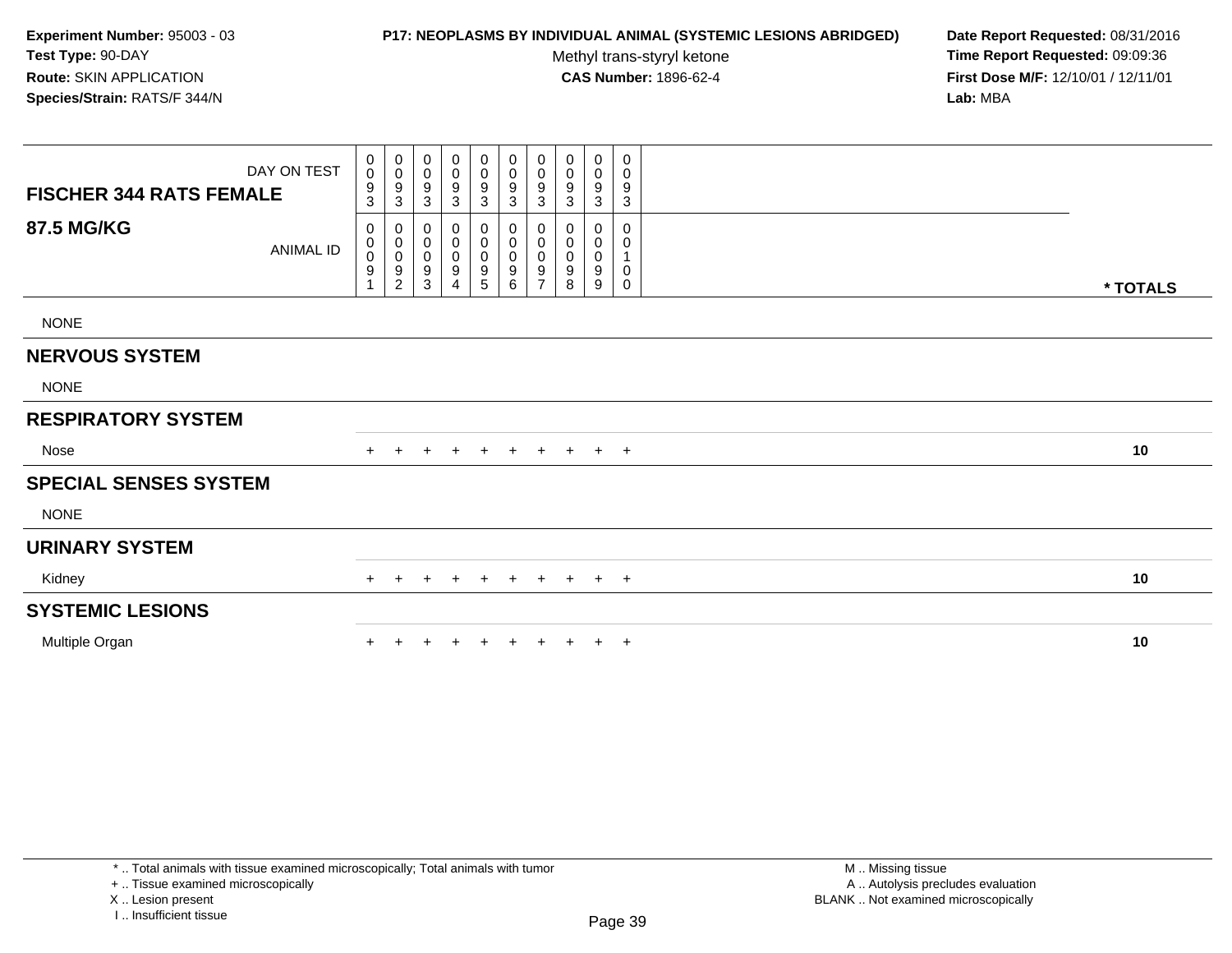# **P17: NEOPLASMS BY INDIVIDUAL ANIMAL (SYSTEMIC LESIONS ABRIDGED) Date Report Requested:** 08/31/2016

Methyl trans-styryl ketone<br>CAS Number: 1896-62-4

| DAY ON TEST<br><b>FISCHER 344 RATS FEMALE</b>                                                                                                                       | $\pmb{0}$<br>$\pmb{0}$<br>$\frac{9}{3}$                         | $\pmb{0}$<br>$\overline{0}$<br>$\frac{9}{3}$                    | 0<br>$\mathbf 0$<br>9                                     | 0<br>$\mathbf 0$<br>9                                                | $\pmb{0}$<br>$\mathsf{O}\xspace$<br>9                   | 0<br>$\mathbf 0$<br>9                                                        | $\pmb{0}$<br>$\mathbf 0$<br>9                                                               | $\pmb{0}$<br>$\mathbf 0$<br>$\frac{9}{3}$         | $\pmb{0}$<br>$\mathbf 0$<br>9                                                   | $\mathbf 0$<br>$\mathbf 0$<br>$9\,$                                                          |                                                                                               |              |
|---------------------------------------------------------------------------------------------------------------------------------------------------------------------|-----------------------------------------------------------------|-----------------------------------------------------------------|-----------------------------------------------------------|----------------------------------------------------------------------|---------------------------------------------------------|------------------------------------------------------------------------------|---------------------------------------------------------------------------------------------|---------------------------------------------------|---------------------------------------------------------------------------------|----------------------------------------------------------------------------------------------|-----------------------------------------------------------------------------------------------|--------------|
| <b>175 MG/KG</b><br><b>ANIMAL ID</b>                                                                                                                                | $\mathbf 0$<br>0<br>$\mathbf{1}$<br>$\pmb{0}$<br>$\overline{1}$ | $\mathbf 0$<br>0<br>$\mathbf{1}$<br>$\pmb{0}$<br>$\overline{2}$ | $\mathbf{3}$<br>0<br>$\Omega$<br>$\overline{1}$<br>0<br>3 | $\mathbf{3}$<br>0<br>$\Omega$<br>$\mathbf{1}$<br>0<br>$\overline{4}$ | $\mathbf{3}$<br>0<br>$\mathbf 0$<br>1<br>$\pmb{0}$<br>5 | $\mathbf{3}$<br>$\mathbf 0$<br>$\mathbf 0$<br>$\mathbf{1}$<br>$\pmb{0}$<br>6 | $\overline{3}$<br>$\mathbf 0$<br>$\mathbf 0$<br>$\mathbf{1}$<br>$\pmb{0}$<br>$\overline{7}$ | $\mathbf{0}$<br>$\Omega$<br>$\mathbf 1$<br>0<br>8 | $\mathbf{3}$<br>$\mathbf 0$<br>$\mathbf{0}$<br>$\mathbf{1}$<br>$\mathbf 0$<br>9 | $\mathbf{3}$<br>$\mathsf{O}\xspace$<br>$\Omega$<br>$\mathbf{1}$<br>$\mathbf{1}$<br>$\pmb{0}$ |                                                                                               | * TOTALS     |
| <b>ALIMENTARY SYSTEM</b>                                                                                                                                            |                                                                 |                                                                 |                                                           |                                                                      |                                                         |                                                                              |                                                                                             |                                                   |                                                                                 |                                                                                              |                                                                                               |              |
| Liver                                                                                                                                                               |                                                                 |                                                                 |                                                           |                                                                      | $\ddot{}$                                               |                                                                              |                                                                                             |                                                   |                                                                                 |                                                                                              |                                                                                               | $\mathbf{1}$ |
| Stomach, Glandular                                                                                                                                                  |                                                                 |                                                                 |                                                           |                                                                      |                                                         |                                                                              |                                                                                             |                                                   | $\pm$                                                                           | $+$                                                                                          |                                                                                               | 10           |
| <b>CARDIOVASCULAR SYSTEM</b>                                                                                                                                        |                                                                 |                                                                 |                                                           |                                                                      |                                                         |                                                                              |                                                                                             |                                                   |                                                                                 |                                                                                              |                                                                                               |              |
| <b>NONE</b>                                                                                                                                                         |                                                                 |                                                                 |                                                           |                                                                      |                                                         |                                                                              |                                                                                             |                                                   |                                                                                 |                                                                                              |                                                                                               |              |
| <b>ENDOCRINE SYSTEM</b>                                                                                                                                             |                                                                 |                                                                 |                                                           |                                                                      |                                                         |                                                                              |                                                                                             |                                                   |                                                                                 |                                                                                              |                                                                                               |              |
| <b>NONE</b>                                                                                                                                                         |                                                                 |                                                                 |                                                           |                                                                      |                                                         |                                                                              |                                                                                             |                                                   |                                                                                 |                                                                                              |                                                                                               |              |
| <b>GENERAL BODY SYSTEM</b>                                                                                                                                          |                                                                 |                                                                 |                                                           |                                                                      |                                                         |                                                                              |                                                                                             |                                                   |                                                                                 |                                                                                              |                                                                                               |              |
| <b>NONE</b>                                                                                                                                                         |                                                                 |                                                                 |                                                           |                                                                      |                                                         |                                                                              |                                                                                             |                                                   |                                                                                 |                                                                                              |                                                                                               |              |
| <b>GENITAL SYSTEM</b>                                                                                                                                               |                                                                 |                                                                 |                                                           |                                                                      |                                                         |                                                                              |                                                                                             |                                                   |                                                                                 |                                                                                              |                                                                                               |              |
| <b>Clitoral Gland</b>                                                                                                                                               |                                                                 |                                                                 |                                                           |                                                                      |                                                         |                                                                              | $\ddot{}$                                                                                   |                                                   |                                                                                 |                                                                                              |                                                                                               | $\mathbf{1}$ |
| Uterus                                                                                                                                                              |                                                                 |                                                                 | $\div$                                                    |                                                                      | $\overline{ }$                                          | $\pm$                                                                        | $\pm$                                                                                       | $\pm$                                             | $\pm$                                                                           | $+$                                                                                          |                                                                                               | 10           |
| <b>HEMATOPOIETIC SYSTEM</b>                                                                                                                                         |                                                                 |                                                                 |                                                           |                                                                      |                                                         |                                                                              |                                                                                             |                                                   |                                                                                 |                                                                                              |                                                                                               |              |
| Lymph Node                                                                                                                                                          |                                                                 |                                                                 |                                                           |                                                                      | $\ddot{}$                                               |                                                                              |                                                                                             |                                                   |                                                                                 | $\ddot{}$                                                                                    |                                                                                               | $\mathbf{2}$ |
| Thymus                                                                                                                                                              | $+$                                                             |                                                                 |                                                           |                                                                      |                                                         |                                                                              |                                                                                             |                                                   |                                                                                 |                                                                                              |                                                                                               | $\mathbf{1}$ |
| <b>INTEGUMENTARY SYSTEM</b>                                                                                                                                         |                                                                 |                                                                 |                                                           |                                                                      |                                                         |                                                                              |                                                                                             |                                                   |                                                                                 |                                                                                              |                                                                                               |              |
| Skin                                                                                                                                                                | $+$                                                             |                                                                 |                                                           |                                                                      |                                                         |                                                                              |                                                                                             |                                                   |                                                                                 | $+$                                                                                          |                                                                                               | 10           |
| *  Total animals with tissue examined microscopically; Total animals with tumor<br>+  Tissue examined microscopically<br>X  Lesion present<br>I Insufficient tissue |                                                                 |                                                                 |                                                           |                                                                      |                                                         |                                                                              |                                                                                             |                                                   |                                                                                 | $D_{200}$ $AD$                                                                               | M  Missing tissue<br>A  Autolysis precludes evaluation<br>BLANK  Not examined microscopically |              |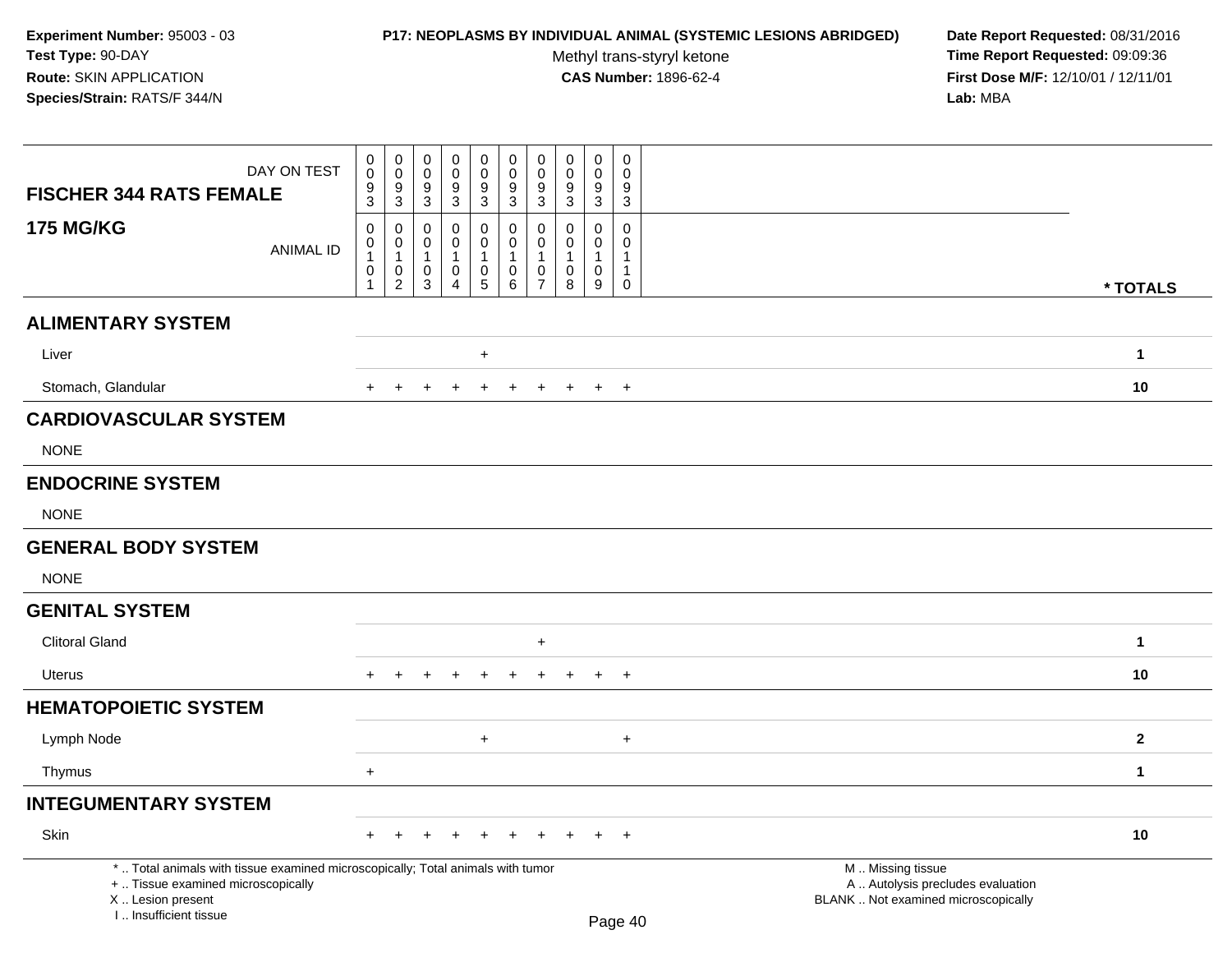## **P17: NEOPLASMS BY INDIVIDUAL ANIMAL (SYSTEMIC LESIONS ABRIDGED) Date Report Requested:** 08/31/2016

Methyl trans-styryl ketone<br>CAS Number: 1896-62-4

 **Time Report Requested:** 09:09:36 **First Dose M/F:** 12/10/01 / 12/11/01<br>**Lab:** MBA **Lab:** MBA

| DAY ON TEST<br><b>FISCHER 344 RATS FEMALE</b> | $_{\rm 0}^{\rm 0}$<br>$\boldsymbol{9}$<br>$\mathbf{3}$      | $_{\rm 0}^{\rm 0}$<br>$\boldsymbol{9}$<br>$\sqrt{3}$        | 0<br>0<br>9<br>3                   | 0<br>0<br>9<br>3                                                       | 0<br>$\mathbf 0$<br>9<br>$\mathbf{3}$   | $\mathbf 0$<br>$\ddot{\mathbf{0}}$<br>$\boldsymbol{9}$<br>$\sqrt{3}$ | $\begin{smallmatrix} 0\\0 \end{smallmatrix}$<br>$\boldsymbol{9}$<br>$\sqrt{3}$ | $\pmb{0}$<br>$\mathbf 0$<br>9<br>$\ensuremath{\mathsf{3}}$ | $\mathbf 0$<br>$\mathbf 0$<br>$\boldsymbol{9}$<br>$\ensuremath{\mathsf{3}}$ | 0<br>0<br>9<br>$\ensuremath{\mathsf{3}}$ |          |  |
|-----------------------------------------------|-------------------------------------------------------------|-------------------------------------------------------------|------------------------------------|------------------------------------------------------------------------|-----------------------------------------|----------------------------------------------------------------------|--------------------------------------------------------------------------------|------------------------------------------------------------|-----------------------------------------------------------------------------|------------------------------------------|----------|--|
| <b>175 MG/KG</b><br><b>ANIMAL ID</b>          | 0<br>$\pmb{0}$<br>1<br>$\pmb{0}$<br>$\overline{\mathbf{A}}$ | 0<br>$\pmb{0}$<br>$\mathbf{1}$<br>$\,0\,$<br>$\overline{2}$ | 0<br>0<br>$\overline{1}$<br>0<br>3 | 0<br>$\boldsymbol{0}$<br>$\overline{1}$<br>0<br>$\boldsymbol{\Lambda}$ | 0<br>$\pmb{0}$<br>$\boldsymbol{0}$<br>5 | 0<br>$\pmb{0}$<br>$\mathbf{1}$<br>$\boldsymbol{0}$<br>6              | 0<br>$\pmb{0}$<br>$\mathbf 0$<br>$\overline{ }$                                | 0<br>$\pmb{0}$<br>$\overline{1}$<br>$\pmb{0}$<br>8         | 0<br>0<br>$\mathbf{1}$<br>0<br>9                                            | 0<br>0<br>1<br>0                         | * TOTALS |  |
| <b>MUSCULOSKELETAL SYSTEM</b>                 |                                                             |                                                             |                                    |                                                                        |                                         |                                                                      |                                                                                |                                                            |                                                                             |                                          |          |  |
| <b>NONE</b>                                   |                                                             |                                                             |                                    |                                                                        |                                         |                                                                      |                                                                                |                                                            |                                                                             |                                          |          |  |
| <b>NERVOUS SYSTEM</b>                         |                                                             |                                                             |                                    |                                                                        |                                         |                                                                      |                                                                                |                                                            |                                                                             |                                          |          |  |
| <b>NONE</b>                                   |                                                             |                                                             |                                    |                                                                        |                                         |                                                                      |                                                                                |                                                            |                                                                             |                                          |          |  |
| <b>RESPIRATORY SYSTEM</b>                     |                                                             |                                                             |                                    |                                                                        |                                         |                                                                      |                                                                                |                                                            |                                                                             |                                          |          |  |
| Nose                                          |                                                             |                                                             | $\div$                             | $\pm$                                                                  | $+$                                     | $+$                                                                  | $+$                                                                            | $+$                                                        | $+$ $+$                                                                     |                                          | 10       |  |
| <b>SPECIAL SENSES SYSTEM</b>                  |                                                             |                                                             |                                    |                                                                        |                                         |                                                                      |                                                                                |                                                            |                                                                             |                                          |          |  |
| <b>NONE</b>                                   |                                                             |                                                             |                                    |                                                                        |                                         |                                                                      |                                                                                |                                                            |                                                                             |                                          |          |  |
| <b>URINARY SYSTEM</b>                         |                                                             |                                                             |                                    |                                                                        |                                         |                                                                      |                                                                                |                                                            |                                                                             |                                          |          |  |
| Kidney                                        | $+$                                                         | $\div$                                                      | $\div$                             | $\pm$                                                                  | $\overline{+}$                          | $+$                                                                  | $+$                                                                            | $+$                                                        |                                                                             | $+$ $+$                                  | 10       |  |
| <b>SYSTEMIC LESIONS</b>                       |                                                             |                                                             |                                    |                                                                        |                                         |                                                                      |                                                                                |                                                            |                                                                             |                                          |          |  |
| Multiple Organ                                |                                                             |                                                             |                                    |                                                                        | $\ddot{}$                               | $+$                                                                  | $\ddot{}$                                                                      |                                                            | $+$                                                                         | $+$                                      | 10       |  |

+ .. Tissue examined microscopically

X .. Lesion present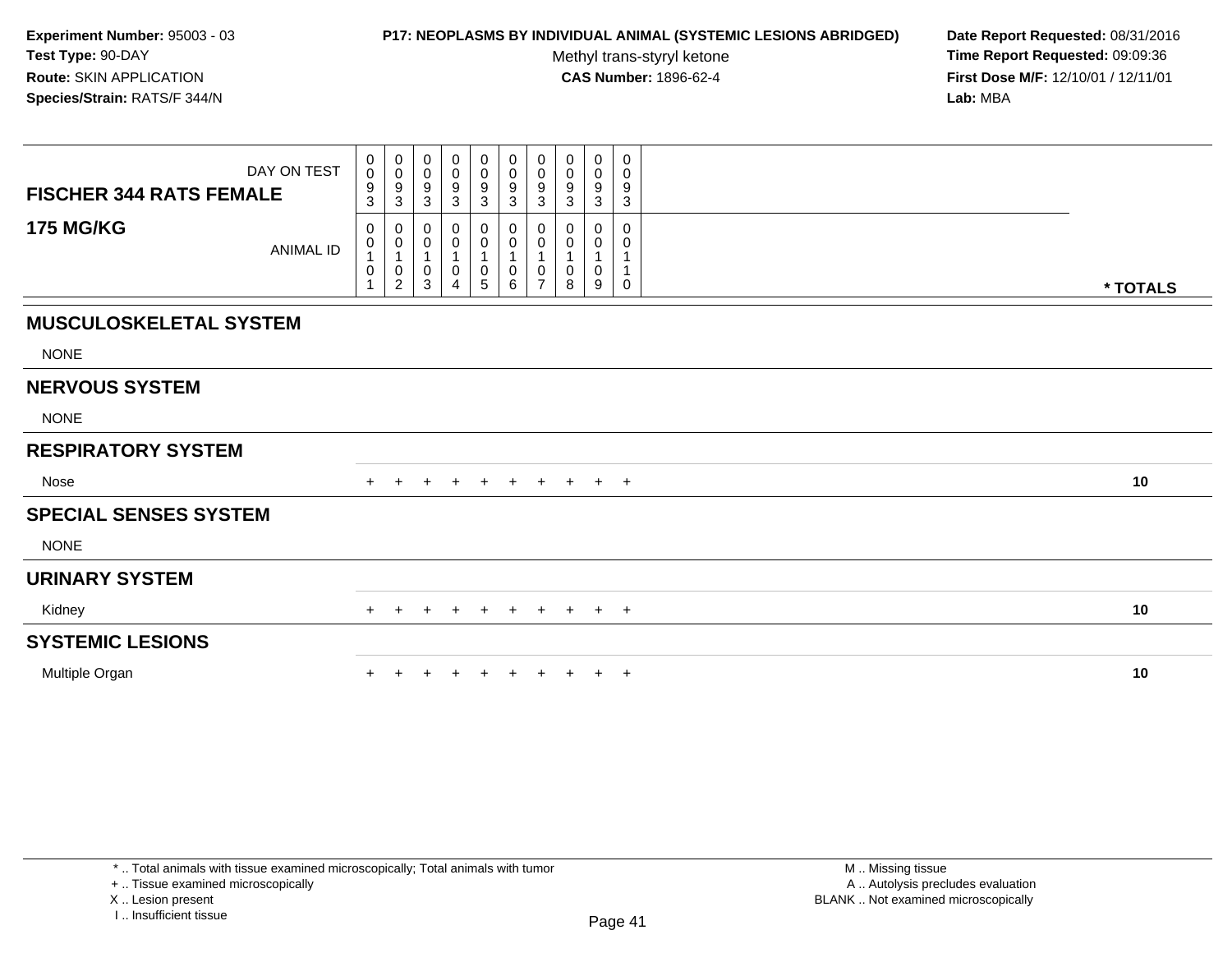# **P17: NEOPLASMS BY INDIVIDUAL ANIMAL (SYSTEMIC LESIONS ABRIDGED) Date Report Requested:** 08/31/2016

Methyl trans-styryl ketone<br>CAS Number: 1896-62-4

| DAY ON TEST                                                                                                                                                         | $\pmb{0}$<br>$\mathbf 0$    | $\begin{smallmatrix} 0\\0 \end{smallmatrix}$                               | 0<br>$\mathbf 0$<br>9                                          | $\pmb{0}$<br>$\mathbf 0$<br>9                                                | $\pmb{0}$<br>$\mathsf{O}\xspace$<br>9   | $\mathbf 0$<br>$\mathbf 0$<br>$\boldsymbol{9}$              | $\pmb{0}$<br>$\mathbf 0$                                                   | $\pmb{0}$<br>$\mathbf 0$<br>9                                     | $\mathbf 0$<br>$\mathbf 0$<br>9                                   | 0<br>$\mathbf{0}$<br>9                                  |                                                                                               |          |
|---------------------------------------------------------------------------------------------------------------------------------------------------------------------|-----------------------------|----------------------------------------------------------------------------|----------------------------------------------------------------|------------------------------------------------------------------------------|-----------------------------------------|-------------------------------------------------------------|----------------------------------------------------------------------------|-------------------------------------------------------------------|-------------------------------------------------------------------|---------------------------------------------------------|-----------------------------------------------------------------------------------------------|----------|
| <b>FISCHER 344 RATS FEMALE</b>                                                                                                                                      | $\frac{9}{3}$               | $^9_3$                                                                     | $\mathbf{3}$                                                   | $\overline{3}$                                                               | $\overline{3}$                          | $\overline{3}$                                              | $\frac{9}{3}$                                                              | $\overline{3}$                                                    | $\overline{3}$                                                    | $\mathbf{3}$                                            |                                                                                               |          |
| <b>350 MG/KG</b><br><b>ANIMAL ID</b>                                                                                                                                | $\pmb{0}$<br>$\pmb{0}$<br>1 | $\mathbf 0$<br>$\pmb{0}$<br>$\mathbf{1}$<br>$\mathbf{1}$<br>$\overline{2}$ | $\mathbf 0$<br>$\Omega$<br>$\overline{1}$<br>$\mathbf{1}$<br>3 | $\mathbf 0$<br>$\mathbf 0$<br>$\mathbf{1}$<br>$\mathbf{1}$<br>$\overline{4}$ | $\pmb{0}$<br>$\mathbf 0$<br>1<br>1<br>5 | 0<br>$\mathbf 0$<br>$\mathbf{1}$<br>$\mathbf{1}$<br>$\,6\,$ | $\mathbf 0$<br>$\pmb{0}$<br>$\mathbf{1}$<br>$\mathbf{1}$<br>$\overline{7}$ | $\Omega$<br>$\mathbf{0}$<br>$\overline{1}$<br>$\overline{1}$<br>8 | $\mathbf 0$<br>$\mathbf 0$<br>$\mathbf{1}$<br>$\overline{1}$<br>9 | $\mathbf 0$<br>$\Omega$<br>$\mathbf{1}$<br>$^2_{\rm 0}$ |                                                                                               | * TOTALS |
| <b>ALIMENTARY SYSTEM</b>                                                                                                                                            |                             |                                                                            |                                                                |                                                                              |                                         |                                                             |                                                                            |                                                                   |                                                                   |                                                         |                                                                                               |          |
| Esophagus                                                                                                                                                           |                             |                                                                            |                                                                |                                                                              |                                         |                                                             |                                                                            |                                                                   |                                                                   | $+$                                                     |                                                                                               | 10       |
| Intestine Large, Cecum                                                                                                                                              |                             |                                                                            |                                                                |                                                                              |                                         |                                                             |                                                                            |                                                                   |                                                                   | $\ddot{}$                                               |                                                                                               | 10       |
| Intestine Large, Colon                                                                                                                                              |                             |                                                                            |                                                                |                                                                              |                                         |                                                             |                                                                            |                                                                   |                                                                   | $\overline{+}$                                          |                                                                                               | 10       |
| Intestine Large, Rectum                                                                                                                                             |                             |                                                                            |                                                                |                                                                              |                                         |                                                             |                                                                            |                                                                   |                                                                   | $\ddot{}$                                               |                                                                                               | 10       |
| Intestine Small, Duodenum                                                                                                                                           | $+$                         |                                                                            |                                                                |                                                                              |                                         |                                                             |                                                                            |                                                                   |                                                                   | $+$                                                     |                                                                                               | 10       |
| Intestine Small, Ileum                                                                                                                                              | $+$                         |                                                                            |                                                                |                                                                              |                                         |                                                             |                                                                            |                                                                   |                                                                   | $+$                                                     |                                                                                               | 10       |
| Intestine Small, Jejunum                                                                                                                                            | ÷                           |                                                                            |                                                                |                                                                              |                                         |                                                             |                                                                            |                                                                   |                                                                   | $+$                                                     |                                                                                               | 10       |
| Liver                                                                                                                                                               |                             |                                                                            |                                                                |                                                                              |                                         |                                                             |                                                                            |                                                                   |                                                                   | $\ddot{}$                                               |                                                                                               | 10       |
| Pancreas                                                                                                                                                            |                             |                                                                            |                                                                |                                                                              |                                         |                                                             |                                                                            |                                                                   |                                                                   | $\ddot{}$                                               |                                                                                               | 10       |
| Salivary Glands                                                                                                                                                     | ÷                           |                                                                            |                                                                |                                                                              |                                         |                                                             |                                                                            |                                                                   |                                                                   | $+$                                                     |                                                                                               | 10       |
| Stomach, Forestomach                                                                                                                                                | $\pm$                       |                                                                            |                                                                |                                                                              |                                         |                                                             |                                                                            |                                                                   |                                                                   | $^{+}$                                                  |                                                                                               | 10       |
| Stomach, Glandular                                                                                                                                                  | $\pm$                       |                                                                            |                                                                |                                                                              |                                         |                                                             |                                                                            |                                                                   |                                                                   | $+$                                                     |                                                                                               | 10       |
| Tongue                                                                                                                                                              | $+$                         |                                                                            |                                                                |                                                                              |                                         |                                                             |                                                                            |                                                                   |                                                                   | $+$                                                     |                                                                                               | 10       |
| <b>CARDIOVASCULAR SYSTEM</b>                                                                                                                                        |                             |                                                                            |                                                                |                                                                              |                                         |                                                             |                                                                            |                                                                   |                                                                   |                                                         |                                                                                               |          |
| <b>Blood Vessel</b>                                                                                                                                                 |                             |                                                                            |                                                                |                                                                              |                                         |                                                             |                                                                            |                                                                   |                                                                   | $\ddot{}$                                               |                                                                                               | 10       |
| Heart                                                                                                                                                               | $+$                         |                                                                            |                                                                |                                                                              |                                         |                                                             |                                                                            |                                                                   | $\ddot{}$                                                         | $+$                                                     |                                                                                               | 10       |
| *  Total animals with tissue examined microscopically; Total animals with tumor<br>+  Tissue examined microscopically<br>X  Lesion present<br>I Insufficient tissue |                             |                                                                            |                                                                |                                                                              |                                         |                                                             |                                                                            |                                                                   |                                                                   | $D_{200}$ $A2$                                          | M  Missing tissue<br>A  Autolysis precludes evaluation<br>BLANK  Not examined microscopically |          |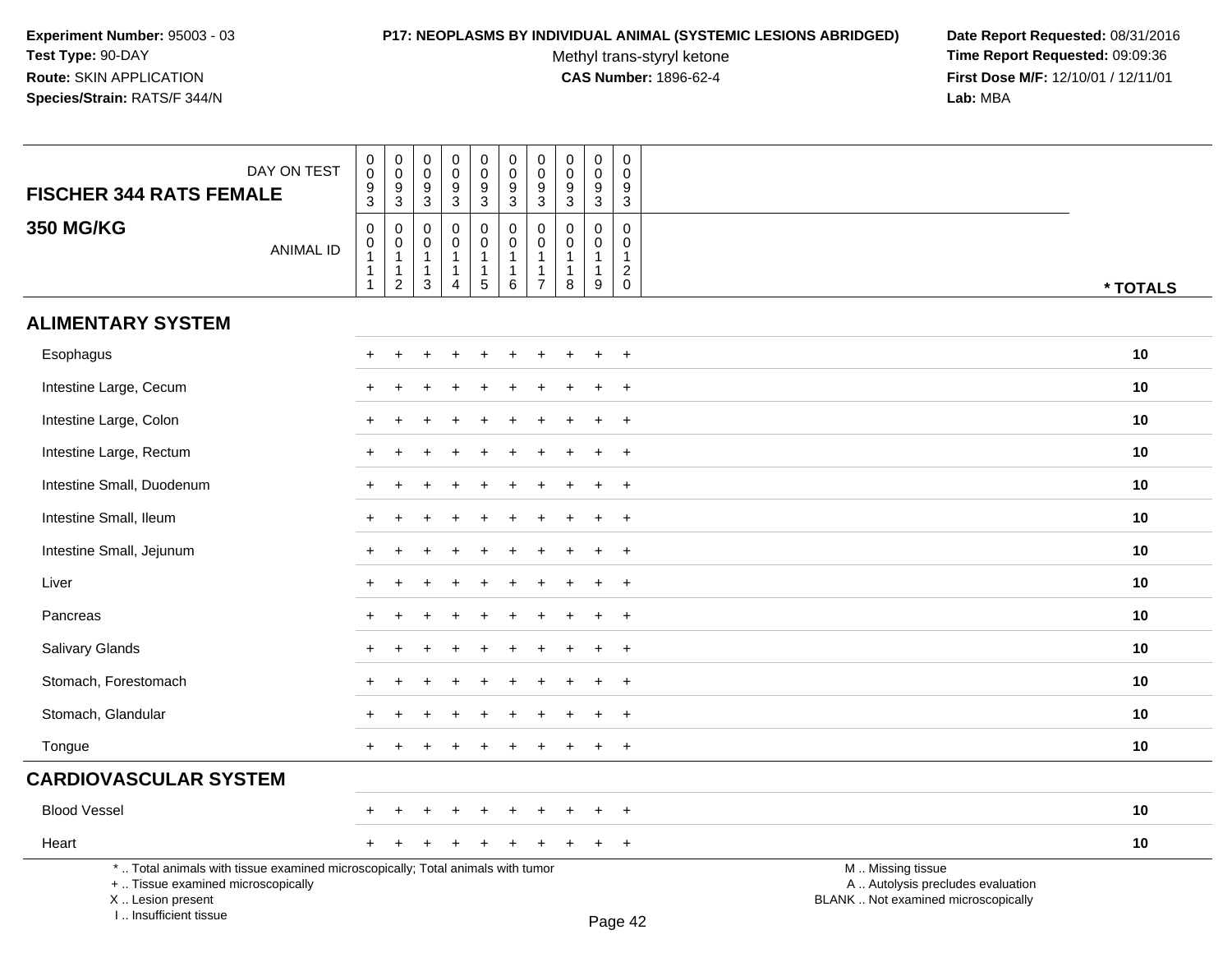### **P17: NEOPLASMS BY INDIVIDUAL ANIMAL (SYSTEMIC LESIONS ABRIDGED) Date Report Requested:** 08/31/2016

Methyl trans-styryl ketone<br>CAS Number: 1896-62-4

| DAY ON TEST                                                                                                                                                         | $\pmb{0}$<br>$\pmb{0}$<br>$\mathbf 0$<br>0                                              | $\pmb{0}$<br>0<br>$\pmb{0}$<br>$\mathbf 0$<br>9                                                      | $_{\rm 0}^{\rm 0}$<br>$\boldsymbol{9}$                                       | 0<br>$\pmb{0}$<br>$\boldsymbol{9}$                   | $\pmb{0}$<br>$\mathbf 0$                                                     | $\mathsf{O}\xspace$<br>0<br>9 | $\pmb{0}$<br>$\pmb{0}$                                          | $\mathbf 0$<br>$\Omega$<br>9                            |                                                                                               |              |
|---------------------------------------------------------------------------------------------------------------------------------------------------------------------|-----------------------------------------------------------------------------------------|------------------------------------------------------------------------------------------------------|------------------------------------------------------------------------------|------------------------------------------------------|------------------------------------------------------------------------------|-------------------------------|-----------------------------------------------------------------|---------------------------------------------------------|-----------------------------------------------------------------------------------------------|--------------|
| <b>FISCHER 344 RATS FEMALE</b>                                                                                                                                      | $\frac{9}{3}$<br>$\frac{9}{3}$                                                          | $\frac{9}{3}$<br>3                                                                                   | $\overline{3}$                                                               | $\overline{3}$                                       | $\frac{9}{3}$                                                                | $\overline{3}$                | $\frac{9}{3}$                                                   | 3                                                       |                                                                                               |              |
| <b>350 MG/KG</b><br><b>ANIMAL ID</b>                                                                                                                                | $\mathbf 0$<br>0<br>$\mathsf 0$<br>0<br>$\mathbf{1}$<br>$\mathbf{1}$<br>$\sqrt{2}$<br>1 | $\mathbf 0$<br>$\Omega$<br>0<br>0<br>$\mathbf{1}$<br>-1<br>$\mathbf{1}$<br>-1<br>3<br>$\overline{4}$ | $\mathbf 0$<br>$\mathbf 0$<br>$\mathbf{1}$<br>$\mathbf{1}$<br>$\overline{5}$ | 0<br>$\mathbf 0$<br>$\mathbf{1}$<br>$\mathbf 1$<br>6 | $\mathbf 0$<br>$\mathbf 0$<br>$\mathbf{1}$<br>$\mathbf{1}$<br>$\overline{7}$ | $\Omega$<br>0<br>8            | $\Omega$<br>0<br>$\mathbf{1}$<br>$\mathbf{1}$<br>$\overline{9}$ | $\Omega$<br>$\mathbf 0$<br>$\mathbf{1}$<br>$^2_{\rm 0}$ |                                                                                               | * TOTALS     |
| <b>ENDOCRINE SYSTEM</b>                                                                                                                                             |                                                                                         |                                                                                                      |                                                                              |                                                      |                                                                              |                               |                                                                 |                                                         |                                                                                               |              |
| <b>Adrenal Cortex</b>                                                                                                                                               |                                                                                         |                                                                                                      |                                                                              |                                                      |                                                                              |                               |                                                                 | $\overline{1}$                                          |                                                                                               | 10           |
| <b>Adrenal Medulla</b>                                                                                                                                              |                                                                                         |                                                                                                      |                                                                              |                                                      |                                                                              |                               |                                                                 | $\overline{ }$                                          |                                                                                               | 9            |
| Islets, Pancreatic                                                                                                                                                  |                                                                                         |                                                                                                      |                                                                              |                                                      |                                                                              |                               |                                                                 | $\overline{+}$                                          |                                                                                               | 10           |
| Parathyroid Gland                                                                                                                                                   | М<br>$\pm$                                                                              | м<br>M                                                                                               | $+$                                                                          | $+$                                                  | M                                                                            |                               |                                                                 | $+$                                                     |                                                                                               | 6            |
| <b>Pituitary Gland</b>                                                                                                                                              |                                                                                         |                                                                                                      |                                                                              |                                                      |                                                                              |                               |                                                                 | $+$                                                     |                                                                                               | 10           |
| <b>Thyroid Gland</b>                                                                                                                                                | $\ddot{}$                                                                               |                                                                                                      |                                                                              | $\ddot{}$                                            | $\ddot{}$                                                                    | $\ddot{}$                     |                                                                 | $\overline{+}$                                          |                                                                                               | 10           |
| <b>GENERAL BODY SYSTEM</b>                                                                                                                                          |                                                                                         |                                                                                                      |                                                                              |                                                      |                                                                              |                               |                                                                 |                                                         |                                                                                               |              |
| <b>NONE</b>                                                                                                                                                         |                                                                                         |                                                                                                      |                                                                              |                                                      |                                                                              |                               |                                                                 |                                                         |                                                                                               |              |
| <b>GENITAL SYSTEM</b>                                                                                                                                               |                                                                                         |                                                                                                      |                                                                              |                                                      |                                                                              |                               |                                                                 |                                                         |                                                                                               |              |
| <b>Clitoral Gland</b>                                                                                                                                               |                                                                                         |                                                                                                      |                                                                              |                                                      |                                                                              |                               |                                                                 |                                                         |                                                                                               | 10           |
| Ovary                                                                                                                                                               |                                                                                         |                                                                                                      |                                                                              |                                                      |                                                                              |                               |                                                                 | $\overline{1}$                                          |                                                                                               | 10           |
| <b>Uterus</b>                                                                                                                                                       | $+$<br>$\ddot{}$                                                                        | $\ddot{}$                                                                                            | <b>+</b>                                                                     | $\ddot{}$                                            | $\div$                                                                       | $\div$                        | $+$                                                             | $+$                                                     |                                                                                               | 10           |
| <b>HEMATOPOIETIC SYSTEM</b>                                                                                                                                         |                                                                                         |                                                                                                      |                                                                              |                                                      |                                                                              |                               |                                                                 |                                                         |                                                                                               |              |
| <b>Bone Marrow</b>                                                                                                                                                  | $\div$<br>$\pm$                                                                         | $\ddot{}$<br>$\ddot{}$                                                                               | $\ddot{}$                                                                    | $+$                                                  | $\overline{+}$                                                               | $\ddot{}$                     | $\pm$                                                           | $+$                                                     |                                                                                               | 10           |
| Lymph Node                                                                                                                                                          | $\ddot{}$                                                                               | $+$                                                                                                  |                                                                              |                                                      |                                                                              | $\ddot{}$                     |                                                                 |                                                         |                                                                                               | $\mathbf{3}$ |
| Lymph Node, Mandibular                                                                                                                                              | M<br>M                                                                                  | M<br>M                                                                                               | M                                                                            | M                                                    | M                                                                            | M                             |                                                                 | M M                                                     |                                                                                               | $\bf{0}$     |
| *  Total animals with tissue examined microscopically; Total animals with tumor<br>+  Tissue examined microscopically<br>X  Lesion present<br>I Insufficient tissue |                                                                                         |                                                                                                      |                                                                              |                                                      |                                                                              |                               |                                                                 | $D_{200}$ $A2$                                          | M  Missing tissue<br>A  Autolysis precludes evaluation<br>BLANK  Not examined microscopically |              |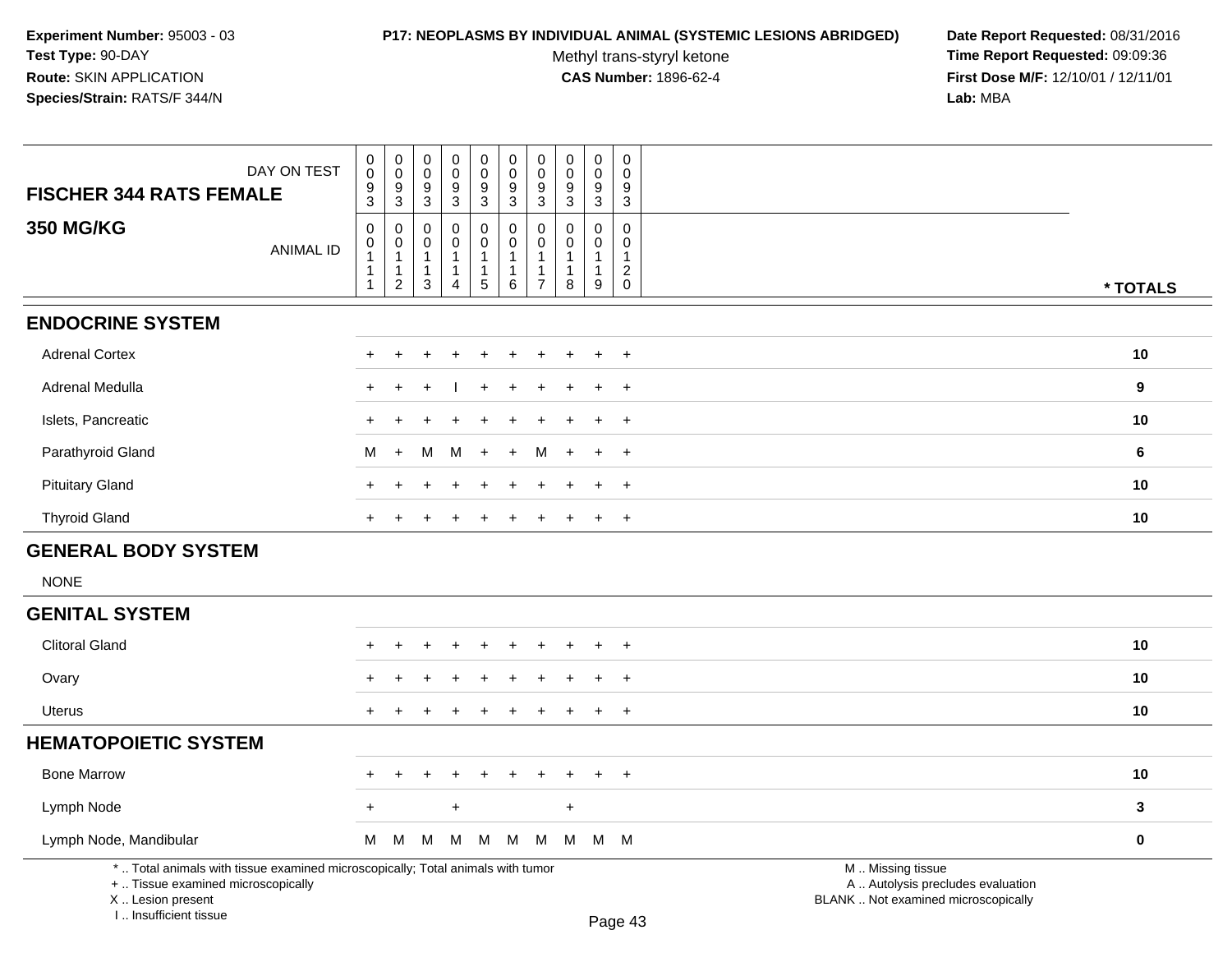### **P17: NEOPLASMS BY INDIVIDUAL ANIMAL (SYSTEMIC LESIONS ABRIDGED) Date Report Requested:** 08/31/2016

Methyl trans-styryl ketone<br>CAS Number: 1896-62-4

| DAY ON TEST<br><b>FISCHER 344 RATS FEMALE</b>                                                                                                                       | $\pmb{0}$<br>$\pmb{0}$<br>9<br>3                                               | 0<br>$\mathbf 0$<br>9<br>$\mathbf{3}$                                            | $\pmb{0}$<br>$\mathbf 0$<br>9<br>$\sqrt{3}$       | $\pmb{0}$<br>$\mathsf 0$<br>9<br>$\mathbf{3}$ | $\pmb{0}$<br>$\pmb{0}$<br>$9\,$<br>3                           | $\pmb{0}$<br>$\pmb{0}$<br>9<br>$\mathbf{3}$ | $\pmb{0}$<br>$\mathbf 0$<br>$9\,$<br>$\overline{3}$                 | $\mathbf 0$<br>$\mathbf 0$<br>9<br>$\mathbf{3}$                  | $\pmb{0}$<br>$\mathbf 0$<br>9<br>$\mathbf{3}$ | $\pmb{0}$<br>$\mathbf 0$<br>9<br>$\mathbf{3}$                     |                                                                                               |          |
|---------------------------------------------------------------------------------------------------------------------------------------------------------------------|--------------------------------------------------------------------------------|----------------------------------------------------------------------------------|---------------------------------------------------|-----------------------------------------------|----------------------------------------------------------------|---------------------------------------------|---------------------------------------------------------------------|------------------------------------------------------------------|-----------------------------------------------|-------------------------------------------------------------------|-----------------------------------------------------------------------------------------------|----------|
| <b>350 MG/KG</b><br><b>ANIMAL ID</b>                                                                                                                                | $\mathsf 0$<br>$\mathbf 0$<br>$\overline{1}$<br>$\mathbf{1}$<br>$\overline{1}$ | $\mathbf 0$<br>$\mathbf 0$<br>$\overline{1}$<br>$\overline{1}$<br>$\overline{c}$ | $\mathbf 0$<br>$\Omega$<br>1<br>$\mathbf{1}$<br>3 | 0<br>$\mathbf 0$<br>1<br>$\mathbf{1}$<br>4    | 0<br>$\mathbf 0$<br>$\mathbf{1}$<br>$\mathbf{1}$<br>$\sqrt{5}$ | $\mathbf 0$<br>$\Omega$<br>-1<br>1<br>6     | $\mathbf 0$<br>$\mathbf{0}$<br>-1<br>$\mathbf{1}$<br>$\overline{7}$ | $\mathbf 0$<br>$\mathbf{0}$<br>$\mathbf{1}$<br>$\mathbf{1}$<br>8 | 0<br>$\Omega$<br>1<br>1<br>9                  | 0<br>$\mathbf 0$<br>$\mathbf{1}$<br>$\overline{c}$<br>$\mathbf 0$ |                                                                                               | * TOTALS |
| Lymph Node, Mesenteric                                                                                                                                              |                                                                                |                                                                                  |                                                   |                                               |                                                                |                                             |                                                                     |                                                                  | $\ddot{}$                                     | $\ddot{}$                                                         |                                                                                               | 10       |
| Spleen                                                                                                                                                              |                                                                                |                                                                                  |                                                   |                                               |                                                                |                                             |                                                                     |                                                                  |                                               | $\ddot{}$                                                         |                                                                                               | 10       |
| Thymus                                                                                                                                                              | $\ddot{}$                                                                      |                                                                                  |                                                   |                                               |                                                                |                                             |                                                                     |                                                                  | $\ddot{}$                                     | $\overline{+}$                                                    |                                                                                               | 10       |
| <b>INTEGUMENTARY SYSTEM</b>                                                                                                                                         |                                                                                |                                                                                  |                                                   |                                               |                                                                |                                             |                                                                     |                                                                  |                                               |                                                                   |                                                                                               |          |
| <b>Mammary Gland</b>                                                                                                                                                |                                                                                | +                                                                                |                                                   |                                               | ÷                                                              | $\div$                                      |                                                                     | ÷                                                                | $\ddot{}$                                     | $^{+}$                                                            |                                                                                               | 10       |
| Skin                                                                                                                                                                | $\ddot{}$                                                                      | $\ddot{}$                                                                        |                                                   | $\ddot{}$                                     | $\div$                                                         | $\div$                                      |                                                                     | ÷.                                                               | $+$                                           | $+$                                                               |                                                                                               | 10       |
| <b>MUSCULOSKELETAL SYSTEM</b>                                                                                                                                       |                                                                                |                                                                                  |                                                   |                                               |                                                                |                                             |                                                                     |                                                                  |                                               |                                                                   |                                                                                               |          |
| <b>Bone</b>                                                                                                                                                         | $+$                                                                            | $\ddot{}$                                                                        | ÷                                                 | $\ddot{}$                                     | $\ddot{}$                                                      | $\ddot{}$                                   | $+$                                                                 | $+$                                                              | $+$                                           | $+$                                                               |                                                                                               | 10       |
| <b>NERVOUS SYSTEM</b>                                                                                                                                               |                                                                                |                                                                                  |                                                   |                                               |                                                                |                                             |                                                                     |                                                                  |                                               |                                                                   |                                                                                               |          |
| <b>Brain</b>                                                                                                                                                        |                                                                                |                                                                                  |                                                   |                                               |                                                                |                                             |                                                                     |                                                                  | $\ddot{}$                                     | $+$                                                               |                                                                                               | 10       |
| <b>RESPIRATORY SYSTEM</b>                                                                                                                                           |                                                                                |                                                                                  |                                                   |                                               |                                                                |                                             |                                                                     |                                                                  |                                               |                                                                   |                                                                                               |          |
| Lung                                                                                                                                                                |                                                                                |                                                                                  |                                                   |                                               |                                                                |                                             |                                                                     |                                                                  |                                               | $\ddot{}$                                                         |                                                                                               | 10       |
| Nose                                                                                                                                                                |                                                                                |                                                                                  |                                                   |                                               |                                                                |                                             |                                                                     |                                                                  |                                               | $\ddot{}$                                                         |                                                                                               | 10       |
| Trachea                                                                                                                                                             | $+$                                                                            | $\ddot{}$                                                                        |                                                   | $\div$                                        | $\ddot{}$                                                      | $\ddot{}$                                   | $+$                                                                 | $\overline{+}$                                                   | $+$                                           | $+$                                                               |                                                                                               | 10       |
| <b>SPECIAL SENSES SYSTEM</b>                                                                                                                                        |                                                                                |                                                                                  |                                                   |                                               |                                                                |                                             |                                                                     |                                                                  |                                               |                                                                   |                                                                                               |          |
| Eye                                                                                                                                                                 |                                                                                |                                                                                  |                                                   |                                               |                                                                |                                             |                                                                     |                                                                  | $\ddot{}$                                     | $+$                                                               |                                                                                               | 10       |
| Harderian Gland                                                                                                                                                     |                                                                                |                                                                                  |                                                   |                                               |                                                                |                                             |                                                                     |                                                                  | $\div$                                        | $+$                                                               |                                                                                               | 10       |
| *  Total animals with tissue examined microscopically; Total animals with tumor<br>+  Tissue examined microscopically<br>X  Lesion present<br>I Insufficient tissue |                                                                                |                                                                                  |                                                   |                                               |                                                                |                                             |                                                                     |                                                                  |                                               | $D_{200}$ $\Lambda$                                               | M  Missing tissue<br>A  Autolysis precludes evaluation<br>BLANK  Not examined microscopically |          |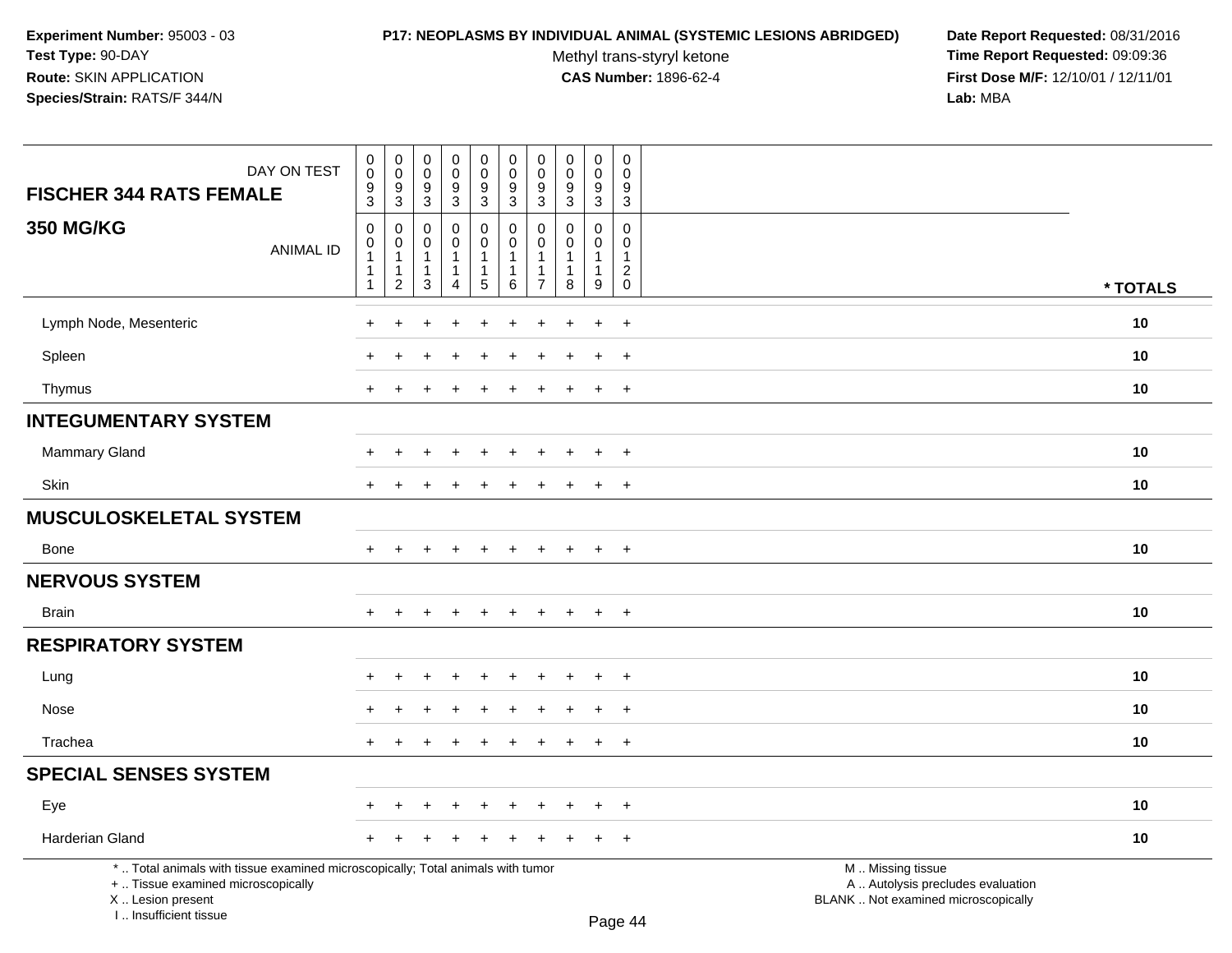## **P17: NEOPLASMS BY INDIVIDUAL ANIMAL (SYSTEMIC LESIONS ABRIDGED) Date Report Requested:** 08/31/2016

Methyl trans-styryl ketone<br>CAS Number: 1896-62-4

 **Time Report Requested:** 09:09:36 **First Dose M/F:** 12/10/01 / 12/11/01<br>**Lab:** MBA **Lab:** MBA

| <b>FISCHER 344 RATS FEMALE</b> | DAY ON TEST      | $\begin{smallmatrix} 0\\0 \end{smallmatrix}$<br>$\boldsymbol{9}$<br>3 | 0<br>0<br>9<br>3                                                   | $\pmb{0}$<br>$\pmb{0}$<br>9<br>3 | $\,0\,$<br>$\mathsf{O}\xspace$<br>$\boldsymbol{9}$<br>3 | $_0^0$<br>$\boldsymbol{9}$<br>3     | $\mathbf 0$<br>0<br>9<br>3 | $\begin{smallmatrix}0\\0\\9\end{smallmatrix}$<br>$\mathbf{3}$ | $_{\rm 0}^{\rm 0}$<br>$\boldsymbol{9}$<br>$\mathfrak{Z}$ | $\mathbf 0$<br>$\boldsymbol{0}$<br>$\boldsymbol{9}$<br>3 | 0<br>0<br>9<br>3    |          |
|--------------------------------|------------------|-----------------------------------------------------------------------|--------------------------------------------------------------------|----------------------------------|---------------------------------------------------------|-------------------------------------|----------------------------|---------------------------------------------------------------|----------------------------------------------------------|----------------------------------------------------------|---------------------|----------|
| <b>350 MG/KG</b>               | <b>ANIMAL ID</b> | 0<br>$\mathbf 0$                                                      | $\begin{smallmatrix}0\0\0\end{smallmatrix}$<br>1<br>$\overline{2}$ | 0<br>$\mathbf 0$<br>3            | 0                                                       | 0<br>$\mathsf 0$<br>$5\phantom{.0}$ | 0<br>0<br>6                | $\boldsymbol{0}$<br>$\pmb{0}$<br>$\overline{ }$               | 0<br>$\mathbf 0$<br>8                                    | 0<br>9                                                   | 0<br>2<br>$\pmb{0}$ | * TOTALS |
| <b>URINARY SYSTEM</b>          |                  |                                                                       |                                                                    |                                  |                                                         |                                     |                            |                                                               |                                                          |                                                          |                     |          |
| Kidney                         |                  |                                                                       |                                                                    |                                  |                                                         | ÷                                   | $\pm$                      | $+$                                                           | $+$                                                      | $+$ $+$                                                  |                     | 10       |
| <b>Urinary Bladder</b>         |                  |                                                                       |                                                                    |                                  |                                                         | $\pm$                               | $\pm$                      |                                                               | $\pm$                                                    | $+$ $+$                                                  |                     | 10       |
| <b>SYSTEMIC LESIONS</b>        |                  |                                                                       |                                                                    |                                  |                                                         |                                     |                            |                                                               |                                                          |                                                          |                     |          |
| Multiple Organ                 |                  |                                                                       |                                                                    |                                  |                                                         | $\div$                              | $\pm$                      | $+$                                                           |                                                          | $+$                                                      | $\pm$               | 10       |

\* .. Total animals with tissue examined microscopically; Total animals with tumor

+ .. Tissue examined microscopically

X .. Lesion present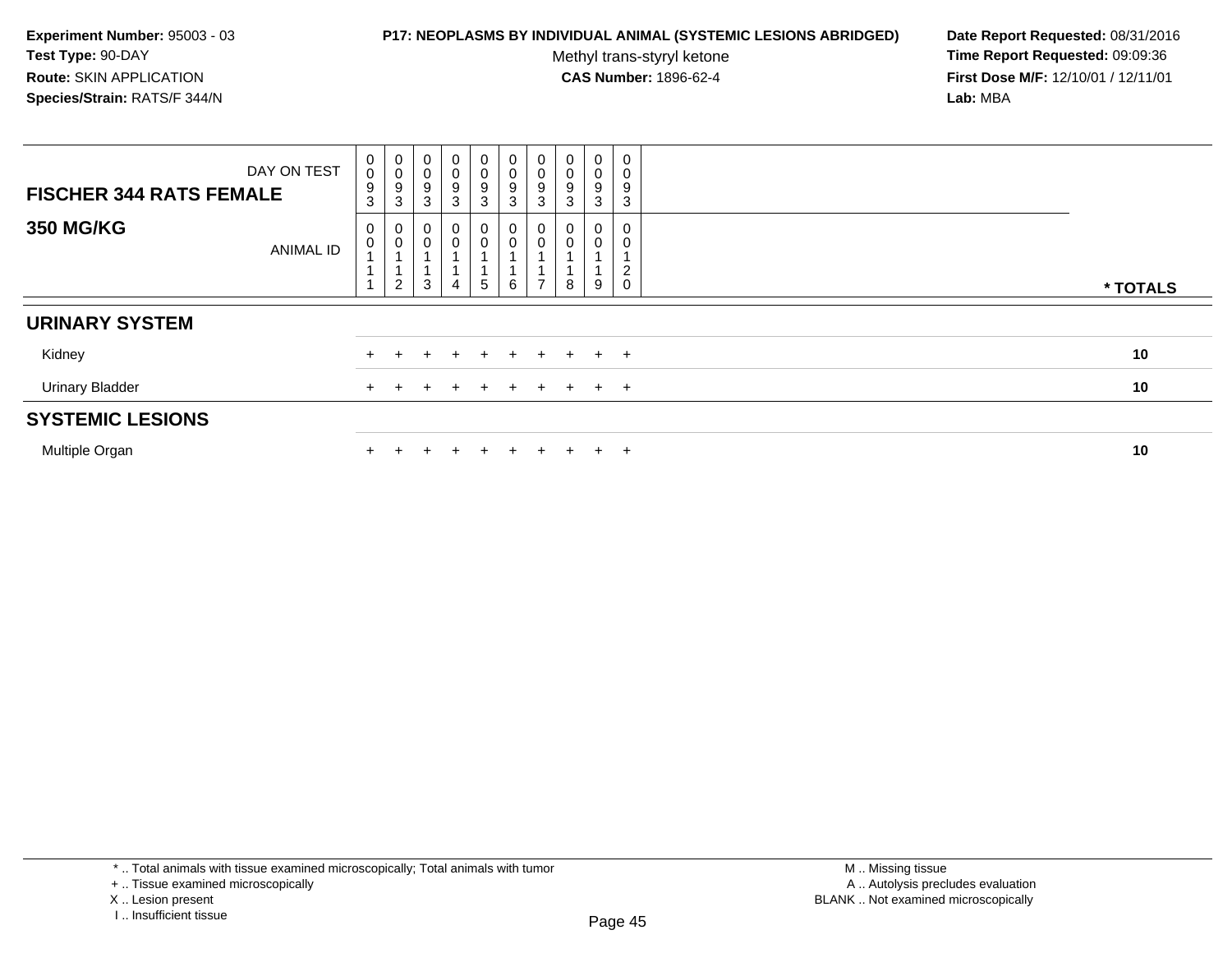DAY ON TEST**FISCHER 344 RATS FEMALECONTROL SPECIAL**ANIMAL ID**\* TOTALSALIMENTARY SYSTEMNONE CARDIOVASCULAR SYSTEM**NONE**ENDOCRINE SYSTEM**NONE**GENERAL BODY SYSTEMNONE GENITAL SYSTEM**NONE**HEMATOPOIETIC SYSTEMNONE INTEGUMENTARY SYSTEM**NONE**MUSCULOSKELETAL SYSTEM**NONE**NERVOUS SYSTEMExperiment Number:** 95003 - 03 **P17: NEOPLASMS BY INDIVIDUAL ANIMAL (SYSTEMIC LESIONS ABRIDGED) Date Report Requested:** 08/31/2016 **Test Type:** 90-DAYMethyl trans-styryl ketone<br>CAS Number: 1896-62-4 **Time Report Requested:** 09:09:36 **Route:** SKIN APPLICATION**First Dose M/F:** 12/10/01 / 12/11/01<br>**Lab:** MBA **Species/Strain:** RATS/F 344/N**Lab:** MBA

\* .. Total animals with tissue examined microscopically; Total animals with tumor

+ .. Tissue examined microscopically

X .. Lesion present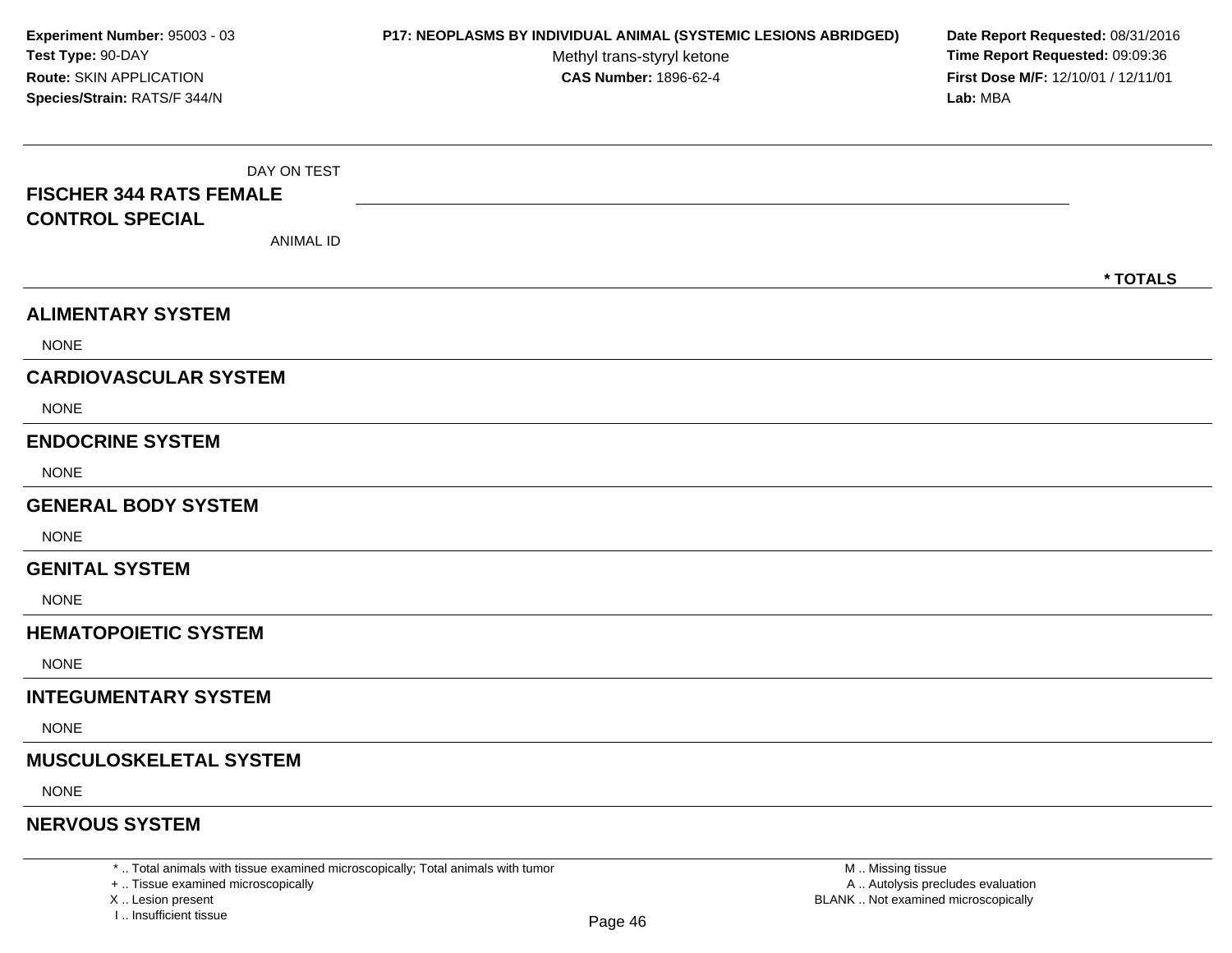DAY ON TEST**FISCHER 344 RATS FEMALECONTROL SPECIAL**ANIMAL ID**\* TOTALS**NONE**RESPIRATORY SYSTEM**NONE**SPECIAL SENSES SYSTEM**NONE**URINARY SYSTEM**NONE**SYSTEMIC LESIONSExperiment Number:** 95003 - 03 **P17: NEOPLASMS BY INDIVIDUAL ANIMAL (SYSTEMIC LESIONS ABRIDGED) Date Report Requested:** 08/31/2016 **Test Type:** 90-DAYMethyl trans-styryl ketone<br>CAS Number: 1896-62-4 **Time Report Requested:** 09:09:36 **Route:** SKIN APPLICATION**First Dose M/F:** 12/10/01 / 12/11/01<br>**Lab:** MBA **Species/Strain:** RATS/F 344/N**Lab:** MBA

Multiple Organ**<sup>0</sup>**

X .. Lesion present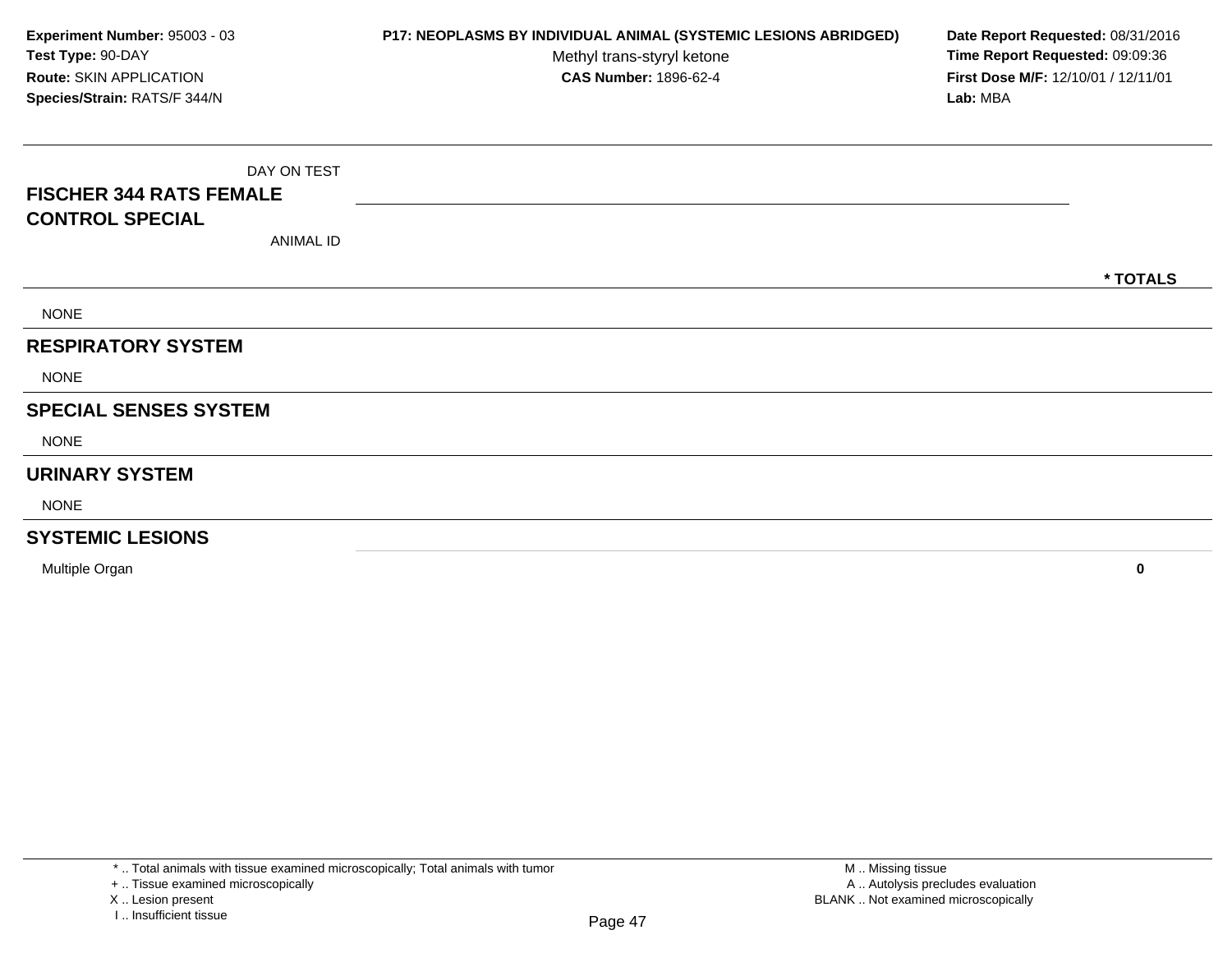DAY ON TEST**FISCHER 344 RATS FEMALETK 22.0 MG/KG**ANIMAL ID**\* TOTALSALIMENTARY SYSTEM**NONE**CARDIOVASCULAR SYSTEM**NONE**ENDOCRINE SYSTEM**NONE**GENERAL BODY SYSTEMNONE GENITAL SYSTEM**NONE**HEMATOPOIETIC SYSTEMNONE INTEGUMENTARY SYSTEM**NONE**MUSCULOSKELETAL SYSTEM**NONE**NERVOUS SYSTEMExperiment Number:** 95003 - 03 **P17: NEOPLASMS BY INDIVIDUAL ANIMAL (SYSTEMIC LESIONS ABRIDGED) Date Report Requested:** 08/31/2016 **Test Type:** 90-DAYMethyl trans-styryl ketone<br>CAS Number: 1896-62-4 **Time Report Requested:** 09:09:36 **Route:** SKIN APPLICATION**First Dose M/F:** 12/10/01 / 12/11/01<br>**Lab:** MBA **Species/Strain:** RATS/F 344/N**Lab:** MBA

\* .. Total animals with tissue examined microscopically; Total animals with tumor

+ .. Tissue examined microscopically

X .. Lesion present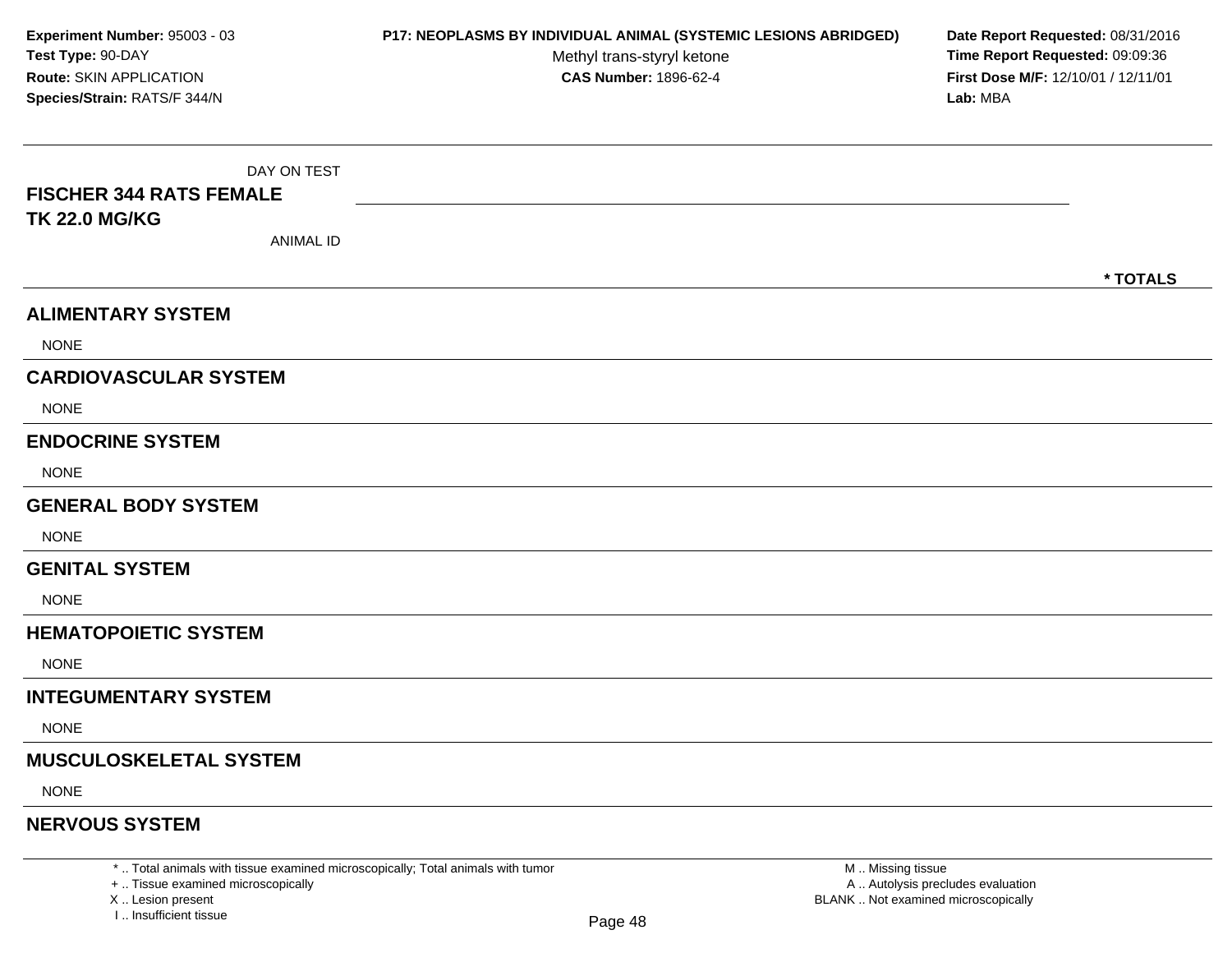DAY ON TEST**FISCHER 344 RATS FEMALETK 22.0 MG/KG**ANIMAL ID**\* TOTALS**NONE**RESPIRATORY SYSTEM**NONE**SPECIAL SENSES SYSTEM**NONE**URINARY SYSTEM**NONE**SYSTEMIC LESIONS**Multiple Organ**Experiment Number:** 95003 - 03 **P17: NEOPLASMS BY INDIVIDUAL ANIMAL (SYSTEMIC LESIONS ABRIDGED) Date Report Requested:** 08/31/2016 **Test Type:** 90-DAYMethyl trans-styryl ketone<br>CAS Number: 1896-62-4 **Time Report Requested:** 09:09:36 **Route:** SKIN APPLICATION**First Dose M/F:** 12/10/01 / 12/11/01<br>**Lab:** MBA **Species/Strain:** RATS/F 344/N**Lab:** MBA

**<sup>0</sup>**

X .. Lesion present

<sup>+ ..</sup> Tissue examined microscopically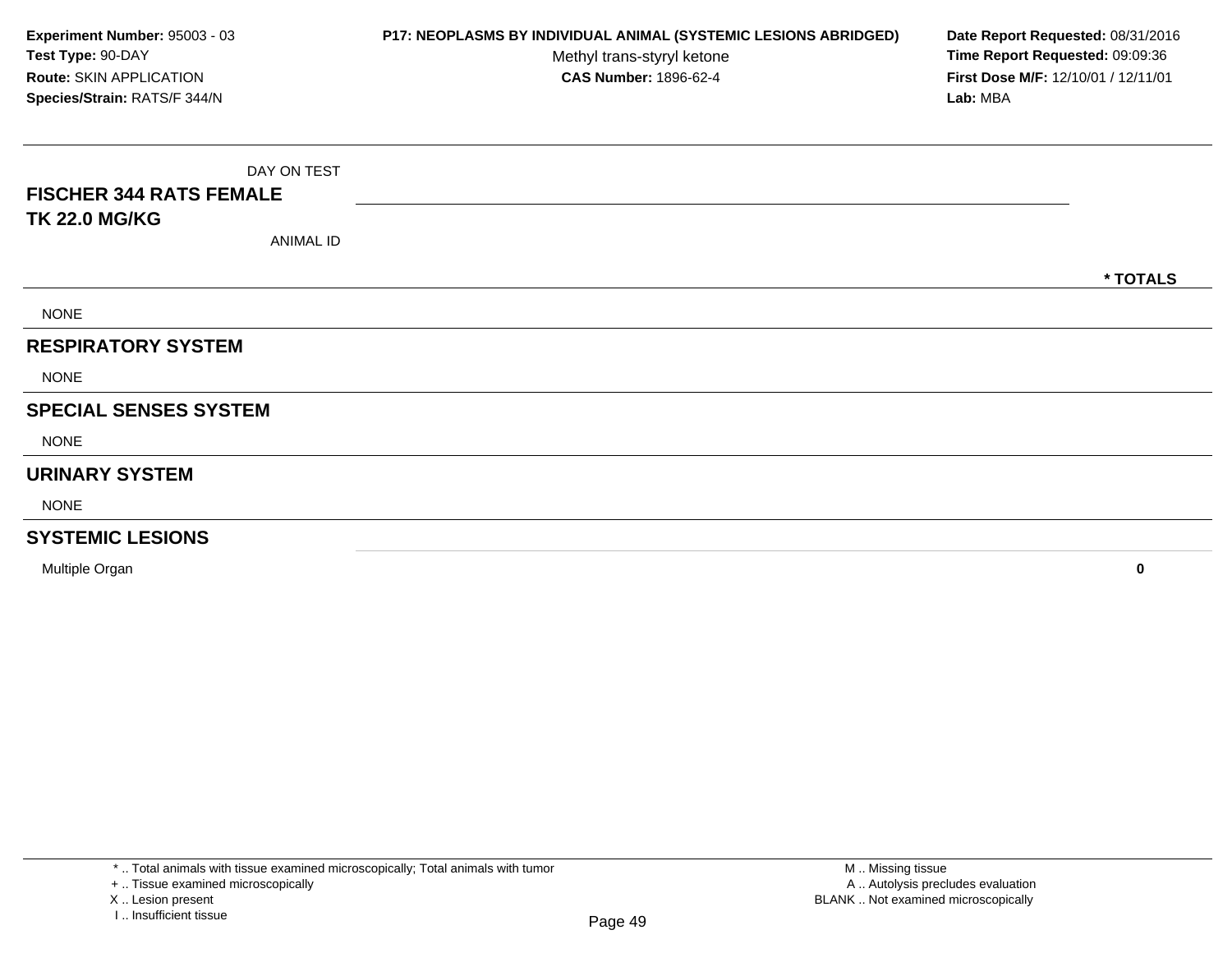DAY ON TEST**FISCHER 344 RATS FEMALETK 44.0 MG/KG**ANIMAL ID**\* TOTALSALIMENTARY SYSTEM**NONE**CARDIOVASCULAR SYSTEM**NONE**ENDOCRINE SYSTEM**NONE**GENERAL BODY SYSTEMNONE GENITAL SYSTEM**NONE**HEMATOPOIETIC SYSTEMNONE INTEGUMENTARY SYSTEM**NONE**MUSCULOSKELETAL SYSTEM**NONE**NERVOUS SYSTEMExperiment Number:** 95003 - 03 **P17: NEOPLASMS BY INDIVIDUAL ANIMAL (SYSTEMIC LESIONS ABRIDGED) Date Report Requested:** 08/31/2016 **Test Type:** 90-DAYMethyl trans-styryl ketone<br>CAS Number: 1896-62-4 **Time Report Requested:** 09:09:36 **Route:** SKIN APPLICATION**First Dose M/F:** 12/10/01 / 12/11/01<br>**Lab:** MBA **Species/Strain:** RATS/F 344/N**Lab:** MBA

\* .. Total animals with tissue examined microscopically; Total animals with tumor

+ .. Tissue examined microscopically

X .. Lesion present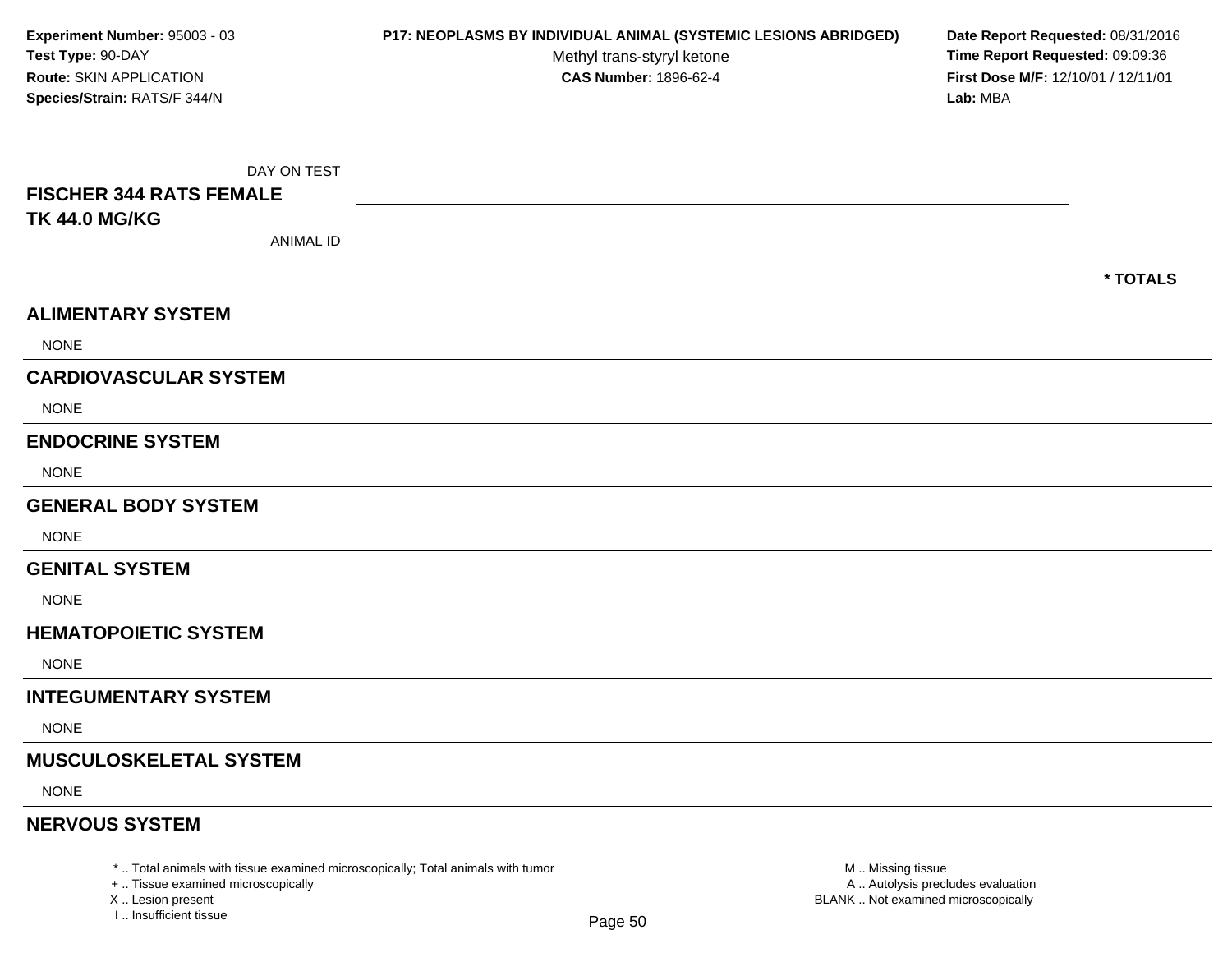DAY ON TEST**FISCHER 344 RATS FEMALETK 44.0 MG/KG**ANIMAL ID**\* TOTALS**NONE**RESPIRATORY SYSTEM**NONE**SPECIAL SENSES SYSTEM**NONE**URINARY SYSTEM**NONE**SYSTEMIC LESIONS**Multiple Organ**Experiment Number:** 95003 - 03 **P17: NEOPLASMS BY INDIVIDUAL ANIMAL (SYSTEMIC LESIONS ABRIDGED) Date Report Requested:** 08/31/2016 **Test Type:** 90-DAYMethyl trans-styryl ketone<br>CAS Number: 1896-62-4 **Time Report Requested:** 09:09:36 **Route:** SKIN APPLICATION**First Dose M/F:** 12/10/01 / 12/11/01<br>**Lab:** MBA **Species/Strain:** RATS/F 344/N**Lab:** MBA

**<sup>0</sup>**

X .. Lesion present

<sup>+ ..</sup> Tissue examined microscopically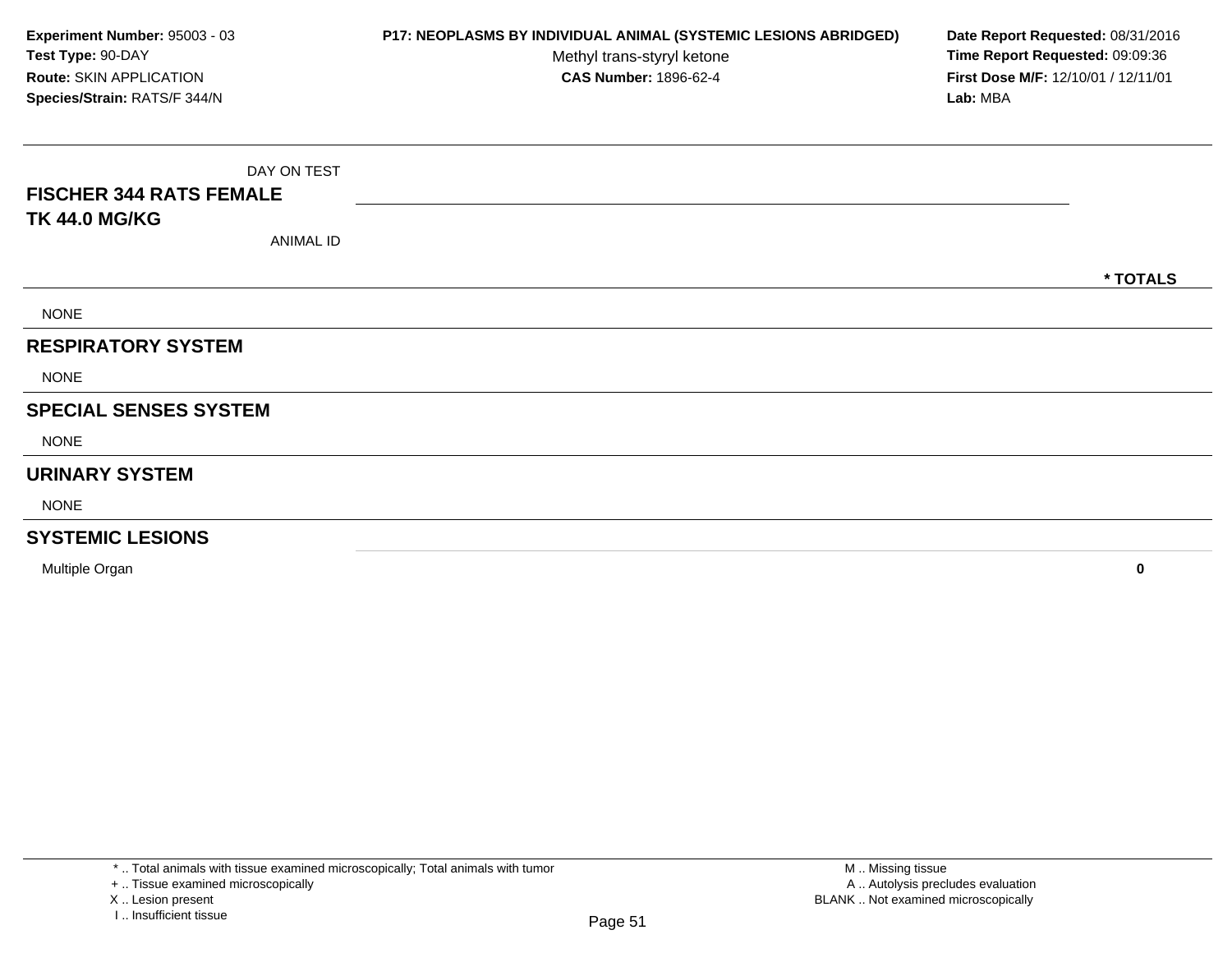DAY ON TEST**FISCHER 344 RATS FEMALETK 87.5 MG/KG**ANIMAL ID**\* TOTALSALIMENTARY SYSTEM**NONE**CARDIOVASCULAR SYSTEM**NONE**ENDOCRINE SYSTEM**NONE**GENERAL BODY SYSTEMNONE GENITAL SYSTEM**NONE**HEMATOPOIETIC SYSTEMNONE INTEGUMENTARY SYSTEM**NONE**MUSCULOSKELETAL SYSTEM**NONE**NERVOUS SYSTEMExperiment Number:** 95003 - 03 **P17: NEOPLASMS BY INDIVIDUAL ANIMAL (SYSTEMIC LESIONS ABRIDGED) Date Report Requested:** 08/31/2016 **Test Type:** 90-DAYMethyl trans-styryl ketone<br>CAS Number: 1896-62-4 **Time Report Requested:** 09:09:36 **Route:** SKIN APPLICATION**First Dose M/F:** 12/10/01 / 12/11/01<br>**Lab:** MBA **Species/Strain:** RATS/F 344/N**Lab:** MBA

\* .. Total animals with tissue examined microscopically; Total animals with tumor

+ .. Tissue examined microscopically

X .. Lesion present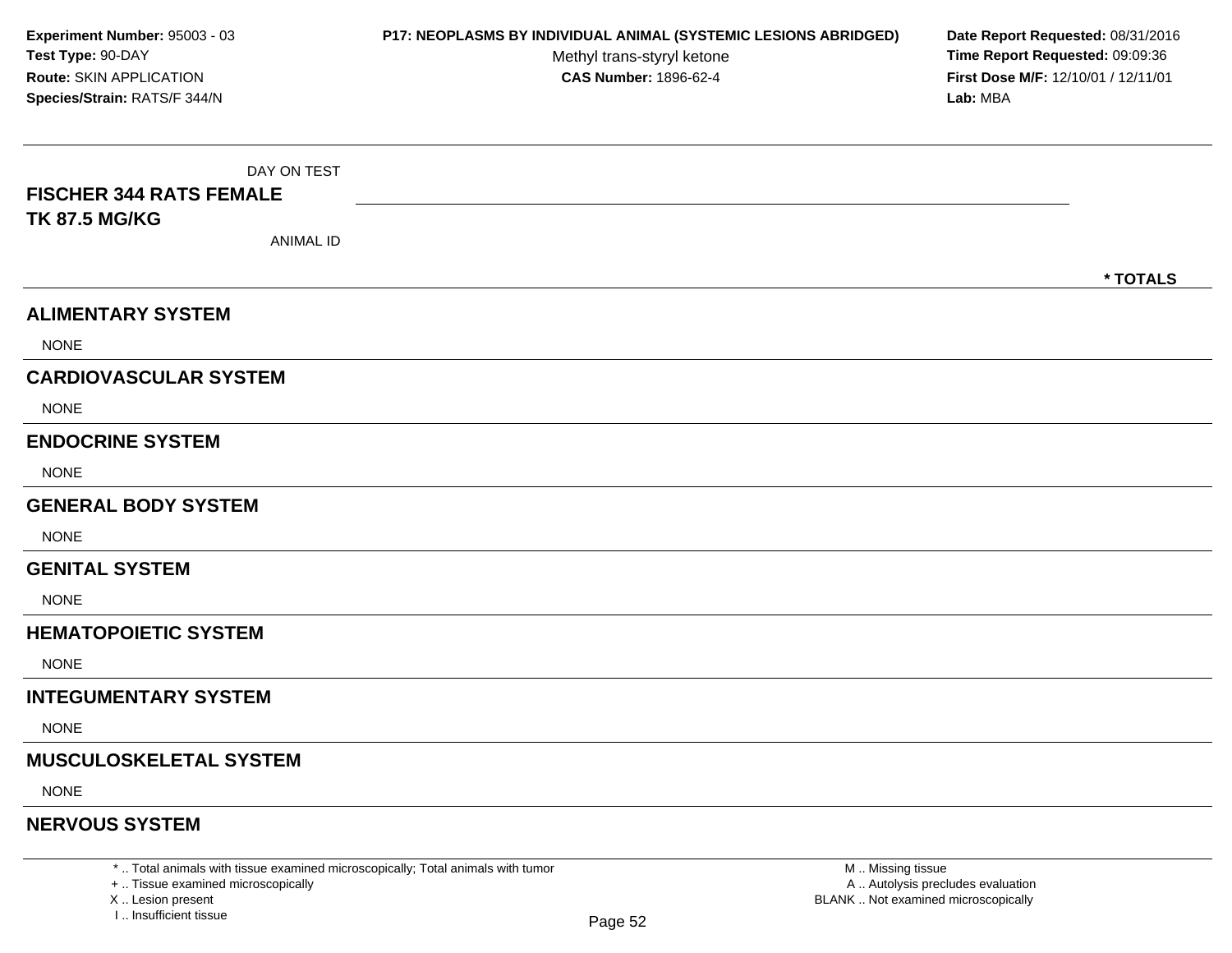DAY ON TEST**FISCHER 344 RATS FEMALETK 87.5 MG/KG**ANIMAL ID**\* TOTALS**NONE**RESPIRATORY SYSTEMNONE SPECIAL SENSES SYSTEM**NONE**URINARY SYSTEM**NONE**SYSTEMIC LESIONSExperiment Number:** 95003 - 03 **P17: NEOPLASMS BY INDIVIDUAL ANIMAL (SYSTEMIC LESIONS ABRIDGED) Date Report Requested:** 08/31/2016 **Test Type:** 90-DAYMethyl trans-styryl ketone<br>CAS Number: 1896-62-4 **Time Report Requested:** 09:09:36 **Route:** SKIN APPLICATION**First Dose M/F:** 12/10/01 / 12/11/01<br>**Lab:** MBA **Species/Strain:** RATS/F 344/N**Lab:** MBA

Multiple Organ**<sup>0</sup>**

X .. Lesion present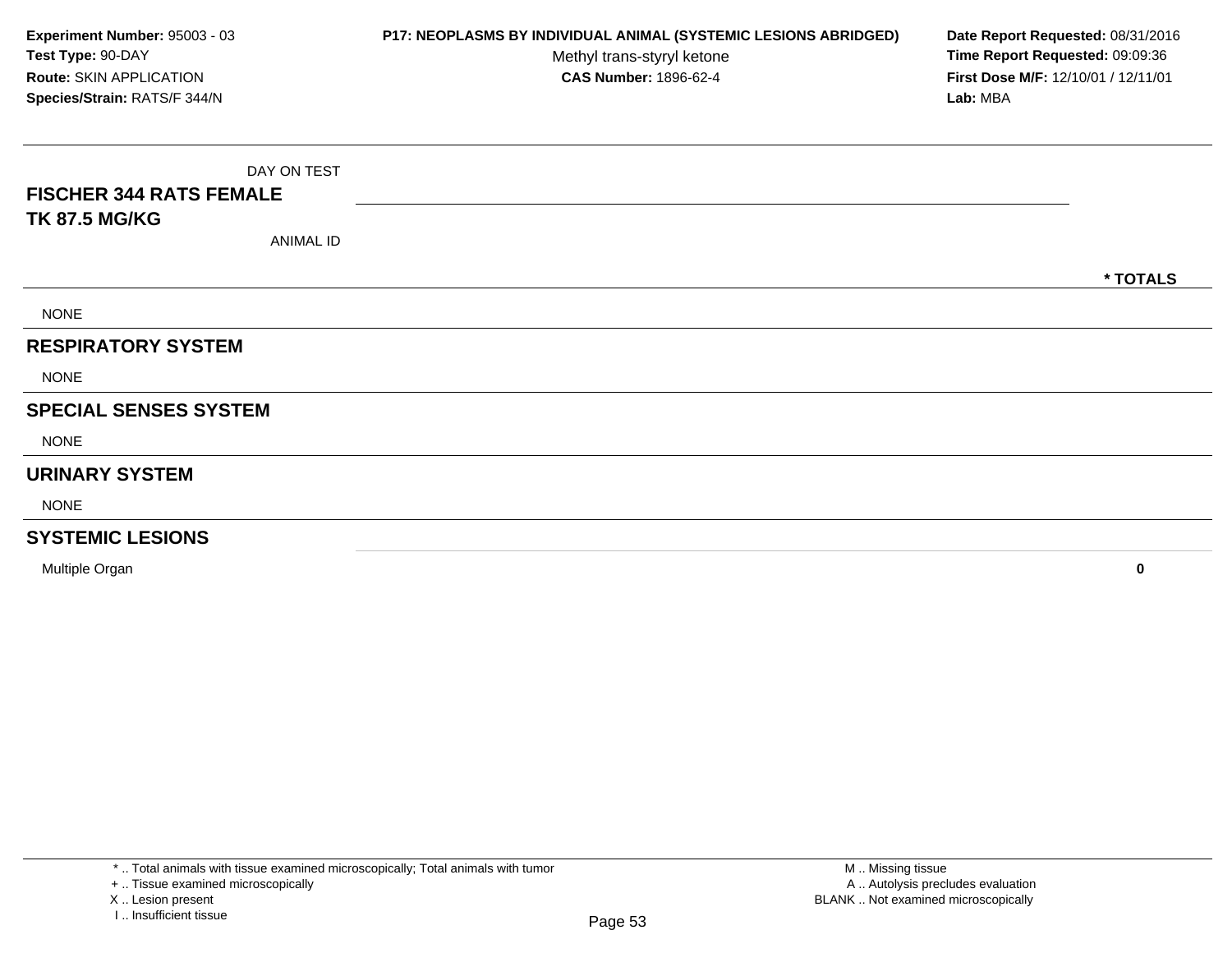DAY ON TEST**FISCHER 344 RATS FEMALETK 175 MG/KG**ANIMAL ID**\* TOTALSALIMENTARY SYSTEM**NONE**CARDIOVASCULAR SYSTEM**NONE**ENDOCRINE SYSTEM**NONE**GENERAL BODY SYSTEMNONE GENITAL SYSTEM**NONE**HEMATOPOIETIC SYSTEMNONE INTEGUMENTARY SYSTEM**NONE**MUSCULOSKELETAL SYSTEM**NONE**NERVOUS SYSTEMExperiment Number:** 95003 - 03 **P17: NEOPLASMS BY INDIVIDUAL ANIMAL (SYSTEMIC LESIONS ABRIDGED) Date Report Requested:** 08/31/2016 **Test Type:** 90-DAYMethyl trans-styryl ketone<br>CAS Number: 1896-62-4 **Time Report Requested:** 09:09:36 **Route:** SKIN APPLICATION**First Dose M/F:** 12/10/01 / 12/11/01<br>**Lab:** MBA **Species/Strain:** RATS/F 344/N**Lab:** MBA

\* .. Total animals with tissue examined microscopically; Total animals with tumor

+ .. Tissue examined microscopically

X .. Lesion present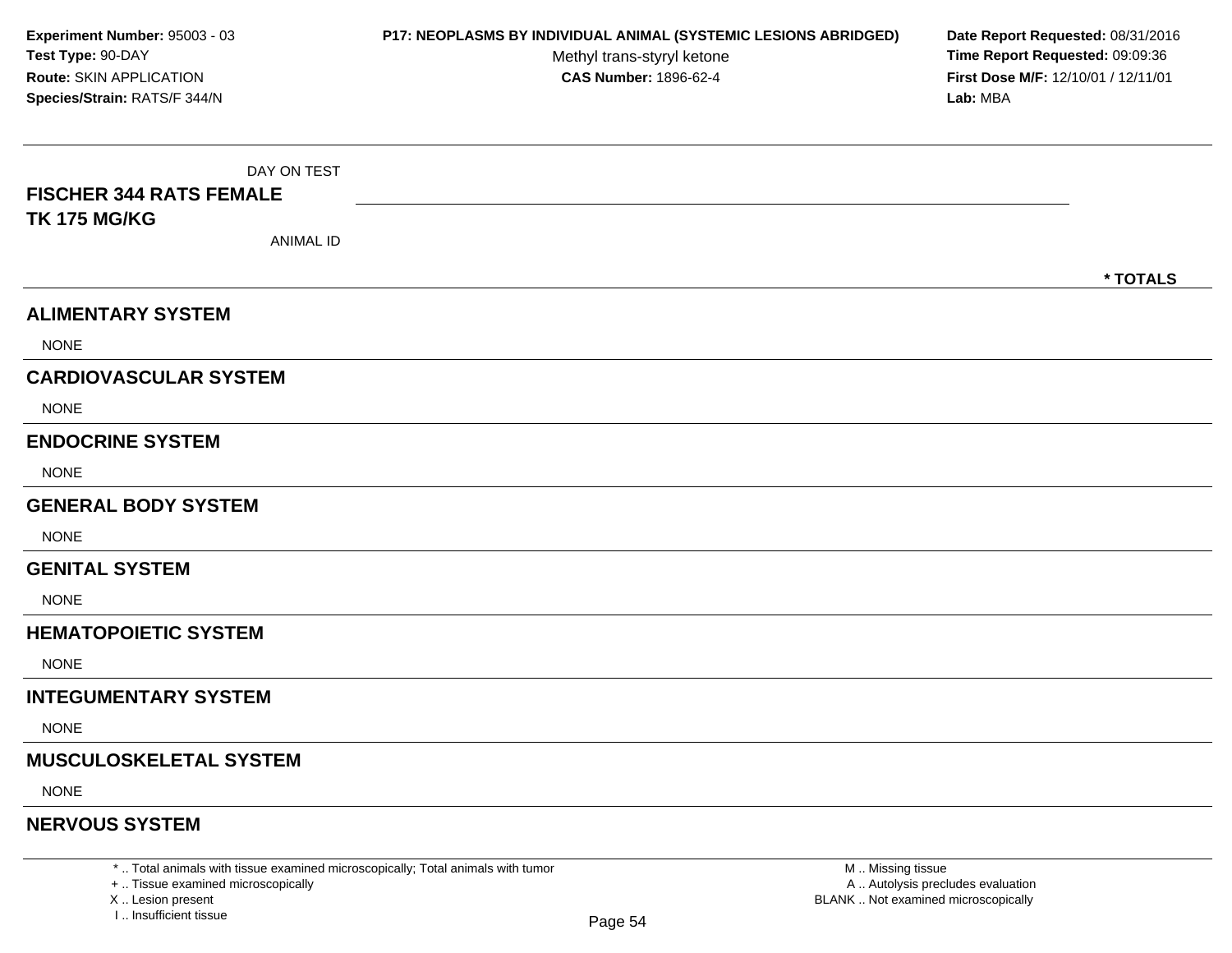DAY ON TEST**FISCHER 344 RATS FEMALETK 175 MG/KG**ANIMAL ID**\* TOTALS**NONE**RESPIRATORY SYSTEM**NONE**SPECIAL SENSES SYSTEM**NONE**URINARY SYSTEM**NONE**SYSTEMIC LESIONS <sup>0</sup> Experiment Number:** 95003 - 03 **P17: NEOPLASMS BY INDIVIDUAL ANIMAL (SYSTEMIC LESIONS ABRIDGED) Date Report Requested:** 08/31/2016 **Test Type:** 90-DAYMethyl trans-styryl ketone<br>CAS Number: 1896-62-4 **Time Report Requested:** 09:09:36 **Route:** SKIN APPLICATION**First Dose M/F:** 12/10/01 / 12/11/01<br>**Lab:** MBA **Species/Strain:** RATS/F 344/N**Lab:** MBA

Multiple Organ

X .. Lesion present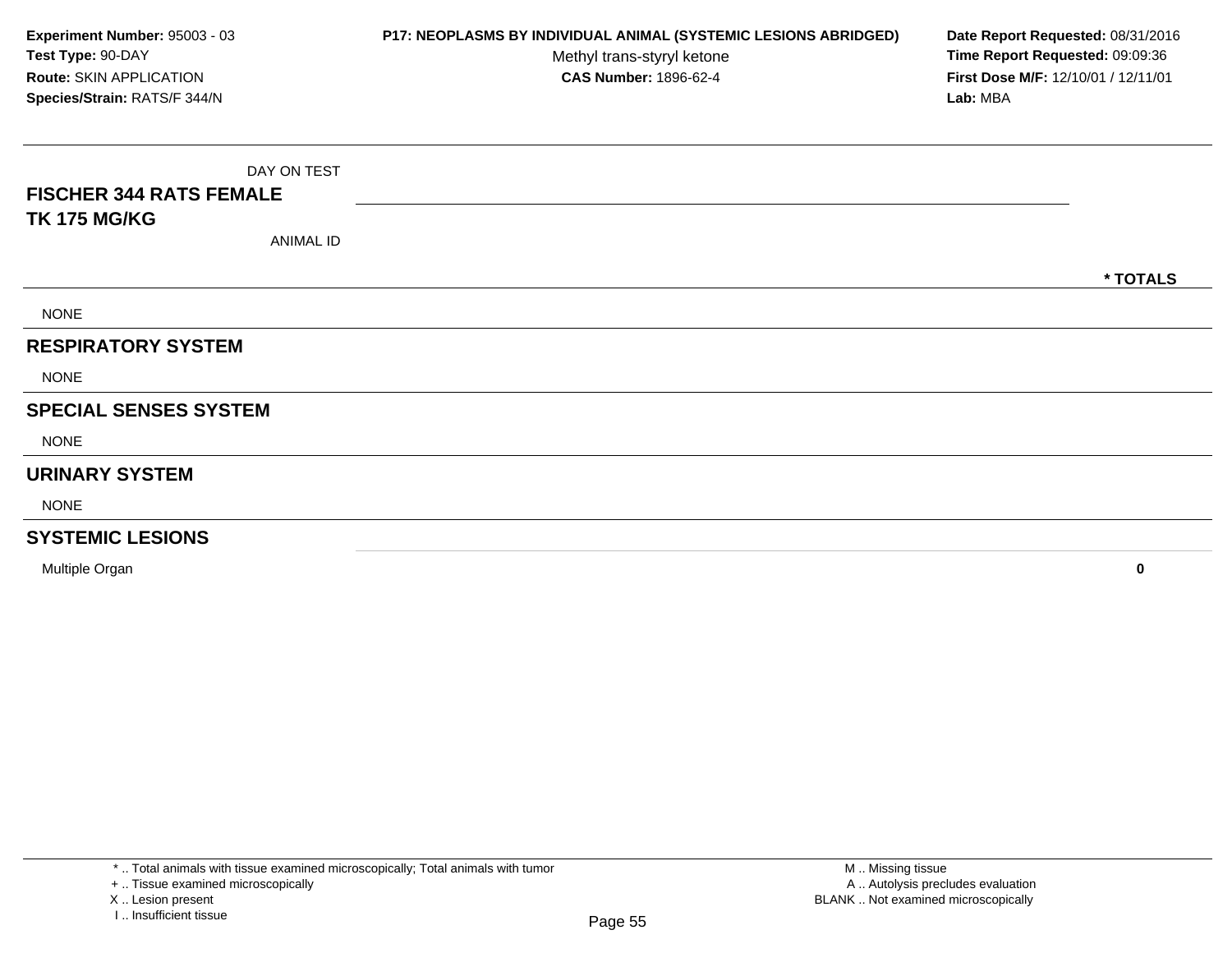DAY ON TEST**FISCHER 344 RATS FEMALETK 350 MG/KG**ANIMAL ID**\* TOTALSALIMENTARY SYSTEM**NONE**CARDIOVASCULAR SYSTEM**NONE**ENDOCRINE SYSTEM**NONE**GENERAL BODY SYSTEMNONE GENITAL SYSTEM**NONE**HEMATOPOIETIC SYSTEMNONE INTEGUMENTARY SYSTEM**NONE**MUSCULOSKELETAL SYSTEM**NONE**NERVOUS SYSTEMExperiment Number:** 95003 - 03 **P17: NEOPLASMS BY INDIVIDUAL ANIMAL (SYSTEMIC LESIONS ABRIDGED) Date Report Requested:** 08/31/2016 **Test Type:** 90-DAYMethyl trans-styryl ketone<br>CAS Number: 1896-62-4 **Time Report Requested:** 09:09:36 **Route:** SKIN APPLICATION**First Dose M/F:** 12/10/01 / 12/11/01<br>**Lab:** MBA **Species/Strain:** RATS/F 344/N**Lab:** MBA

\* .. Total animals with tissue examined microscopically; Total animals with tumor

+ .. Tissue examined microscopically

X .. Lesion present